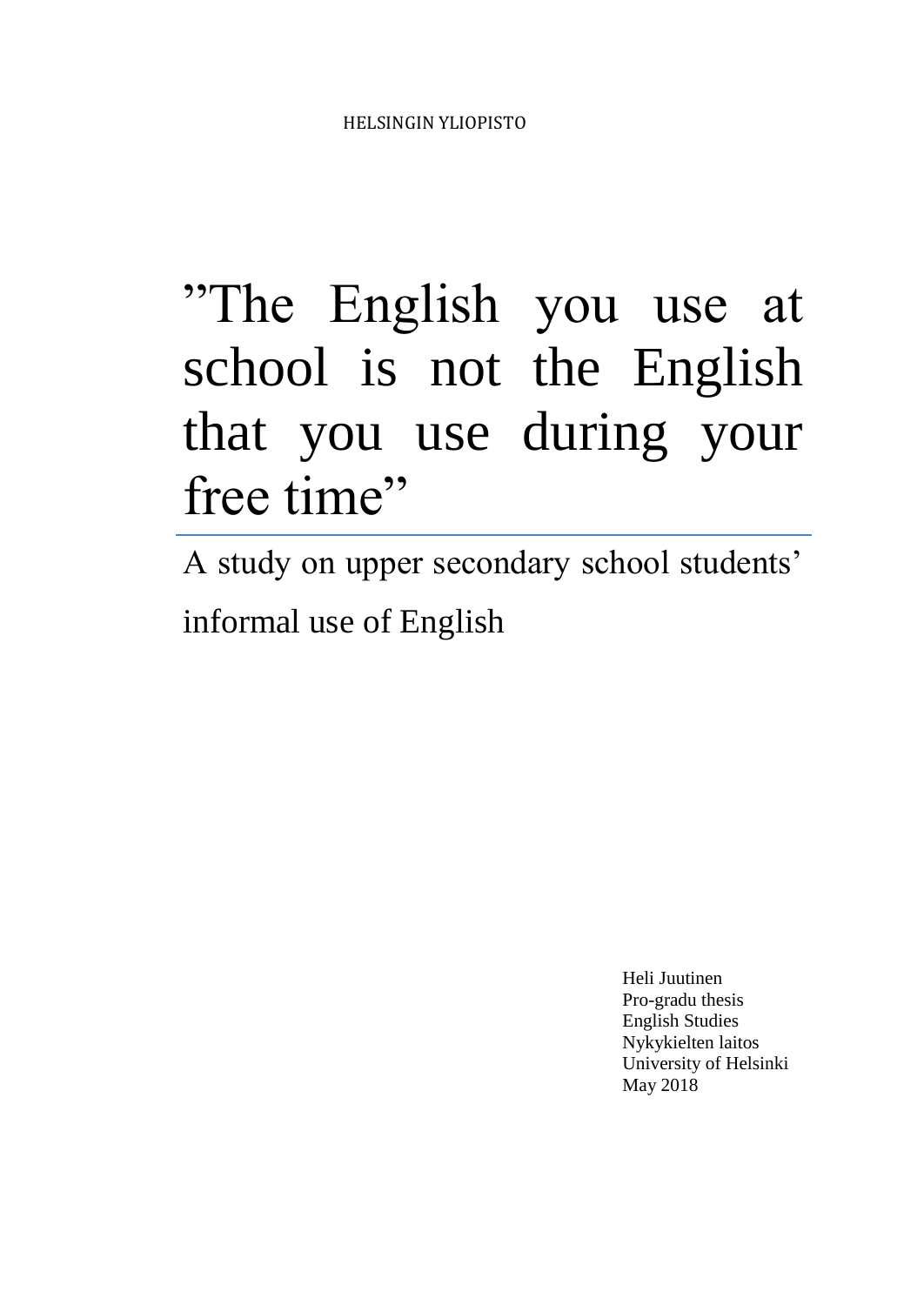

Tiedekunta/Osasto – Fakultet/Sektion – Faculty Humanistinen / Kielten osasto Tekijä – Författare – Author

JUUTINEN, Heli Susanna

Työn nimi – Arbetets titel – Title

"The English you use at school is not the English you use during your free time" – a study on upper secondary school students' informal use of English

Oppiaine – Läroämne – Subject

Englantilainen filologia / English Studies

| Työn laji – Arbetets | Aika – Datum – Month and year | Sivumäärä – Sidoantal – Number of pages |
|----------------------|-------------------------------|-----------------------------------------|
| Maisterintutkielma   | Toukokuu 2018                 | $42 +$ liitteet (9 sivua)               |
|                      |                               |                                         |

Tiivistelmä – Referat – Abstract

Tutkimus käsittelee suomalaisten nuorten englannin käyttöä kouluajan ulkopuolella. Tutkimuksen tarkoituksena oli selvittää, miten lukioikäiset nuoret käyttävät englantia vapaa-ajallaan, mikä motivoi heitä näihin aktiviteetteihin, ja kokevatko he oppineensa englantia näiden aktiviteettien avulla. Tutkimuskysymyksiin sisältyi myös se, mitä mieltä opiskelijat olivat koulussa opitun englannin ja vapaa-ajalla käytettävän englannin välisestä suhteesta.

Tutkimukseen osallistui kahdeksan oppilasta kaikilta vuosikursseilta yhdestä lukiosta Helsingissä. Kyseessä on kvalitatiivinen tutkimus, jonka aineistonkeruumenetelmänä käytettiin puolistrukturoituja teemahaastatteluja. Haastateltaville esitettiin ennalta laadittuja kysymyksiä sekä lisäkysymyksiä, jotka nousivat esiin haastattelutilanteessa. Haastattelut nauhoitettiin oppilaiden koululla. Jälkeenpäin ne litteroitiin ja käännettiin englanniksi tutkielmaa varten.

Tulokset osoittavat, että suostuin englanninkielinen aktiviteetti on TV-sarjojen tai elokuvien katselu. Englantia myös puhutaan sukulaisten, ystävien, ja kumppanien kanssa, ja oppilaita motivoi heidän oma kiinnostuksensa näihin aktiviteetteihin. Koulussa opittu englanti arvioidaan yleisesti negatiivisesti, kun taas vapaa-ajalla käytetty englanti koetaan vapaaksi ja mukavaksi. Oppimisen koetaan olevan mahdollista molemmissa ympäristöissä, joskin kouluajan ulkopuolisesta oppimisesta pidetään enemmän. Englannin käytön koetaan olevan hyvin erilaista näissä ympäristoissä.

Lukion opetussuunnitelmassa korostetaan englannin roolia kansainvälisen kommunikaation kielenä. Tutkimukseen osallistuneet opiskelijat eivät kuitenkaan koe saaneensa opetusta, jossa kommunikaatio olisi pääosassa, vaan painottavat koulussa käytetyn englannin olevan arvosanakeskeistä ja täydellisyyteen tähtäävää. Loppupäätelmänä voidaan sanoa, että lukiolaiset kokevat vapaa-ajalla opitun ja käytetyn englannin olevan mukavampaa, monipuolisempaa ja hyödyllisempää kuin koulussa opitun ja käytetyn englannin.

Avainsanat – Nyckelord – Keywords

Avainsanat (suomeksi) – informaali oppiminen, englanti, kielen oppiminen,

lukio, lukion englanti, kouluajan ulkopuolella tapahtuva oppiminen, yo-kokeet

Säilytyspaikka – Förvaringställe – Where deposited

Helsingin yliopiston kirjasto – Helda / E-thesis (opinnäytteet)

Muita tietoja – Övriga uppgifter – Additional information

"Englanti, jota käytät koulussa, ei ole samaa englantia, kuin mitä käytät vapaa-ajalla" – tutkielma lukiolaisten englannin käytöstä vapaa-ajalla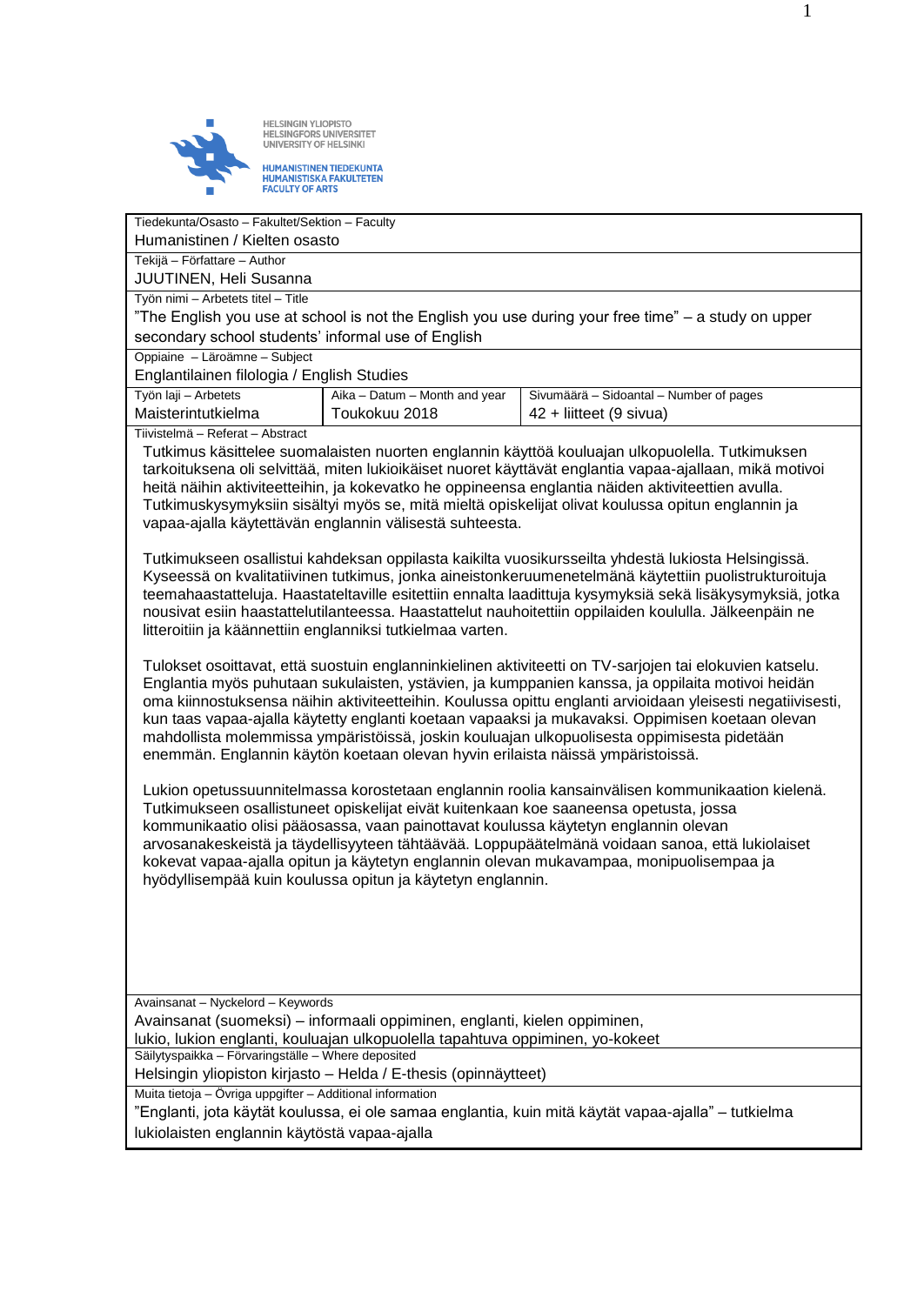# **Table of contents**

| Table of contents                                          |    |
|------------------------------------------------------------|----|
| Acknowledgements                                           |    |
| 1. Introduction                                            |    |
| 2. Theoretical background                                  |    |
| 2.1 Definitions for informal learning                      |    |
| 2.2 Informal English learning activities                   | 9  |
| 2.3 Vocabulary acquisition through informal learning       |    |
| 2.4 Attitudes towards English learning in different        |    |
| environments                                               | 13 |
| 2.5 English teaching in Finland                            |    |
| 3. Material and methods                                    |    |
| 3.1 Planning                                               | 16 |
| 3.2 Sample                                                 | 17 |
| 3.3 Pre-interview stage                                    |    |
| 3.4 Interviews                                             |    |
| 3.5 Post-interview stage                                   |    |
| 3.6 Limitations of the study                               |    |
| 4. Results and discussion                                  |    |
| 4.1 Situations outside of school                           |    |
| 4.2 Connection between free time activities and learning   |    |
| 4.3 English at school vs outside of school                 |    |
| 4.3.1 Preferred environment for using English              | 27 |
| 4.4 Things learnt only at school vs only outside of school |    |
| 4.5 English grades                                         |    |
| 4.6 Additional questions                                   |    |
| 4.6.1 TV shows and English learning                        | 31 |
| 4.6.2 Grading and points                                   | 32 |
| 4.6.3 Language used in the English classroom               | 34 |
| 4.6.4 Subtitles                                            | 35 |
| 5. Conclusion                                              |    |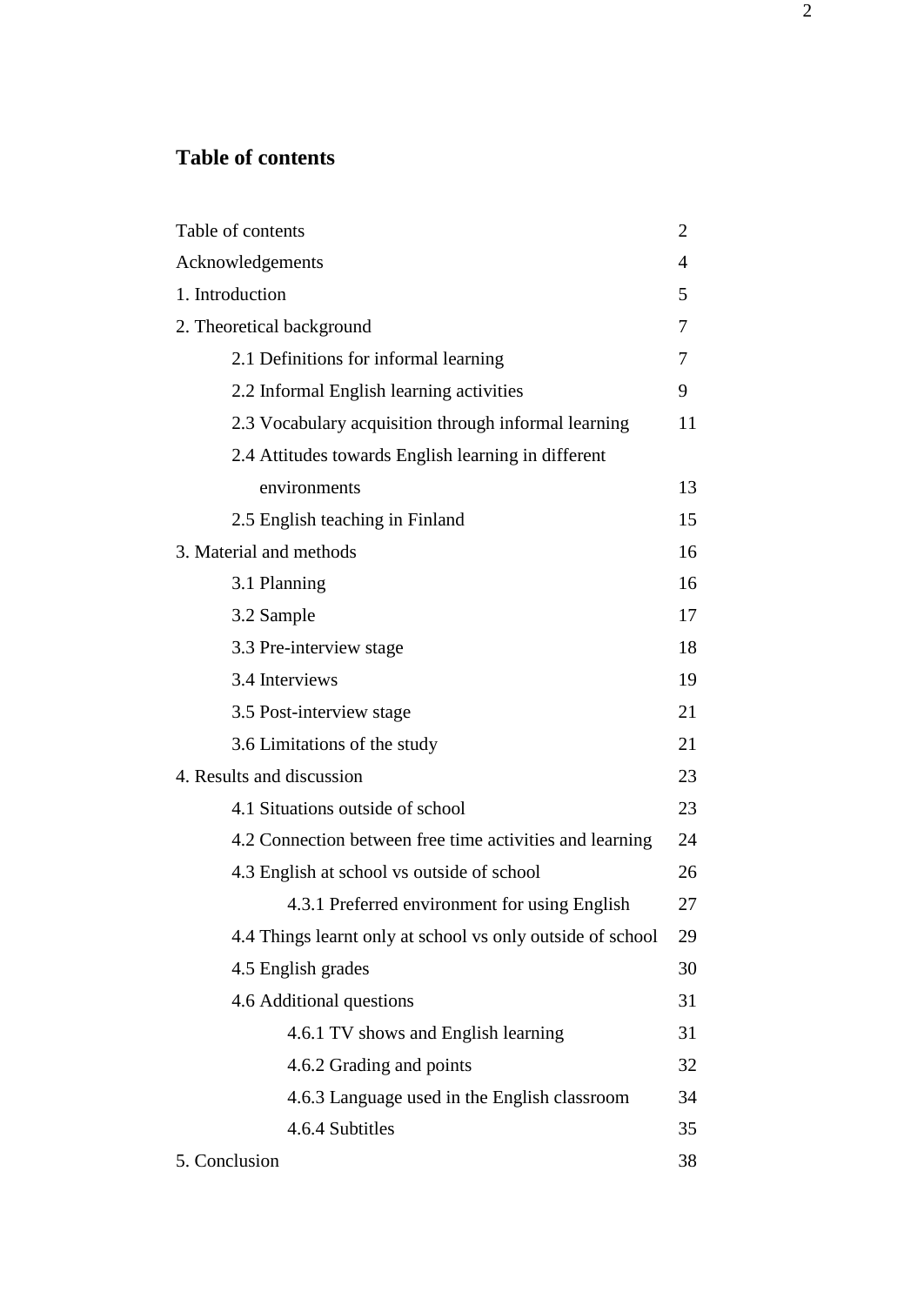Bibliography 40 Appendix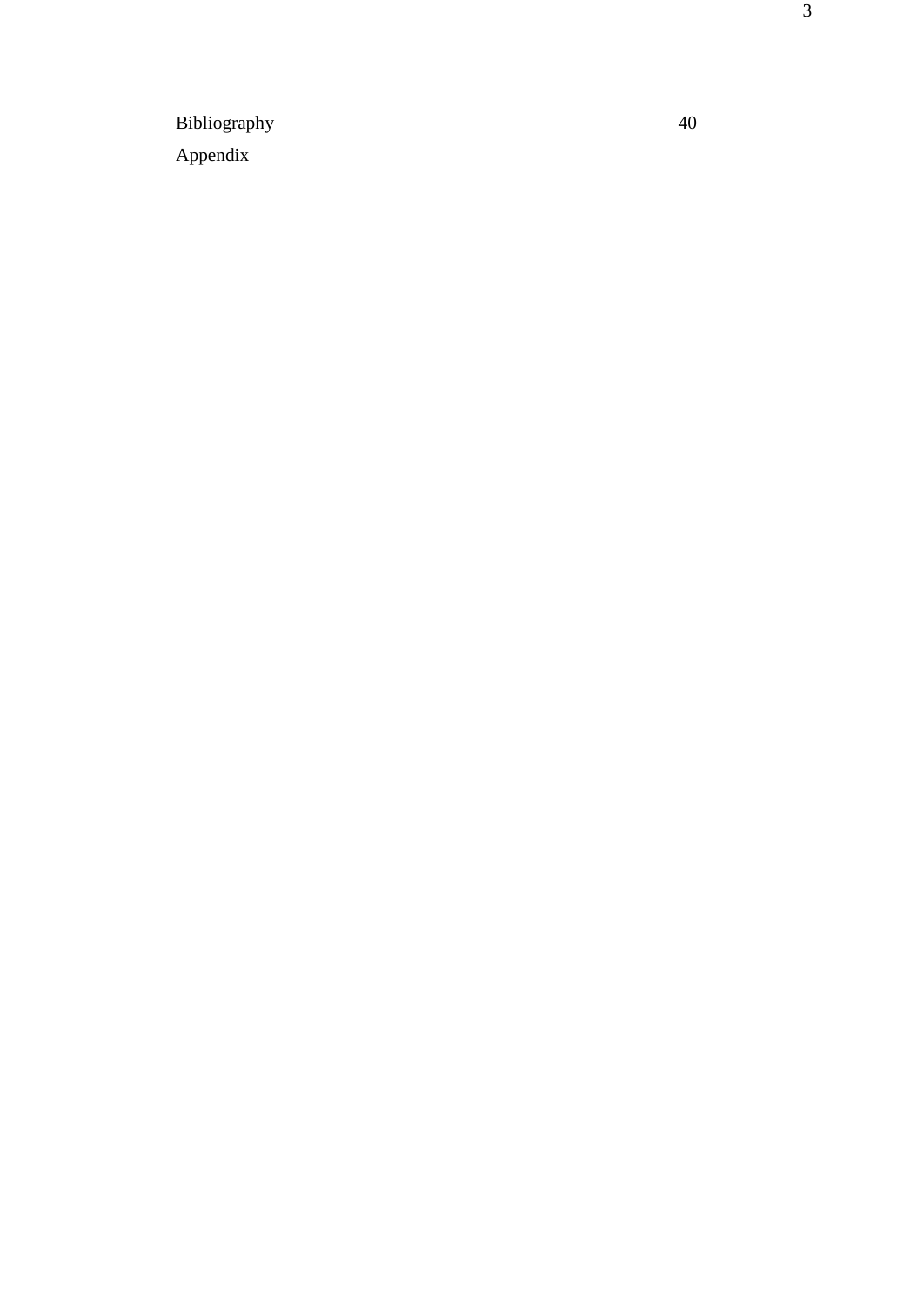## **Acknowledgements**

I would like to thank my supervisor, professor Sanna-Kaisa Tanskanen, for her guidance and help in the various stages of compiling this thesis. Special thanks also to the eight students who participated in the interviews, I truly enjoyed speaking with all of you.

Thank you Otto and Maija, without the in-depth analysis and corrections you provided, I would have been lost. My dear Moomin friend Sarah, thank you for sending me the pdf version of that one study I could not find anywhere, your contribution is deeply appreciated.

Lastly, thank you Mimmi, for encouraging me throughout the writing process (and for providing me with banana pancakes when I thought all hope was lost). You challenge me to become better at the things I do, and no words can express how much your support means to me.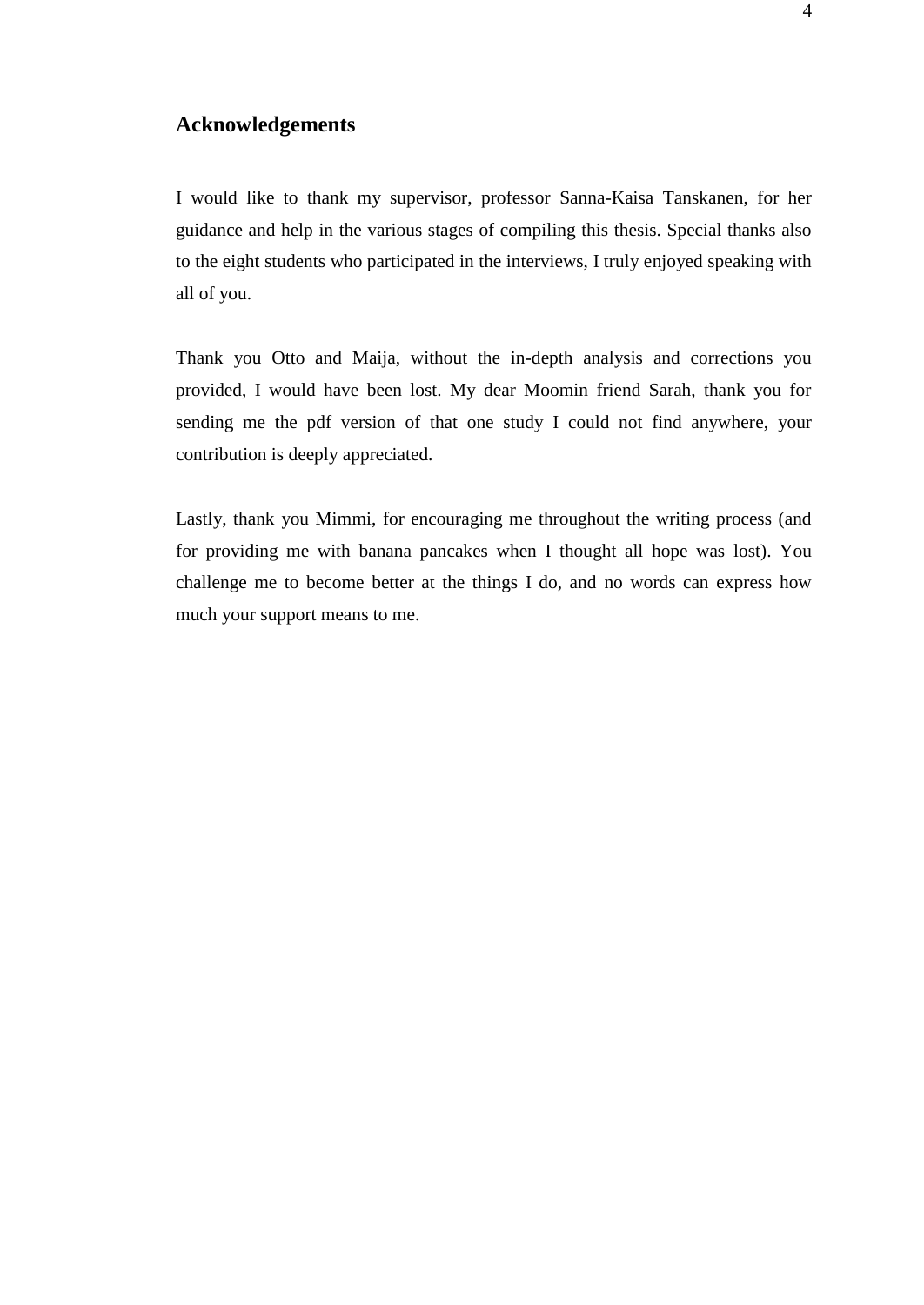## **1. Introduction**

Watching your favourite show on Netflix or writing a caption under your latest Instagram photo do not seem like the obvious activities that help you learn English. Accidental or intentional, using social media and watching TV shows in another language are activities of informal learning. Most young people in upper secondary school use media such as Netflix or Instagram on a daily basis, which is why I found it intriguing to see how much they think it affects their language learning, especially compared to the education they get at school. In this study, I am looking at how upper secondary school students use English in an informal environment outside of school, and what differences they perceive there are between school English and free time English.

Previous studies on informal learning have identified playing video games, especially massively multiplayer online role-playing games (MMORPGs), and watching TV shows with subtitles as the most efficient for learning English vocabulary and communication skills: (see Koolstra and Beentjes 1999; Uuskoski 2011; Peterson 2012; Sylvén and Sundqvist 2012; Vidgren 2014; Birulés-Muntané and Soto-Faraco 2016). The initial focus of my study was going to be how gaming and watching TV shows with subtitles affect informal learning of English, but after conducting the interviews, it became evident that my informants were no longer gamers, although some had played video games as children. Therefore, I decided to focus on other activities that foster informal learning, such as speaking with friends or relatives in English, and watching English language TV shows. I will also pay attention to the students' opinions on how important they feel informal learning is when learning a second language, and their attitude towards English teaching in their upper secondary school.

Noora Vidgren's (2014) study inspired me to use upper secondary school students as my informants. At this level of education, all of the students are preparing for the Finnish matriculation exams and therefore presumably use English more than those who are younger than them. Also, in upper secondary school, the students' level of English should be so high that they could effortlessly use it during their free time as well. Since my sample consists of only eight people, my results are not generalisable,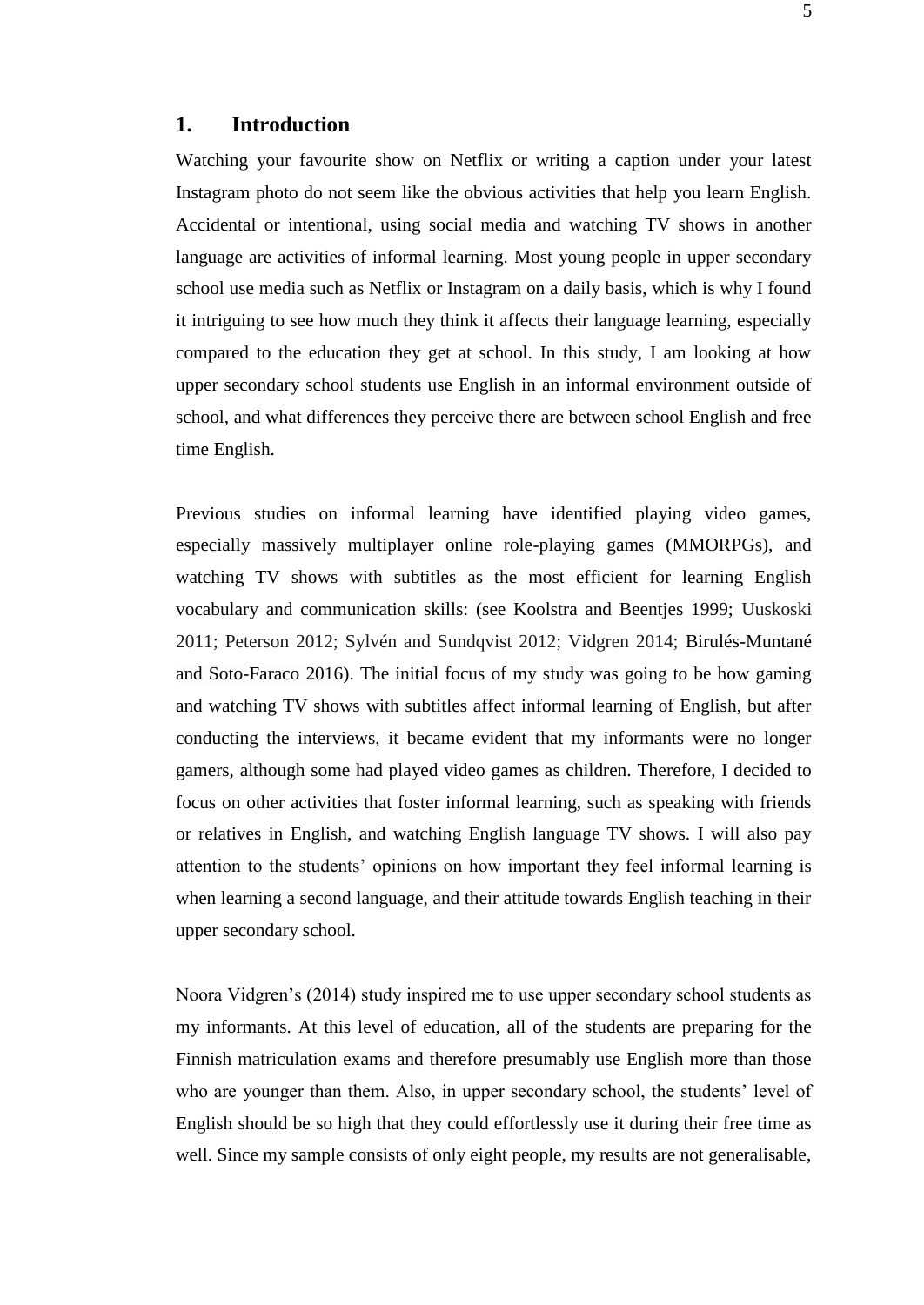but they do provide valuable information about the students' habits of using English in their free time. I am especially interested in whether the students feel that they have learnt English by watching subtitled TV shows, because previous studies have shown a connection between these two activities. My research questions are:

- 1. How do upper secondary school students use English in their free time?
- 2. What motivates upper secondary school students to do these activities and use English in their free time?
- 3. What do the students think about the English at school compared to the English they use in their free time?

In this paper, I will give an overview about previous studies done on informal learning, describe the methods of my study, discuss the results of my study, and give suggestions for further studies. The interview questions in this study were drafted in collaboration with professor Sanna-Kaisa Tanskanen as a part of her study on gaming and its effects on the informal learning of English, and the interviews were conducted, transcribed and analysed by me (see chapter 3: Methods, and 4: Results and Discussion).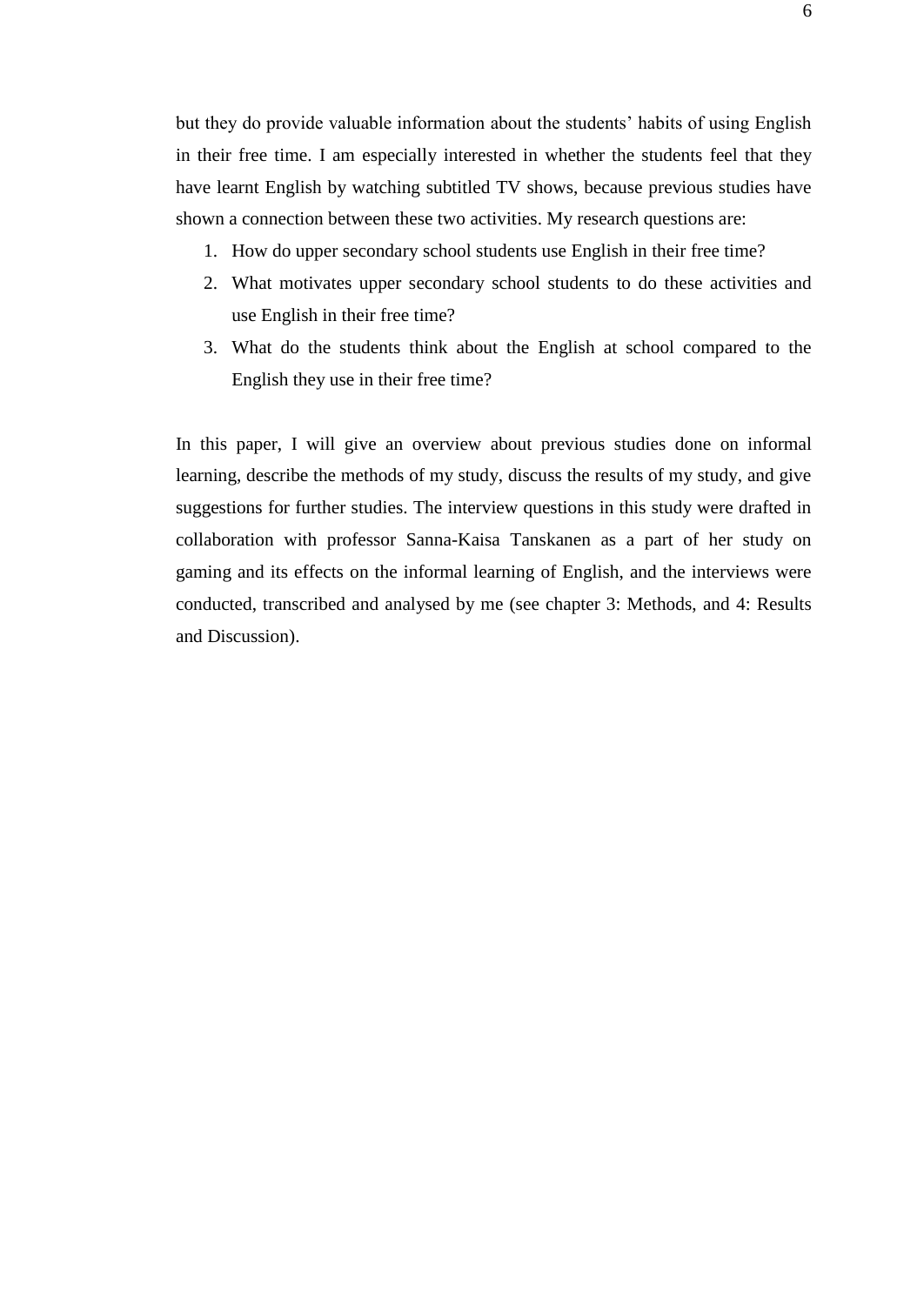## **2. Theoretical background**

Previous studies have shown that informal learning can help with second language acquisition (see Koolstra and Beentjes 1999; DeHaan, Reed and Kuwada 2010; Olsson 2011; Chen and

Yang 2013; Ebrahimzadeh 2017; Enayat and Haghighatpasand 2017). Motivation to learn, attitudes and interest in learning are also key factors in successful informal learning (Fagerlund 2012). Playing video games and watching TV shows with subtitles are activities that have been identified as the most efficient for learning English vocabulary and communication skills (Uuskoski 2011; Sylvén and Sundqvist 2012; Vidgren 2014; Birulés-Muntané and Soto-Faraco 2016). Since none of my informants are gamers, informal learning through video games is not the main focus of my study. Instead, I focus on students who watch TV shows or who are otherwise active in using English in their free time.

In this section of my thesis, I will define informal learning and look at studies which show that watching TV shows is beneficial for second language acquisition. I will also talk about other activities that are considered informal learning, and briefly cover how video games are related to informal English learning. Finally, I will summarise how English is taught in Finland.

#### **2.1 Definitions for informal learning**

Informal learning can be defined by comparing it to formal learning. Formal learning often happens at school, whereas informal learning usually happens in a natural environment, outside of formally instructed classes (Krashen 1981:40; Carliner 2013: 5). Some activities could be defined as both formal and informal learning, if they have formal instruction, but are voluntary or happen outside of the usual learning environment (Carliner 2013:6). It can be very difficult to recognise when learning occurs, because we learn while we do things in our everyday lives (Livingstone 2001:19). Therefore, in my study, I focus on the informal *use* of English, assuming that learning takes place when English is used in an out-of-school context.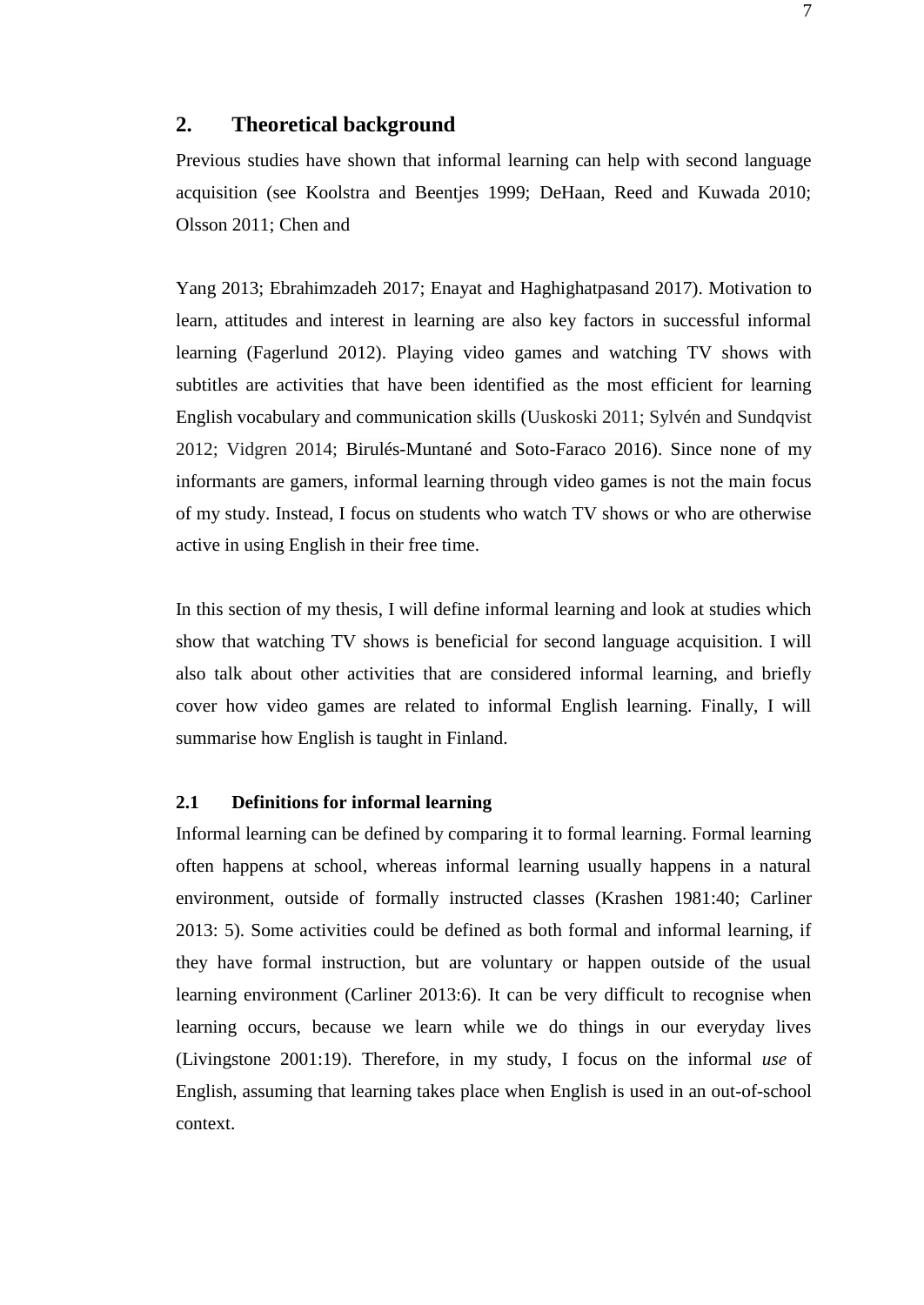In his study, Krashen (1981) found that both formal and informal environments can contribute to competence in a second language, neither environment being better than the other. Second language acquisition is mainly about the amount of intake the learner gets. An informal environment can have a lot of opportunities for intake and be good for second language acquisition, just as well as a formal environment, for example a classroom (Krashen 1981: 115-116). It can also be argued that because both formal and informal learning aim for similar outcomes, it is beneficial to use formal learning techniques in an informal environment (Sackey et al. 2015:122).

The Organisation for Economic Co-operation and Development (OECD 2017) defines informal learning as a part of lifelong learning. Informal learning "is never organised, has no set objectives in terms of learning outcomes and is never intentional from the learner's standpoint" (OECD 2017). This definition sees informal learning as something that happens without any planning or structuring or learning goals. Like the OECD, Hager and Halliday (2009: 236-237) also define informal learning as an ongoing process which is indeterminate and opportunistic, meaning that it is not defined or predicted and happens when there are unanticipated opportunities for it. Although some of informal learning is unintentional, these definitions do not take into account planned informal learning, where the person chooses to learn outside of school or work.

Marcia Conner (1997-2013) distinguishes between formal, informal, intentional, accidental, and non-formal learning. She writes that *formal learning* is organised and happens in a school environment, from primary school through to university, as well as in technical and professional training. *Informal learning*, on the other hand, happens throughout life, as an individual gains knowledge, skills, attitudes and values from their family, neighbours, friends, and media. Conner also includes in her list *intentional learning,* which happens when an individual purposefully wants to learn something and tries to achieve that objective, *accidental learning*, which is not planned and happens in everyday life when an individual does not intend it or expect it, and *non-formal learning*, which can be an organised educational activity with set learning outcomes occurring in an informal environment (Conner 1997-2013).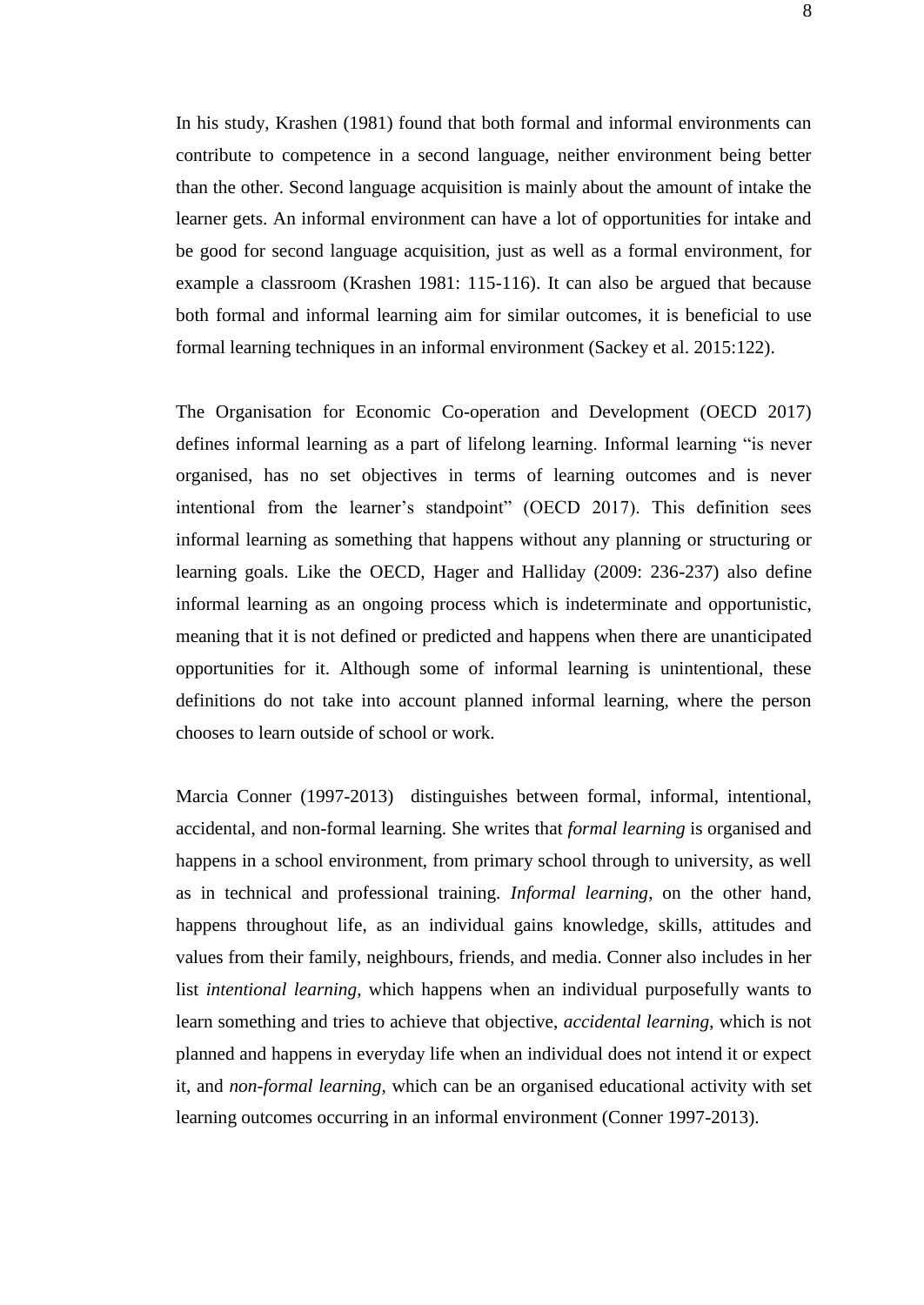In this thesis, I am using Conner's (1997-2013) definition of informal learning. The accidental aspect of learning is also included, as emphasised by the OECD (2017), Hager and Halliday (2009). Thus, informal learning can happen by accident, without planning, and throughout an individual's life, as they gain knowledge, skills, attitudes and values from their family, neighbours, friends, and media.



Picture 1: Types of learning (Marcia Conner 1997-2013)

## **2.2 Informal English learning activities**

Chun Lai, Weimin Zhu and Gang Gong (2014) studied the out-of-class English learning activities of middle school students. Their sample consisted of 82 Chinese students, average age 14. The students had studied English as a foreign language for approximately five years. Lai et al. used a questionnaire to find out how much time in the past six months the students had spent studying English outside of class, what kind of technological resources (such as the internet, online games, TV, etc.) they had used to support their English learning, and what English language activities they had engaged in outside of class. Afterwards Lai et al. conducted follow-up interviews with 19 participants, who reported either a lot or very little out-of-class learning in the questionnaire.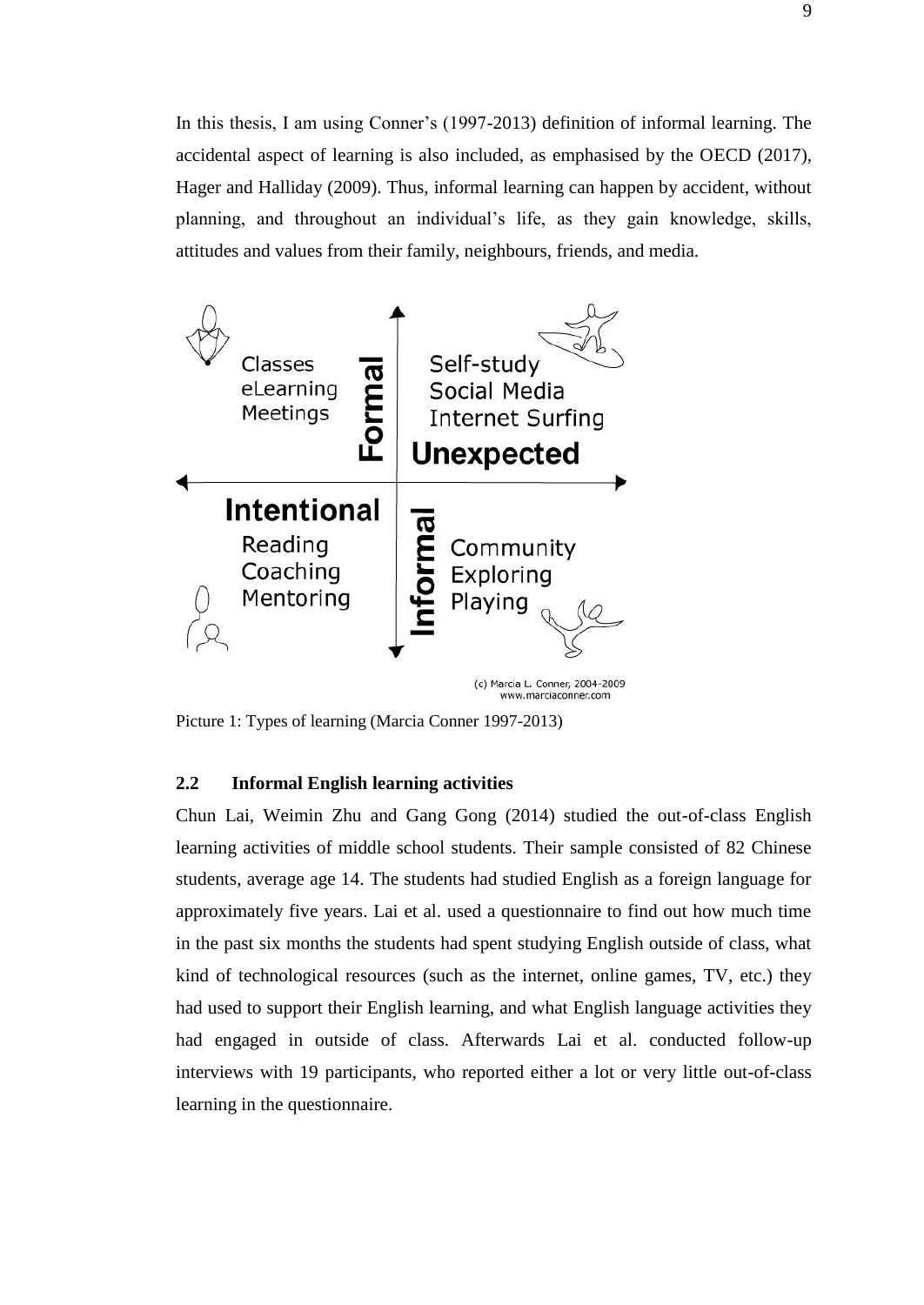The results show that the students engage in various out-of-class English learning activities, for example watching English language films, and listening to songs in English. The students do more vocabulary memorisation and other practices and quizzes, than actual language production activities, like chatting online with a foreign person. The more the students use technology in order to meet their learning goals, the greater their confidence and enjoyment is in learning English. This significantly improves the quality of these students' out-of-class English learning (Lai et al. 2014: 278-308).

Another finding is that parents have a significant influence on how the informants perceived out-of-class English learning activities. Some parents encourage their children to learn English outside of class and do activities together with them, others forbid certain activities, such as the use of online English dictionaries, and therefore affect the way the students think about using English during their free time. Lai et al. suggest that future studies could focus directly on parents' perceptions of out-ofclass learning (Lai et al. 2014: 278-308).

Noora Vidgren (2014) studied Finnish upper secondary school students and how they learnt informally. She wanted to find out how much and in what type of situations upper secondary school students say they use English outside school, and whether informal learning correlates with the students' grades and the time they do homework or study for tests. Vidgren's sample consisted of 244 upper secondary school students aged 16 to 19, who were from three upper secondary schools in Helsinki. Her data collection method was a quantitative questionnaire.

Vidgren found that those students who learn English informally spend less time doing their homework, achieve higher grades, and perceive English courses to be easier than those students who are universal or institutional learners (i.e. those who learn only or mainly at school). She also found that there is a correlation between playing video games and how difficult the students think their English courses are, since those who play video games find the courses easier than those who do not play (Vidgren 2014:18-60).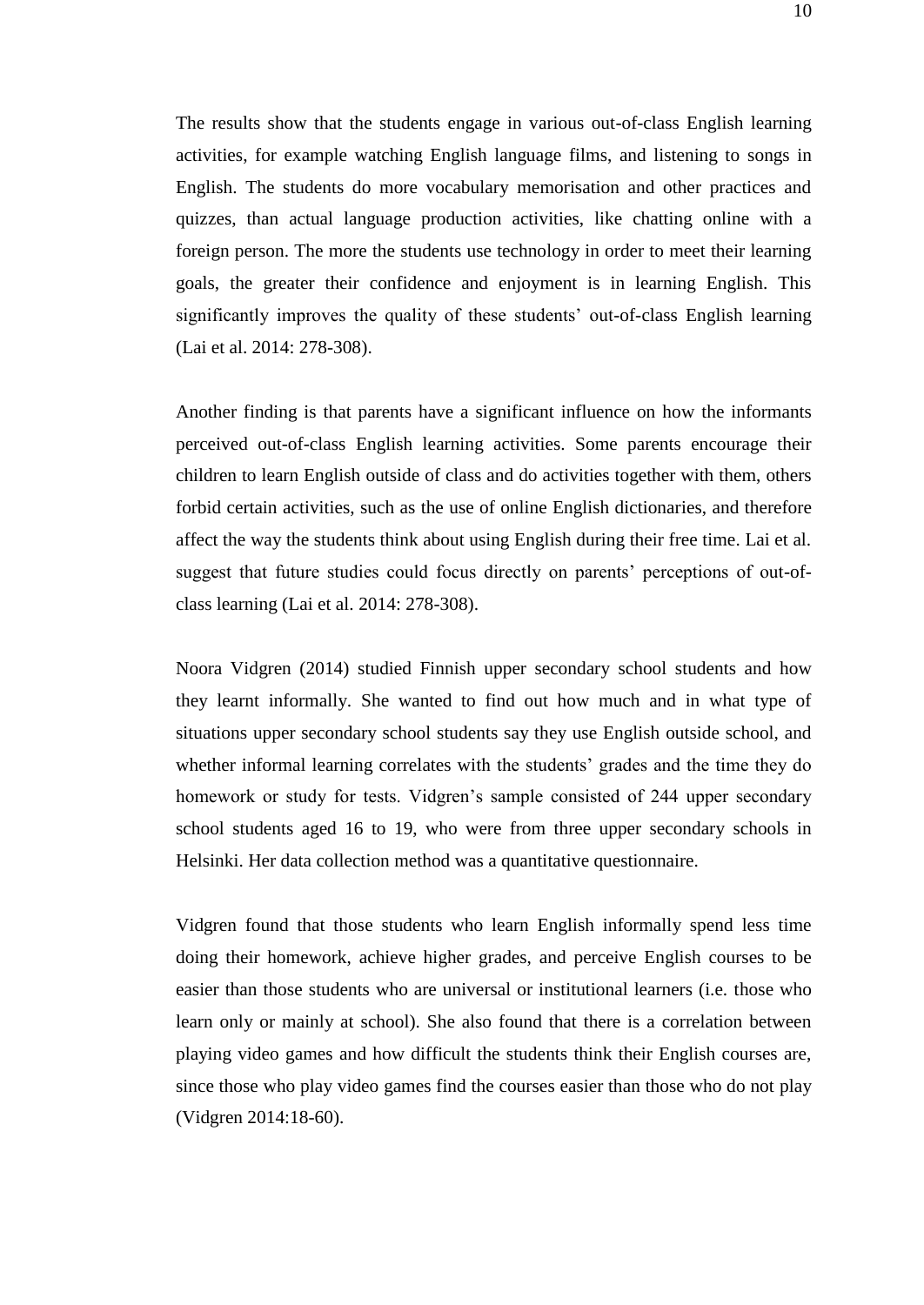These studies by Lai et al. (2014) and Vidgren (2014) show that informal learning is one of the most efficient ways to learn a second language, and it can also improve students' grades. Using technology to meet learning goals correlates with greater confidence and enjoyment in learning English, and parents have a significant influence on how students perceive out-of-class English learning activities. It should be noted that Lai et al.'s (2014) study might have different results in other countries than China, where parents' might have less influence on students' informal learning, as individualism and independent choices are valued over family members' opinions. Also, without internet censorship, students in other countries have access to various websites through which they can practice communicating in English.

## **2.3 Vocabulary acquisition through informal learning**

Elke Peters and Stuart Webb (2018) studied how viewing a full-length TV show affects the incidental vocabulary acquisition of Dutch EFL learners. Their sample consisted of 63 participants who were divided into an experimental group and a control group. The control group only took the pretest and the immediate posttest, but the experimental group also watched an unsubtitled English language TV show and took a delayed posttest one week later.

Peters and Webb wanted to measure different aspects of vocabulary acquisition: form recognition, meaning recall, and meaning recognition, and used the same test for the pretest, the posttest and the delayed posttest. They looked at the possible correlation between vocabulary acquisition through watching TV, and the learners' prior vocabulary knowledge, how frequently the target items occurred, whether there were cognate items (meaning similar words in Dutch and English, such as *an alliance* – *een alliantieness*), and how relevant the items were for understanding the content of the TV show. In the test the participants indicated their familiarity with a word (both written on paper and spoken twice by a native speaker) and provided translations or synonyms for the word if they could. The participants could also answer open questions about whether they had understood the content of the TV show they had watched, and whether they had learnt anything else that was not otherwise measured in the test (Peters and Webb 2018: 7-24).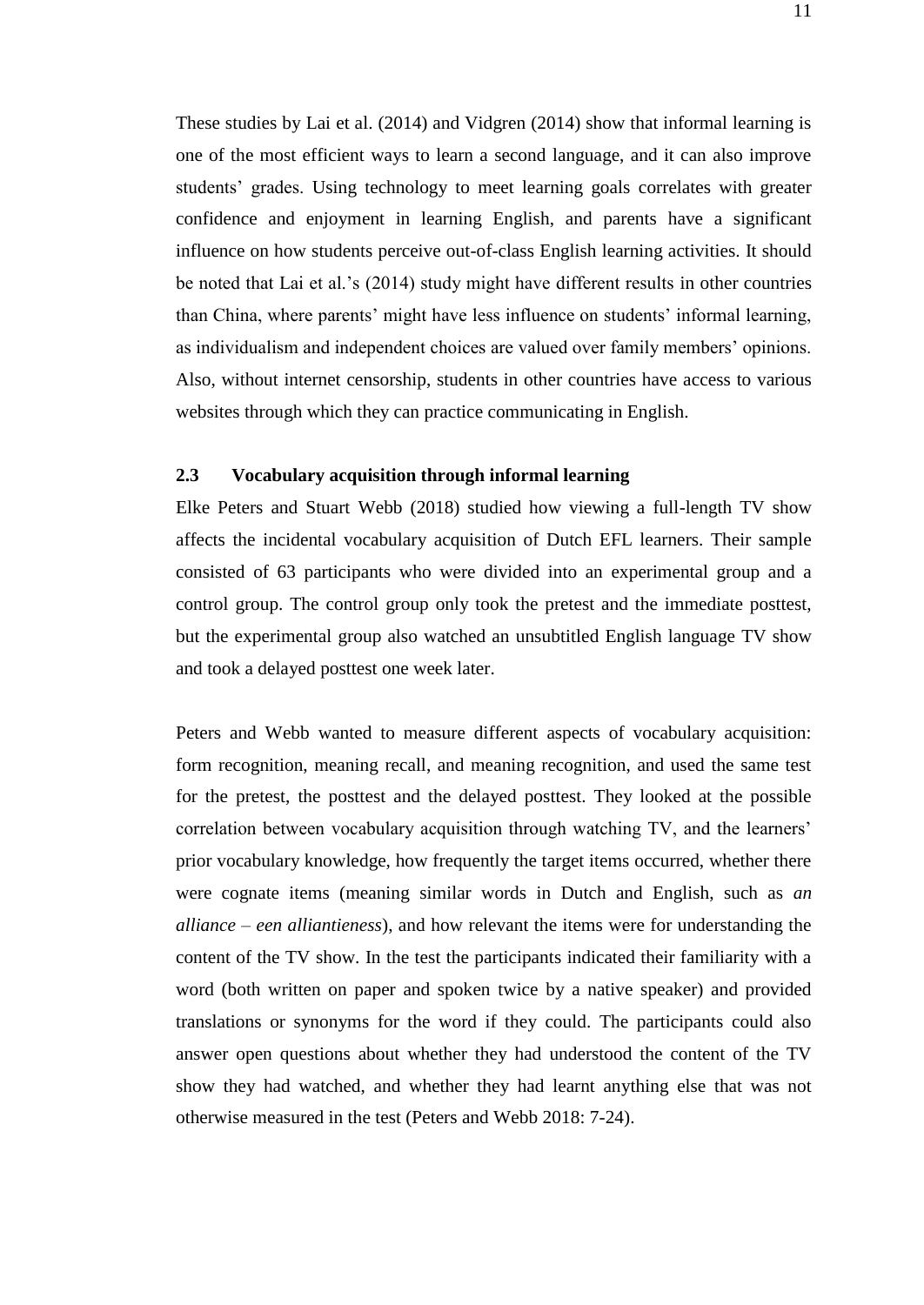The results show that the experimental group incidentally learns vocabulary items through watching a full-length TV show. The participants can recognise and recall the meaning of approximately four words, and their prior vocabulary knowledge affects their learning as well. The more frequently a word occurs, the more likely it is that the word is learnt, and cognate words also help with learning. Peters and Webb conclude that watching TV can enrich a learner's vocabulary and there is potential for language learning, since watching TV is an enjoyable activity for people (Peters and Webb 2018: 7-24).

Joan Birulés-Muntané and Salvador Soto-Faraco (2016) studied the potential learning opportunities of watching foreign language tv- shows with subtitles. Their sample consisted of 60 Spanish students, who study English as a foreign language on the intermediate level. The students were asked to watch a one-hour long episode of a TV- show in English (the original version), or with English subtitles, with Spanish subtitles, or with no subtitles at all. The participants did a vocabulary test before and after watching the episode, as well as a plot comprehension test after watching the episode.

The results show that the English-subtitled version of the show improves the students' listening skills significantly more than the Spanish subtitled and nonsubtitled versions do. No new vocabulary is learnt after watching the episode, but this finding may be because the material is difficult to understand, and there are low frequency words which are repeated approximately five times in the episode. The plot comprehension is the most successful with Spanish subtitles. Birulés-Muntané and Soto-Faraco also argue that based on this study, the best way to improve one's understanding of L2 speech is to watch TV shows or films in their original language, with original language subtitles. Birulés-Muntané and Soto-Faraco say this is possible for a learner who has reached either the intermediate or advanced level of language (Birulés-Muntané and Soto-Faraco 2016).

These studies by Peters and Webb (2018), and Birulés-Muntané and Soto-Faraco (2016) show that watching English language TV-shows with subtitles improves listening skills and vocabulary acquisition, which are both important aspects of learning English. How frequently a word occurs correlates with how likely it is that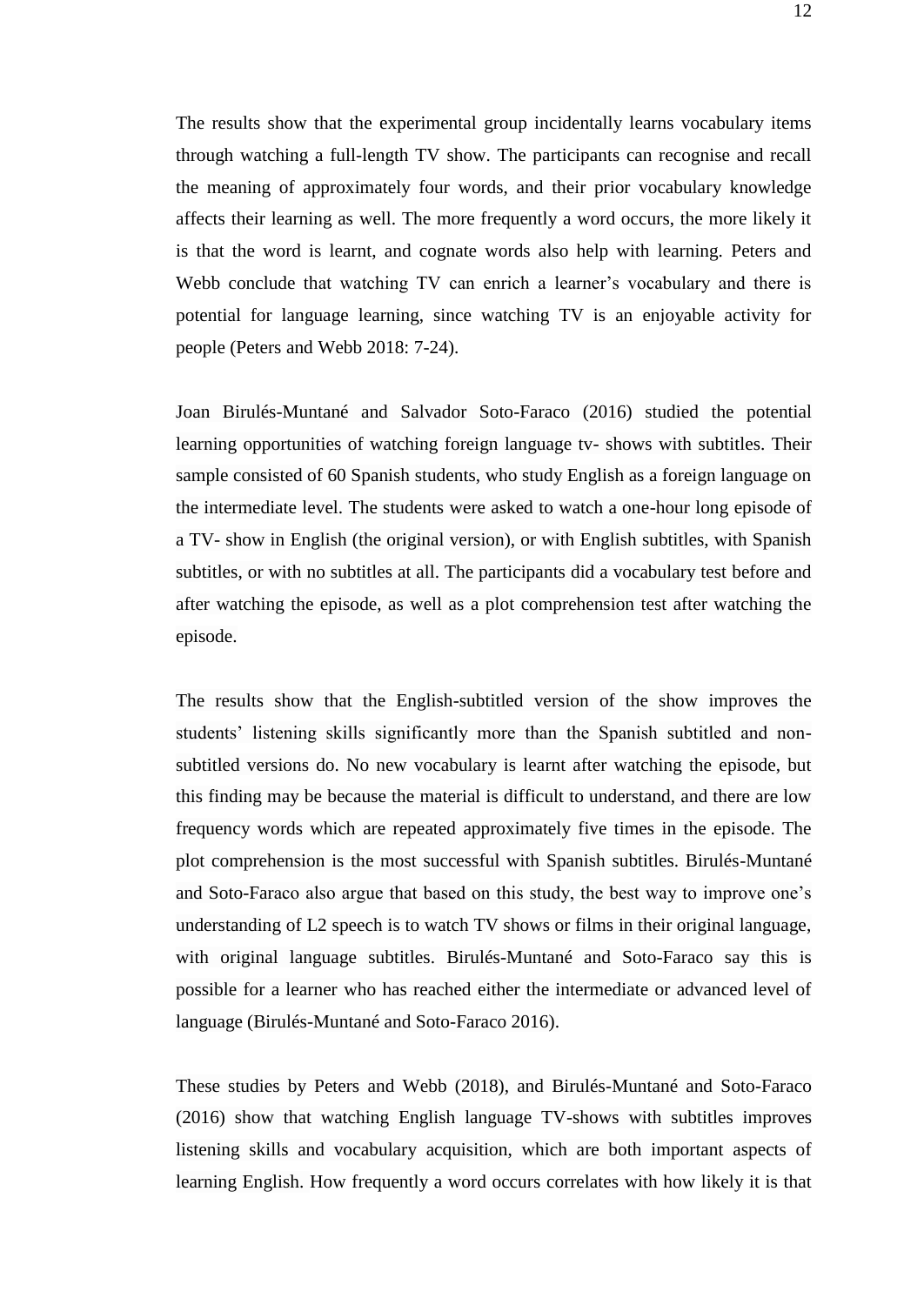the word is learnt, and the best way to improve one's listening skills and understanding of L2 speech is to watch content in the original language, with original language subtitles. These studies have sufficient sample sizes and valid research methods. The findings suggest that since watching English language TV shows is enjoyable, it might be the best way to acquire English vocabulary, especially with subtitles in the original language.

#### **2.4 Attitudes towards English learning in different environments**

Marlena Plavšić and Marina Dicović (2015) studied university students' attitudes toward different types of learning. They collected their data from 553 participants in a Croatian university, and used a questionnaire with options to answer on five-point Likert type scales, from strongly disagree (1) to totally agree (5). Plavšić and Dicović wanted to know whether the students' year of study, knowledge about the different learning types, household income, and parents' formal education affect the students' attitudes towards formal, non-formal and informal learning.

Plavšić and Dicović's study reveals that most of the students are not particularly interested in pursuing non-formal and informal learning, but those students who show the most interest towards these types of learning are in their final years of study. Plavšić and Dicović suggest that these senior year students may have realised that non-formal and informal learning benefit them, as these types of learning can be cheaper and more accessible than learning through formal instruction. Students who are familiar with formal, non-formal, and informal learning have more favourable attitudes towards all types of learning. The students' level of income has a slight effect on their attitudes, as those with higher income level tend to favour formal education more than other students, but there are no differences in the attitudes towards non-formal and informal learning (Plavšić and Dicović 2015: 79-86).

Anna Linnakylä (2010) studied 8th graders' interests and attitudes towards using English outside of school. She wanted to find out what kind of activities the students did outside of school that were beneficial to their English learning, what was the students' motivation to do these activities, what kind of English they learnt through these activities, and what similarities and differences there were between the students (for example, girls and boys, high-achieving and low-achieving, and so on). Her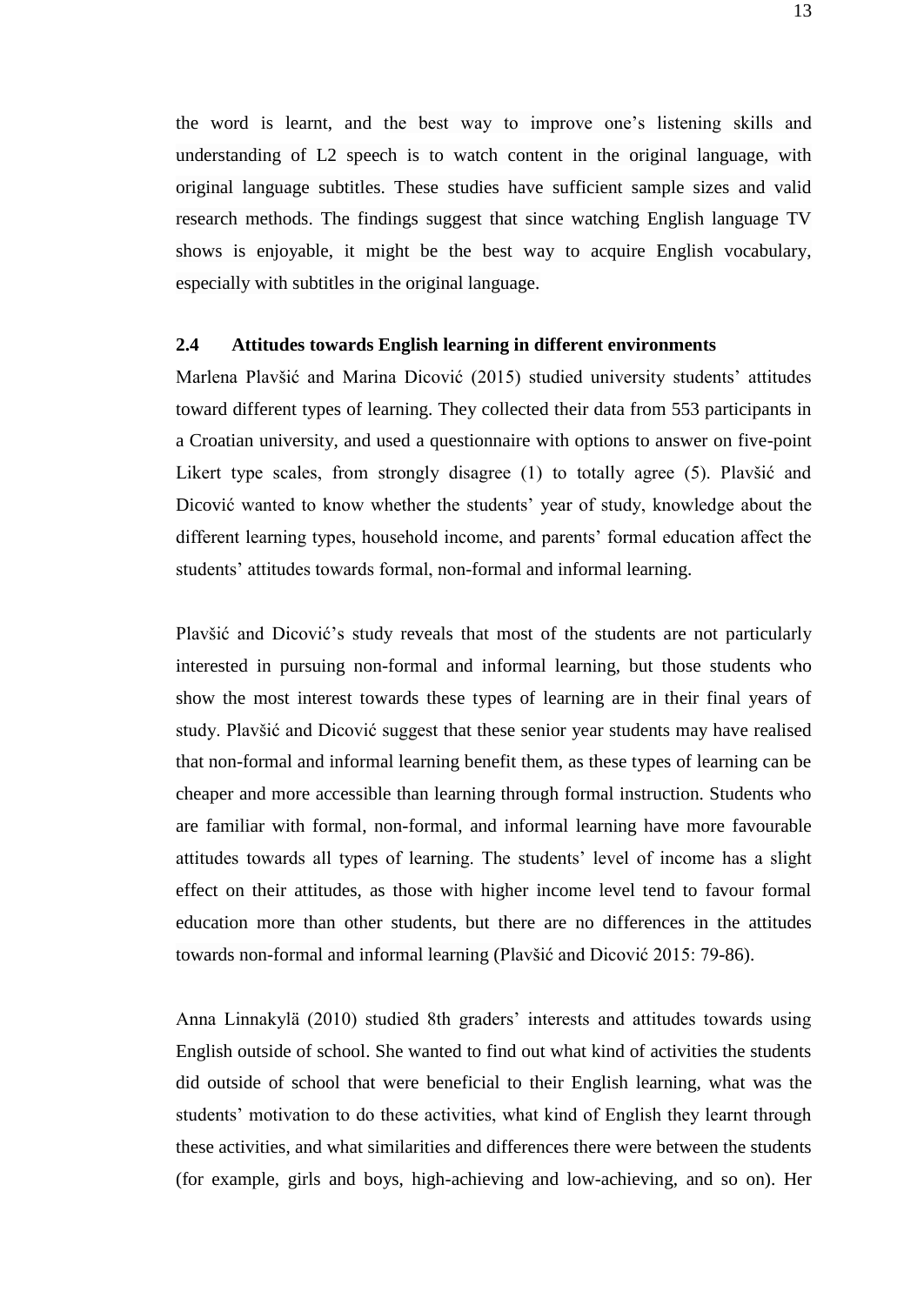study utilised mixed methods, both quantitative and qualitative, and her sample consisted of all of the 8th graders in one school in Finland. Linnakylä used a survey to gather an overall picture of how the 8th graders were using English and whether they thought they had learnt English informally, and sent it to all of the 8th grade students. She also conducted interviews that focused on the students' motivation to learn and use English in their free time (Linnakylä 2010:18-86).

Linnakylä's study shows that the students view watching English language films and TV shows, and listening to music as the most beneficial activities to their language learning. In regards to real-life practices, travelling abroad and talking to foreign people are also found useful, and the students say they have learnt English the most by listening to spoken or sang English. The survey shows girls learning more English through their out-of-school activities than boys, and boys learning more English by playing online games than girls. One significant finding between high-achievers and low-achievers is that those students who achieve high marks in English read more in their free time than those students who get low marks. In conclusion, the students favour spoken language over written text, and rate the most enjoyable activities as the same ones that they feel contribute the most to their English learning (Linnakylä 2010:18-86).

Plavšić and Dicović's (2015) study shows that familiarity with formal, non-formal and informal learning means more positive attitudes towards the learning types. In regards to my study, this finding suggests that those students who do not feel there is a connection between learning English and, for example, watching TV shows, do not have enough information about informal learning. However, there can be other factors behind the reasons why students think that they do not learn English informally, awareness of the benefits of informal learning not being the only reason. Linnakylä's (2010) study reveals that enjoyable free time activities are perceived as the ones that are the most beneficial for learning English. Personal interest correlates with the motivation to pursue a specific activity, and therefore it can be argued that watching TV shows is a good way to learn English.

## **2.5 English teaching in Finland**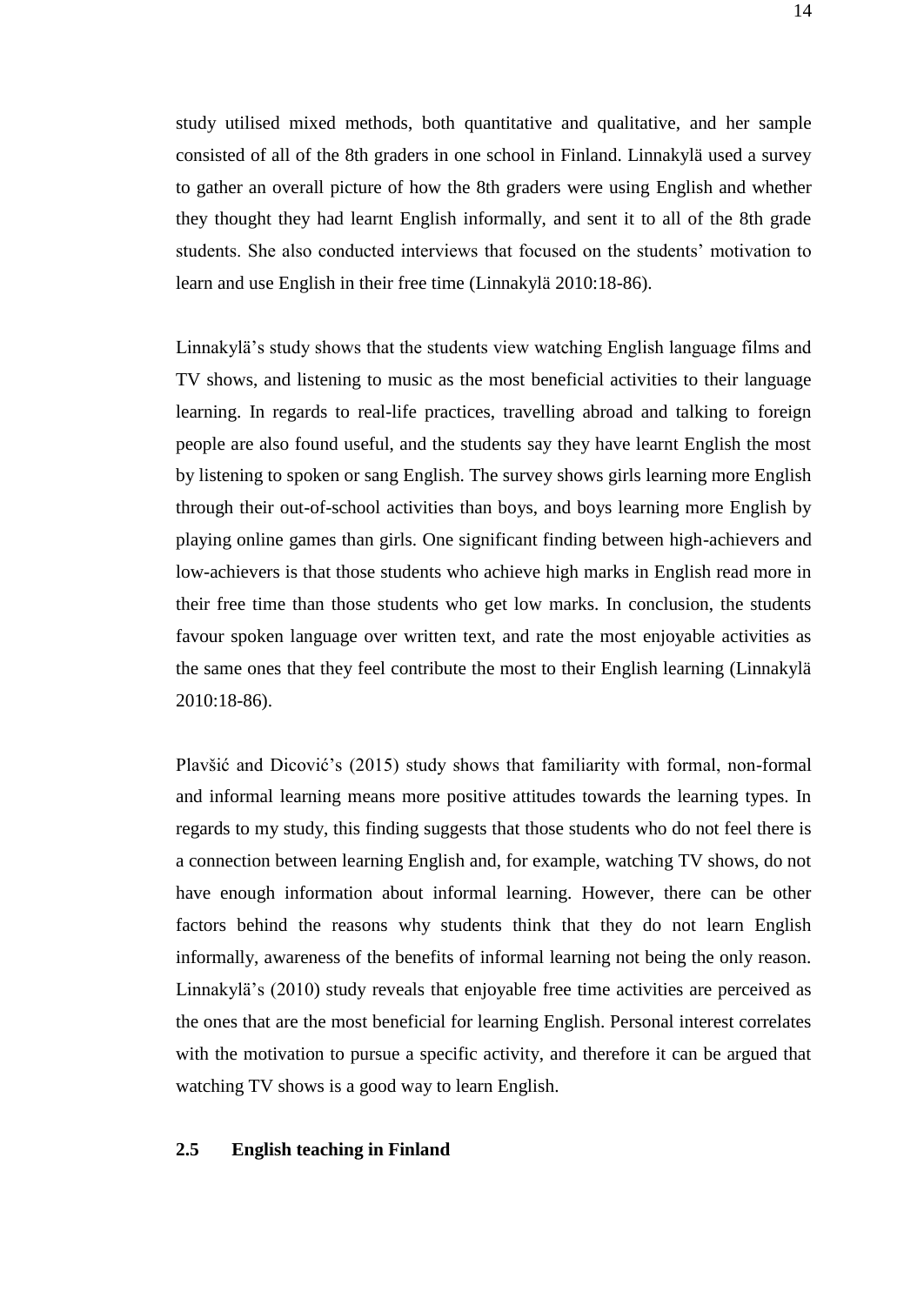Previously, the teaching of foreign languages started when students were in the third grade. This is still the practice in other parts of Finland, but from autumn 2018 onwards, all of the first graders in the Helsinki region will start studying their first foreign language, *A1-kieli* (Helsingin Kaupunki 2018). In autumn 2017, 79.5% of the third graders in the Helsinki region chose English as their first foreign language (Ibid). This makes English by far the most popular choice for the first foreign language.

The students in my study have all begun their English studies in the third grade. Therefore, during the time of the interviews, they have studied English from nine to twelve years. The Finnish National Agency for Education's "National Core Curriculum for Upper Secondary Schools" (2015:108) states that students' level of English (if chosen as the first foreign language, *A1-kieli*) should be on the level B2.1 in CEFR (The Common European Framework of Reference). Thus, they should be able to interact, interpret texts, and produce their own texts in English independently and clearly.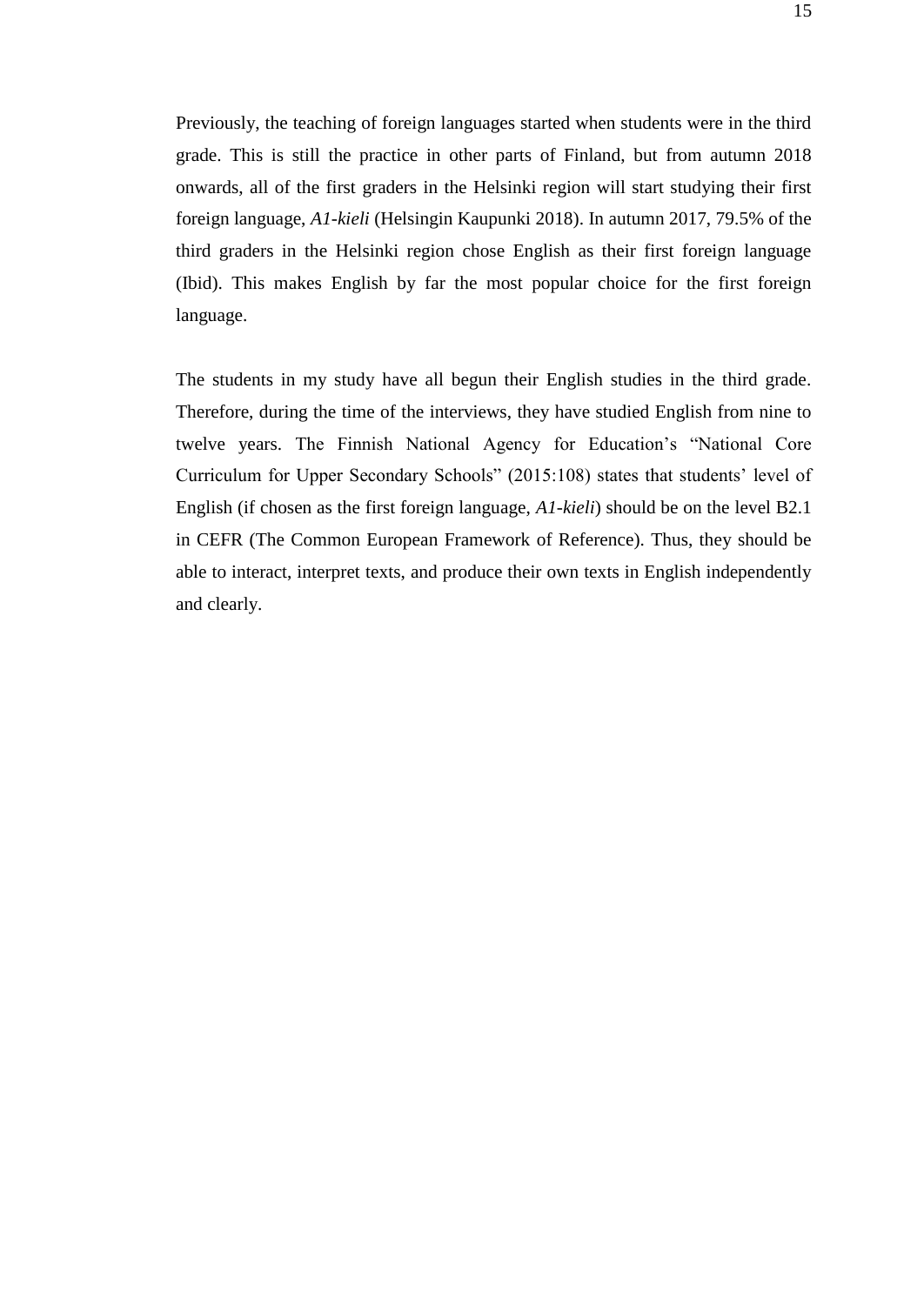## **3. Material and methods**

In this section I will talk about the methods I use in my study. I will describe the planning stage of collecting data, discuss my sample and the structure of the interviews, and finish with how the interviews were executed and transcribed. The main aim of my study is to answer these research questions:

- 1. How do upper secondary school students learn English in their free time?
- 2. What motivates upper secondary school students to do these activities and learn English in their free time?
- 3. What do the students think about the English at school compared to the English they use in their free time?

#### **3.1 Planning**

In order to understand how upper secondary school students learn English informally, I needed to know about the English related activities they engage in during their free time. I also wanted to know their opinions on English teaching in school, the reasons why they felt motivated to learn English outside of school, and whether there were similarities or differences between the type of English they use at school and in their free time.

At first, the method for the study needed to be determined. There are quantitative, qualitative, and mixed methods approaches to conducting research (Dörnyei 2007: 24). A quantitative approach provides numerical data that can be analysed in statistical methods, whereas a qualitative approach provides open-ended and nonnumerical data that can be analysed in non-statistical methods (Ibid). A mixed methods approach includes elements from both of these approaches (Ibid). I chose the qualitative method, because I wanted to interview the students, and my main focus was their opinions on using English in different environments. I considered using a mixed methods approach, but came to the conclusion that a qualitative method would be sufficient, since the scope of my study is not vast.

There are different methods of conducting an interview as well. I chose a qualitative semi-structured interview, in which there are some set questions, but they can be asked in any order and answered freely (Hirsjärvi and Hurme 2014: 47). I felt this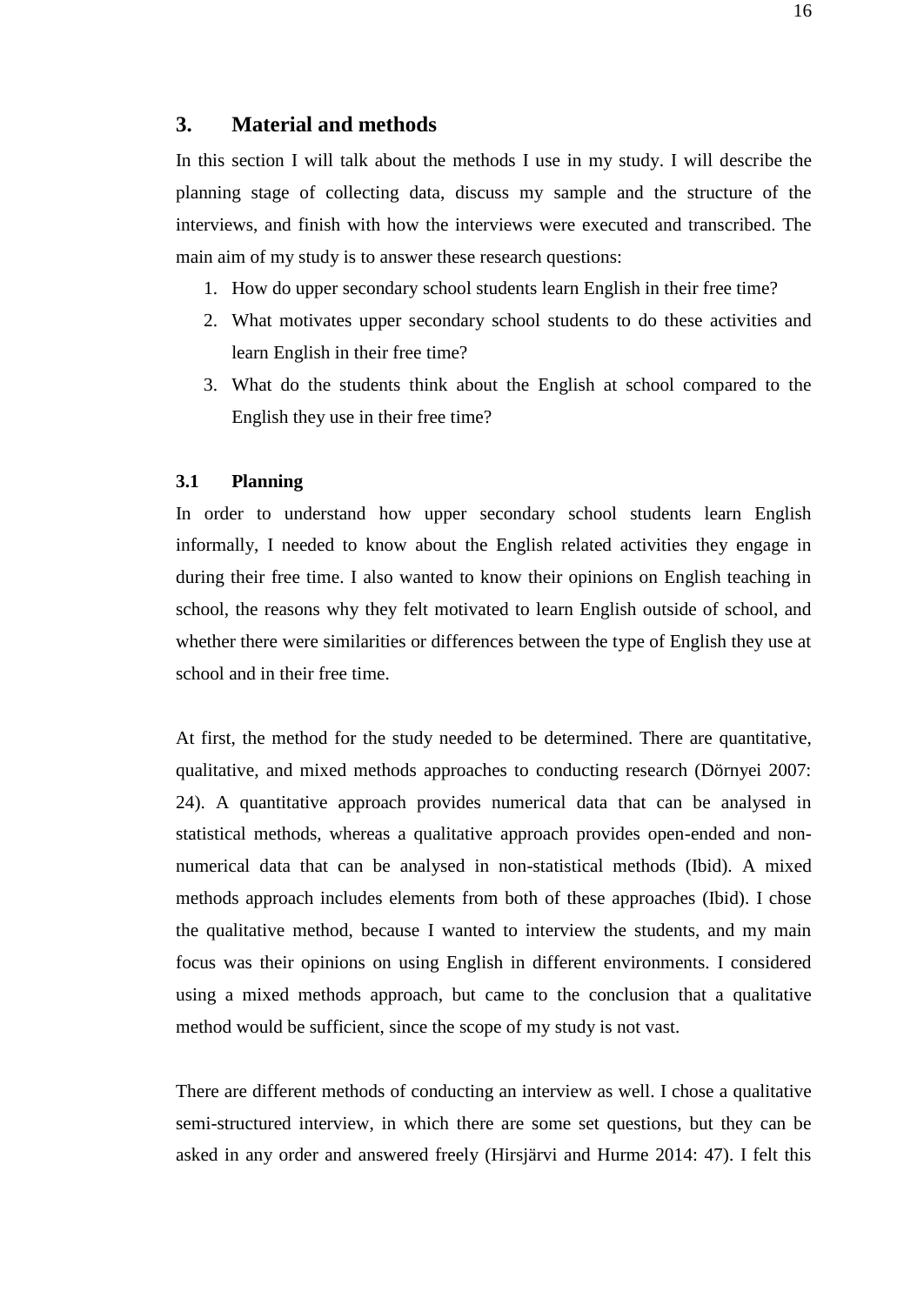was the best way to collect data, because I am mainly interested in the students' opinions on English, and could not predict what they would answer nor where the conversation might go during the interviews.

The benefit of a group interview is the vast amount of information that can be collected from various informants at the same time (Hirsjärvi and Hurme 2014:63). The disadvantage of a group interview is that some participants may not show up, and there can be a one or two people dominating the conversation (Ibid). Taking these into consideration, I still chose the group interview due to having limited amount of time, and because I did not need to have a specific amount of participants. If some of them failed to show up, it would not affect my data collection. Also, if there would be domination in the conversation, I could try to pose questions to specific members of the group, therefore gathering equal amount of information from each informant.

#### **3.2 Sample**

Typical sampling was used when selecting the participants for this study, so common features of their experiences could be identified (Dörnyei 2007:128). The informants are all students and enthusiastic users of English, so it was presumed their experiences in using English would have some similar characteristics. I chose to interview upper secondary school students instead of younger students, because upper secondary school students are more proficient in English than lower secondary school students. Additionally, upper secondary school students are either studying for or have completer the English matriculation exam, which requires a certain degree of immersion in the language. Therefore it can be presumed that upper secondary school students use English in their free time, either for studying or in other activities.

The school that my informants are studying in is one of the most prestigious schools in Finland, with the required average grade for admission (in spring 2017) above 9. This school was selected due to ease of access and already existing contacts. Originally I had selected nine participants for the interviews, but one student from the third group did not show up, so my total sample size narrowed down to eight students. Age is not a variable in my study, so the students are aged 16-19 and have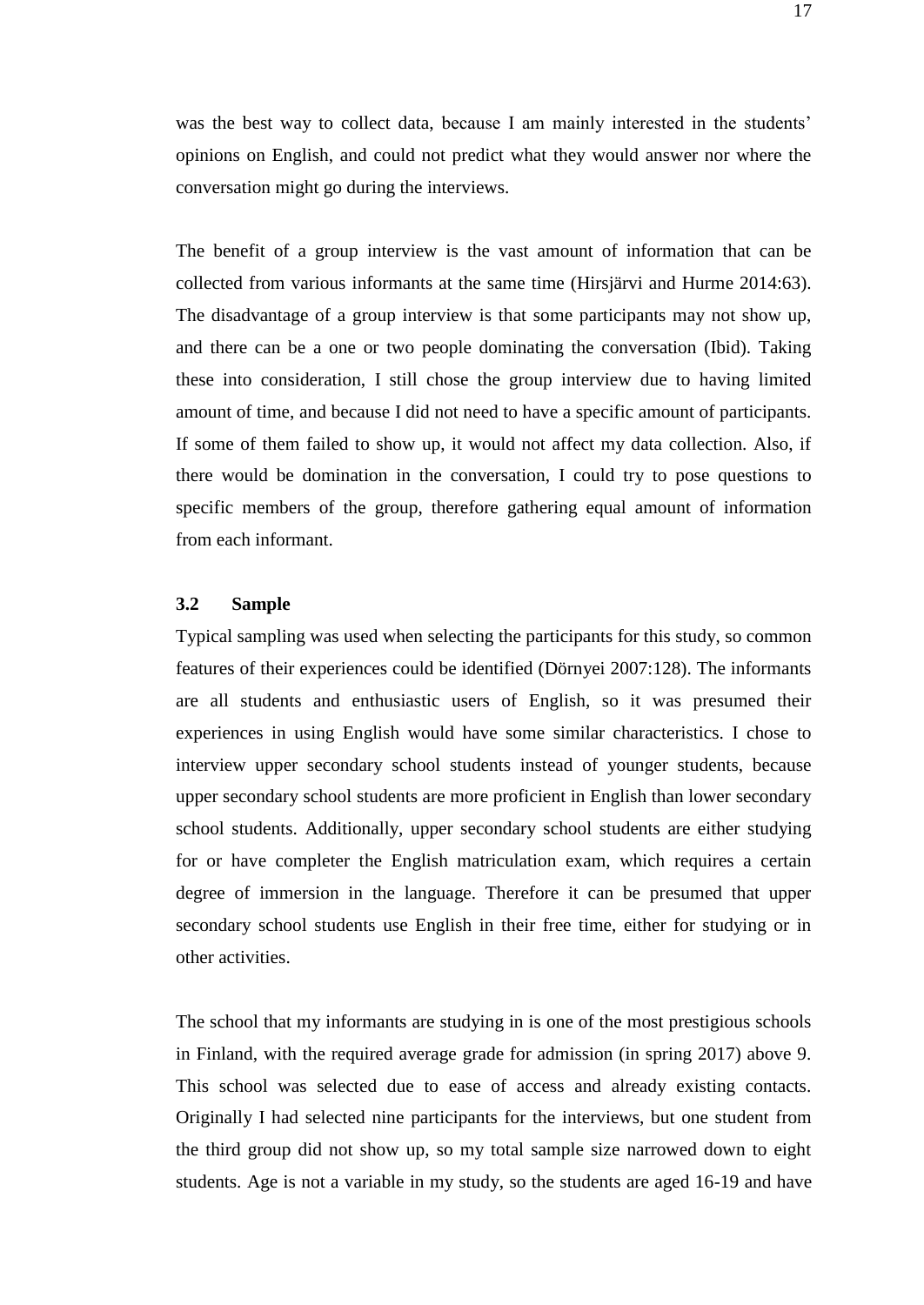completed a varying amount of English courses, from one course to having completed all of them. Social class is not a variable either, because the scope of my study is limited and other factors are focused on.

In previous studies, there has been a gender division that has shown boys as more active users of English in their free time, with higher English grades and better English skills than girls, and men studying more English in their free time and using more English at work than women (Linnakylä 2010; Uuskoski 2011; Leppänen et al. 2011). There are also differences in what type of video games girls and boys like to play, and what activities in general they prefer (Kinzie and Joseph 2008: 657; Linnakylä 2010:64). However, in my study, gender is not a variable, since I could not predict nor affect how many informants of each gender would want to take part, and the scope of my study did not allow me to measure multiple variables.

#### **3.3. Pre-interview stage**

At first my supervisor contacted the upper secondary school teacher, and the teacher gave her students information about the study. Roughly 150 students were emailed the invitation to take part in the study, but it is unclear how many of those students read the email. The students were told to email me if they were interested in taking part in the study, and I got replies from about 20 of them. I then emailed the students short questionnaires in Finnish about their English use outside of school (see appendix 1) in order to find out who was suitable for the study. For example, two of the students did not qualify for the study because they used English at home with their parents and therefore it was not their second language.

After the students had filled in the questionnaire and sent it back to me, I divided the students into three groups, each group consisting of three students who had reported they engage in similar freetime activities, for example watching TV shows in English, or listening to podcasts in English. This was done according to the thematized interview style, meaning that the interview is focused on specific themes that are discussed (Hirsjärvi and Hurme 2014:47-48). There were five set questions, but the students could also freely talk about relevant topics or similar experiences they might have had when using English in their free time.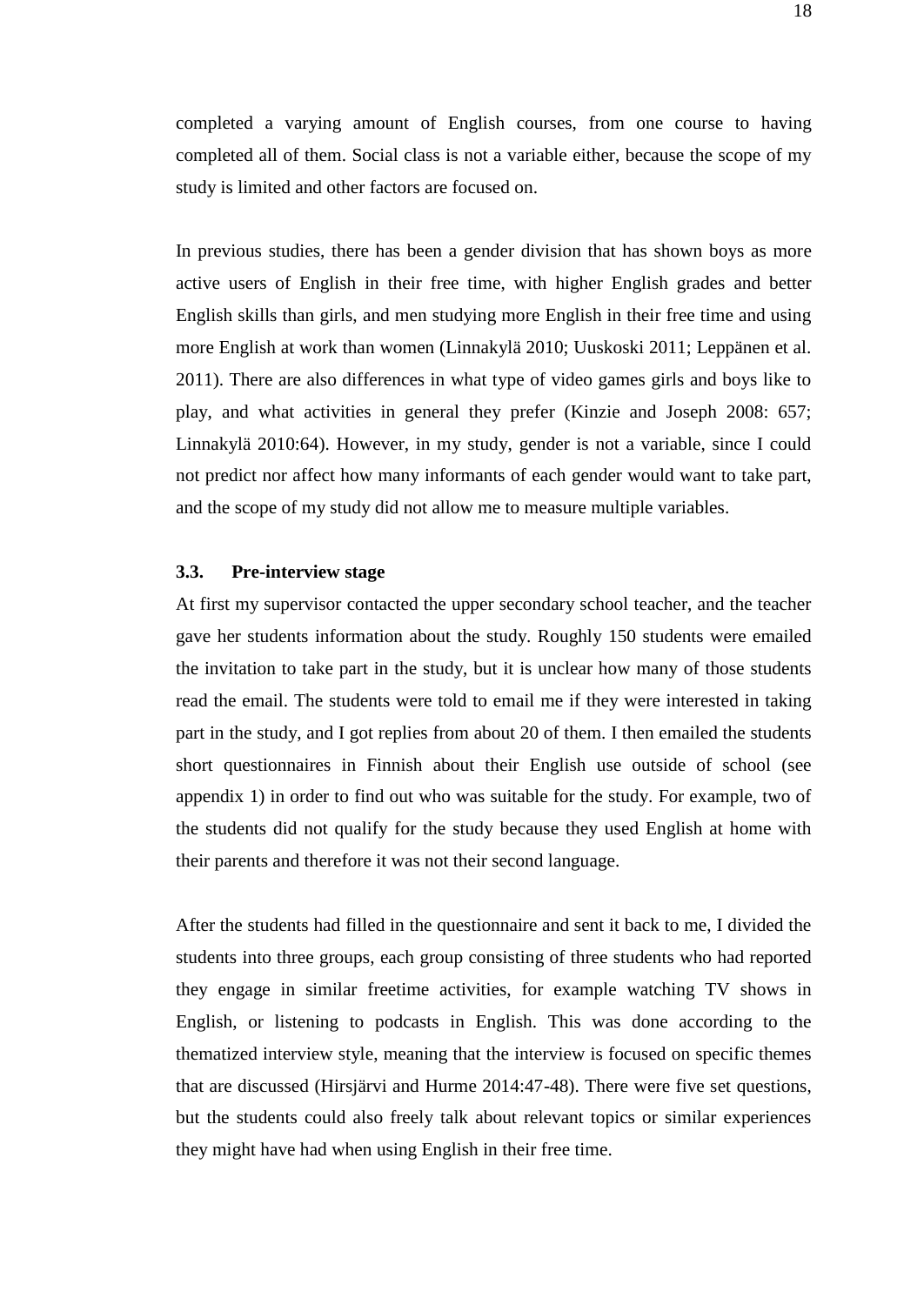I set up the interviews with the students by email, and arrived to the school on the set dates. The interviews were conducted in empty classrooms or the school library in order to get good sound quality and have privacy for the conversations. Before the interviews, the students signed an informed consent form, in which they declared they had understood what the interview data is used for and gave their permission to use it (see appendix 2).

#### **3.4 Interviews**

The interviews were conducted within a week's time in January 2018. The interviews varied in length, the shortest one being approximately twenty minutes, and the longest one being nearly forty-five minutes. I modelled the interview questions after Pilvi Kirppu's (2014) study on how upper secondary school students learn English from video games. I did this because our informants were the same age, and her study produced valid and reliable answers, so the questions were suitable for my informants as well. The interview questions used in this study are in appendix 3.

The interview language was Finnish. The interviews were semi-structured, so there were five set questions, and in each interview, some additional questions were posed as well. Letting the conversation flow is a key feature of a qualitative interview (Dörnyei 2007:140), which is why this interview structure was chosen. I also wanted to ensure natural speech, so the students could tell stories about particular events in their life which might have raised thoughts, feelings, or opinions about English or language use in general. The benefits of doing an interview are that people are usually comfortable with sharing information in the interview situation, and the interviewer can instantly direct the conversation and ask more in-depth questions if necessary (Ibid, 143). I used probes (defined by Dörnyei 2007: 138), asking for clarifications and more details about specific things the students mentioned. For example, when the students talked about how important it was to get points in English at school, I asked them whether they felt that they use English at school just to get the points, or whether they benefit from it in real life as well.

The first question I asked in the interview was the same as in the questionnaires the students had completed. I did this to prime the students for the topic we would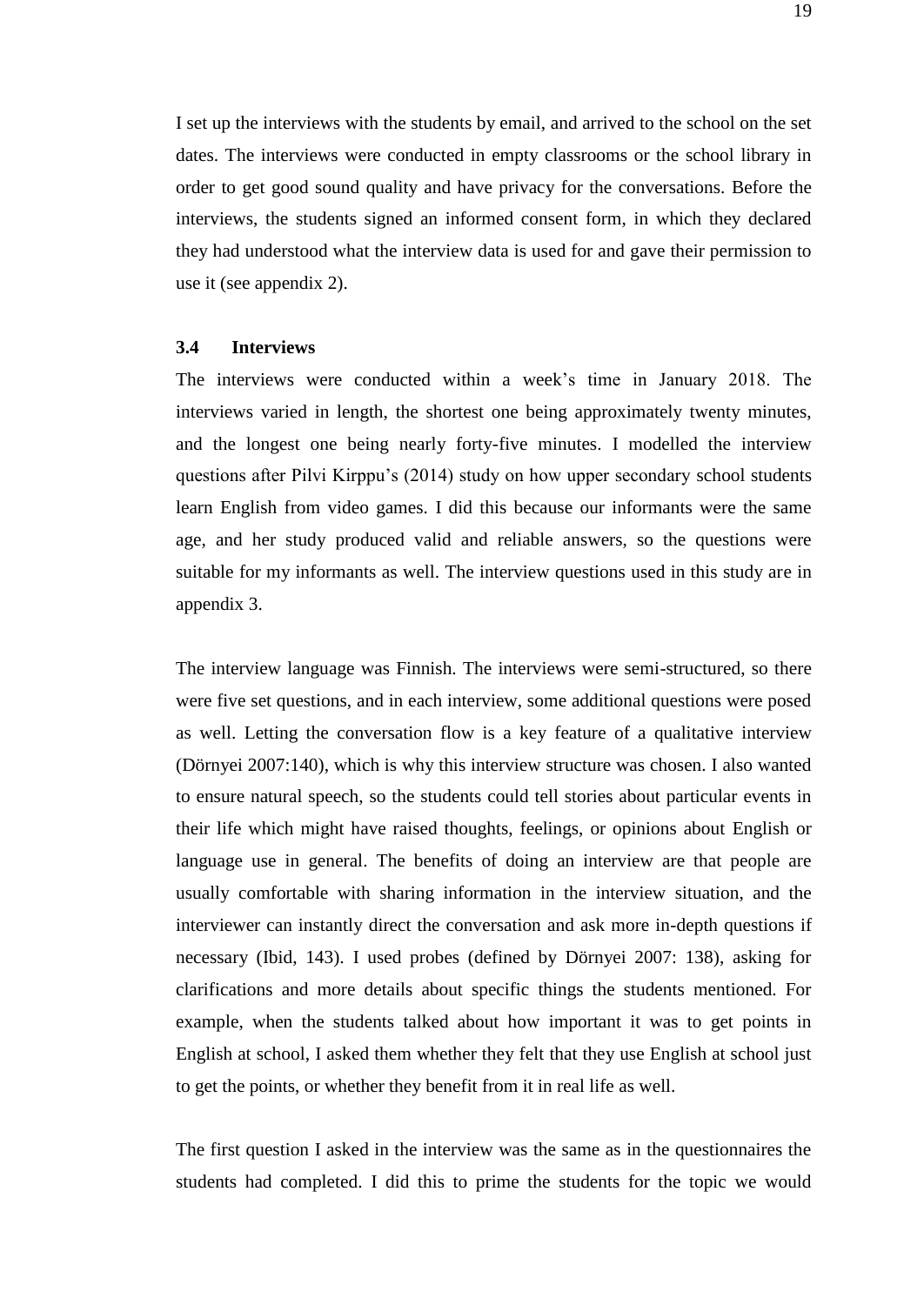discuss and to get more comprehensive answers about their English use in their free time.

The second question was meant to get the students talk about whether they have noticed that their freetime activities, like watching TV shows, have helped them learn English, and if so, in what ways. Because all of my informants are active users of English, I expected them to have noticed a connection between using English in their free time and improving their skills.

The third question was posed so the students could compare the kind of English they use at school and the kind of English they use during their free time. I asked them to think about the similarities and differences between the Englishes, so I would get an idea of how they perceive the impact of the environment, whether formal or informal, on their learning.

With the fourth question, I wanted to know whether school English is beneficial for the students in their free time, or vice versa. The students could talk about which aspects of English they only learn in a specific environment and, like in question three, focus on the possible differences between school English and freetime English.

The fifth question was asked in order to get an overview of how well the students are doing at school. I would have wanted to compare how the students' English skills reflect on their grades, but no valid or reliable conclusions can be made from the students' perceptions of how they use English.

## **3.5 Post-interview stage**

I transcribed the interviews using my computer's Windows Media Player. Due to time limitations in free trials, I did not download a proper transcription software. All of the interviews were of good quality, so there were almost no problems in hearing what was said, besides a few instances of coincidental speech. In my transcriptions I left out the pauses, hesitations, and other markers typically used in conversation analysis, since my main focus was on the topic and not the way things were said. After completing the transcriptions in Finnish, I picked out the parts I wanted to use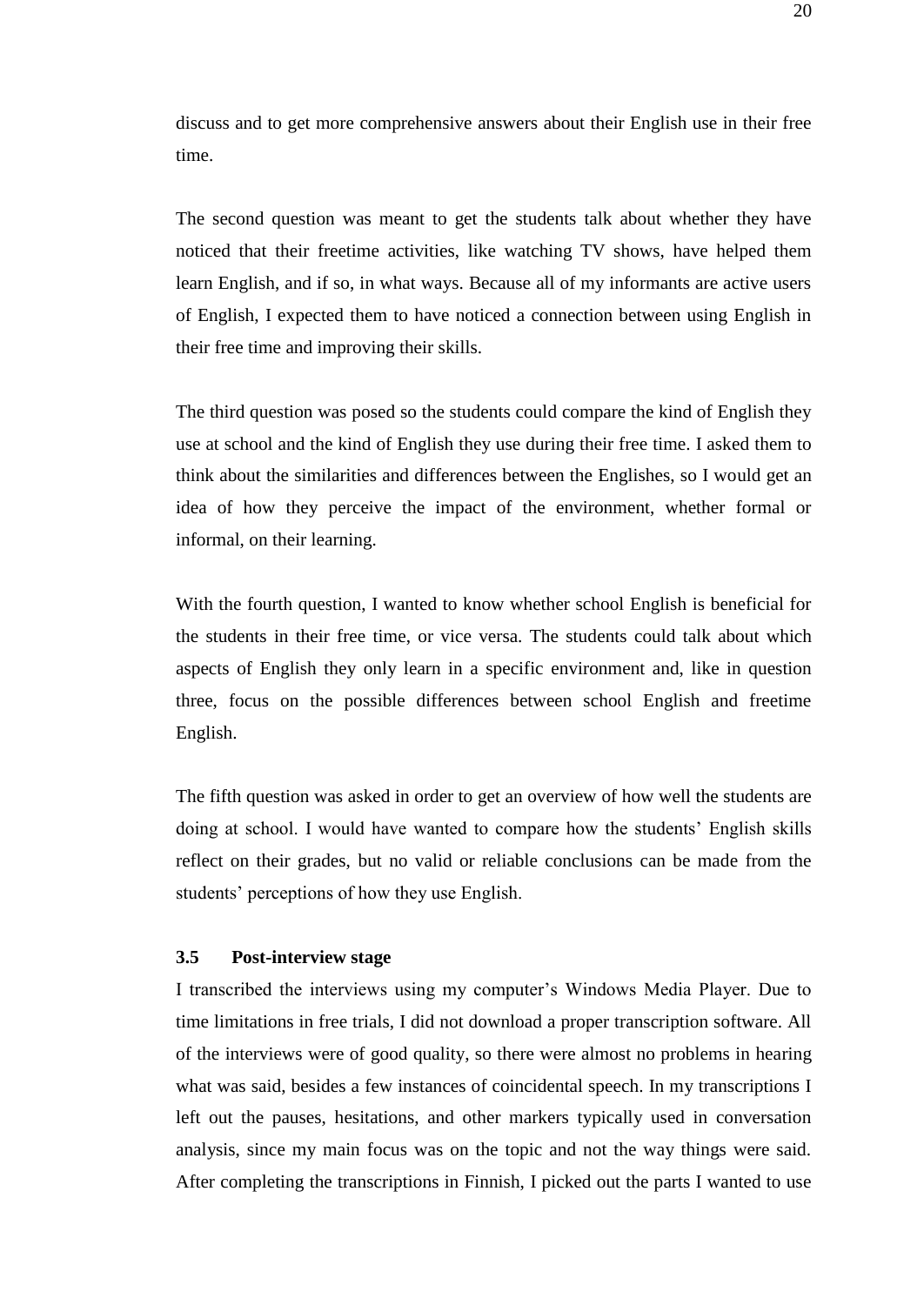in this thesis and translated them into English. These were categorised based on which interview question they answered or what kind of information they provided regarding English use in general. Finally, I wrote down the results, which I will discuss in detail in the following chapter.

#### **3.6 Limitations of the study**

Dörnyei (2007) lists quality criteria for qualitative research, in terms of its validity and reliability. A qualitative study is subjective, because the interpretation of the data depends solely on the researcher. Furthermore, the quality of the analysis depends on the quality of the data, and whether the data can be considered interesting is another question entirely, one that cannot be answered since there are no guidelines for analysing sets of complex meanings. Since the researcher is the instrument of data collection, the researcher's skills determine the quality of the study as well (Dörnyei 2007: 54-55). Being aware of the limitations, I recorded the interviews so my data would be transparent, and therefore subject to other people's interpretations as well. This increases the validity of the study, because the reasoning behind my findings is visible to all.

The qualitative method used is based on the thematized semi-structured interview model, as defined by Hirsjärvi and Hurme (2014:47-48). The weaknesses of these interviews are that they take time, require social skills from the interviewer, and because there is no anonymity, the informants may present themselves in a better light than they normally are (Dörnyei 2007: 144). The informants can also talk too much or not enough, being overly sharing or too shy (Ibid). The amount of speech the students produced varied tremendously, and there could have been group pressure to answer in a certain way, especially during interview sessions one and three, when all of the participants seemed to know each other. In interview two, one student openly said they disagree with the others as they presented their opinion, which suggests there was less group pressure during this interview.

No generalisations can be made based on my study alone. My sample consists of eight enthusiastic English speakers from one school only, so these results can be applied to this school during this time, but they do not cover the opinions or experiences of a larger population. Some of my findings, however, agree with the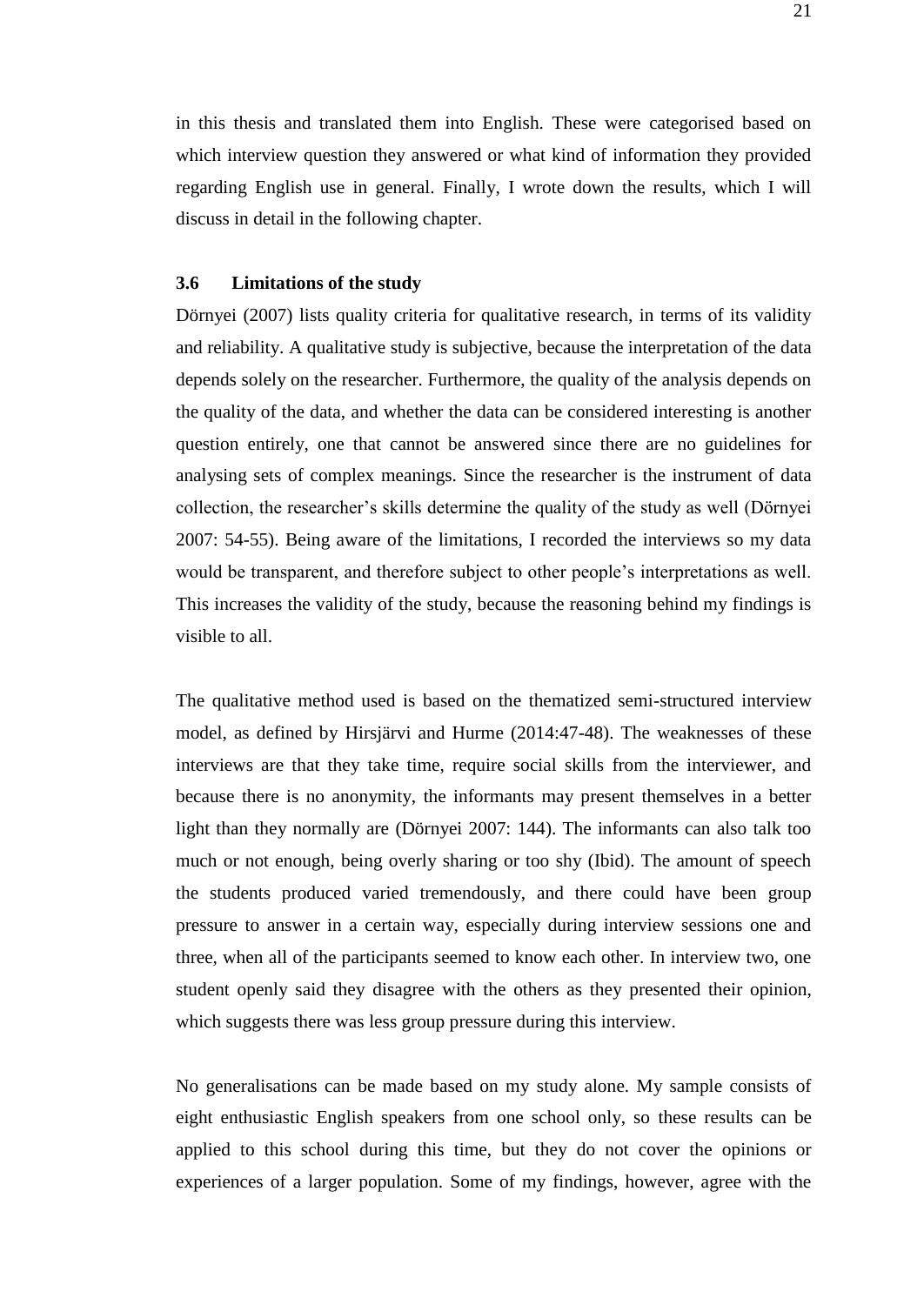22

findings of previous studies (these will be discussed in sections 4.1 to 4.6). The emergence of similar themes in different environments and at different times indicates that the issues present in my study are also present in other contexts.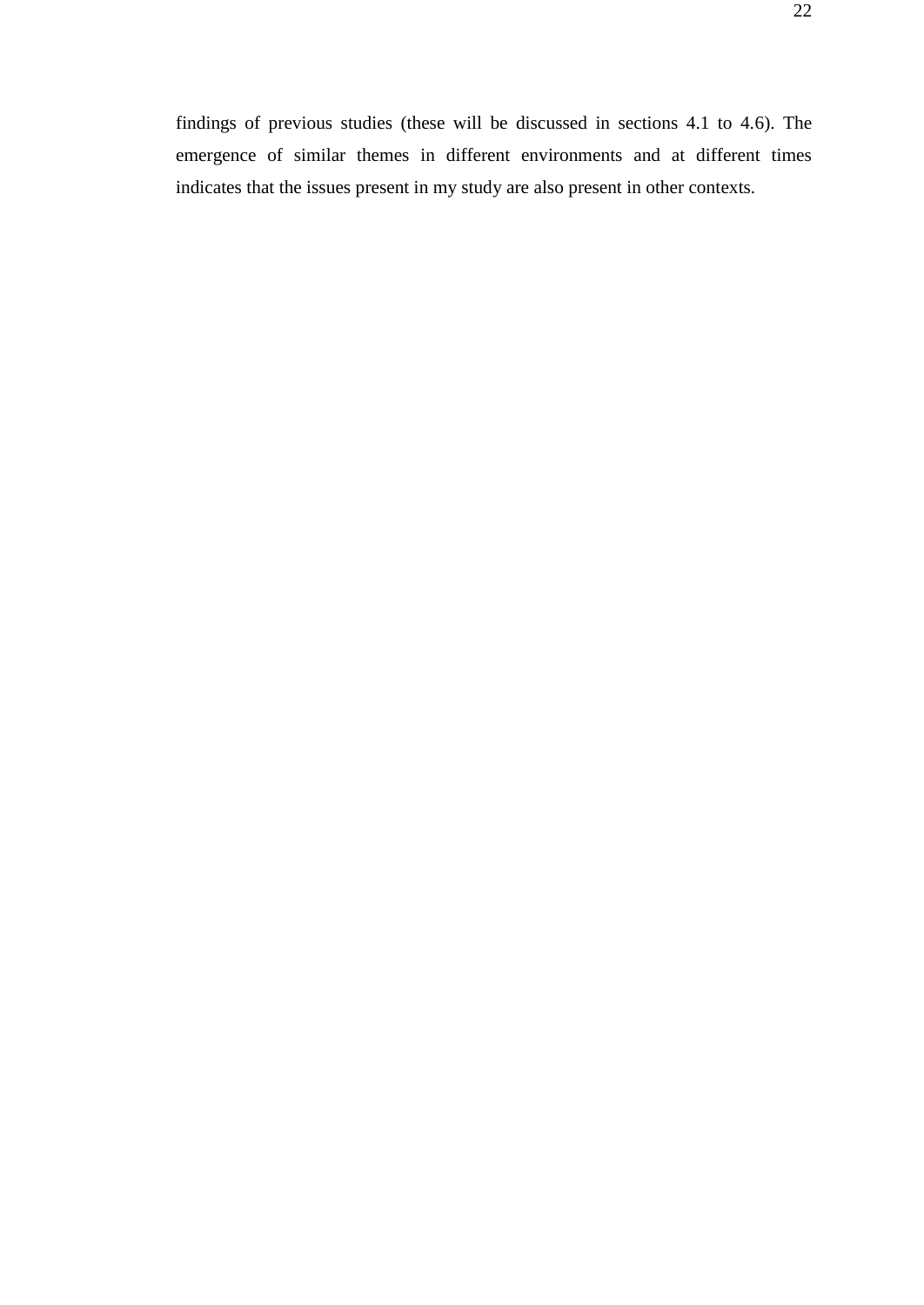## **4. Results and discussion**

In the following section, I will discuss the answers I got for each planned question, as well as the additional questions. I have only included the answers which provide information about the students' English use in their free time, or their thoughts about it, leaving out the parts which do not directly relate to the topic. All of the examples can be found in appendix 4.

#### **4.1 Situations outside of school**

The first question *In what situations do you use English outside of school?* received answers similar to those that the students had emailed me.

Example 1: (S1): "at work, in customer service, listening to music, watching TV shows and films in English, talking with foreign friends" (Interview, 16.1.2018)

Seven out of the eight students, including student one, say they watch TV shows or films on Netflix, which makes it the most popular English-related free time activity. The students might favour this activity due to ease of access, since Netflix has a large variety of TV shows and films. Because watching TV shows or films is enjoyable, the students' personal interest can affect how much they engage with this activity, as stated by Linnakylä (2010:100) and Peters and Webb (2018: 7-24).

Example 2: (S3): "watching TV shows in English, reading in English, talking with friends and relatives in English" (Interview, 16.1.2018)

Six out of the eight students, student three included, speak English in their day-today life with non-Finnish speakers, either with friends, family, or at work. Four out of the eight people listen to music in English. Only two people listen to podcasts in English or read in English, which means listening to podcasts and reading are the least popular English-related free time activities. Linnakylä (2010:66) and MacLeod and Larsen (2011:24) found that students are aurally exposed to English the most, meaning that they listen to spoken or sung English. It seems that the students in this study favour spoken English more than sung English. Linnakylä (2010:66) and Uuskoski (2011:46) also suggest that print reading during one's free time positively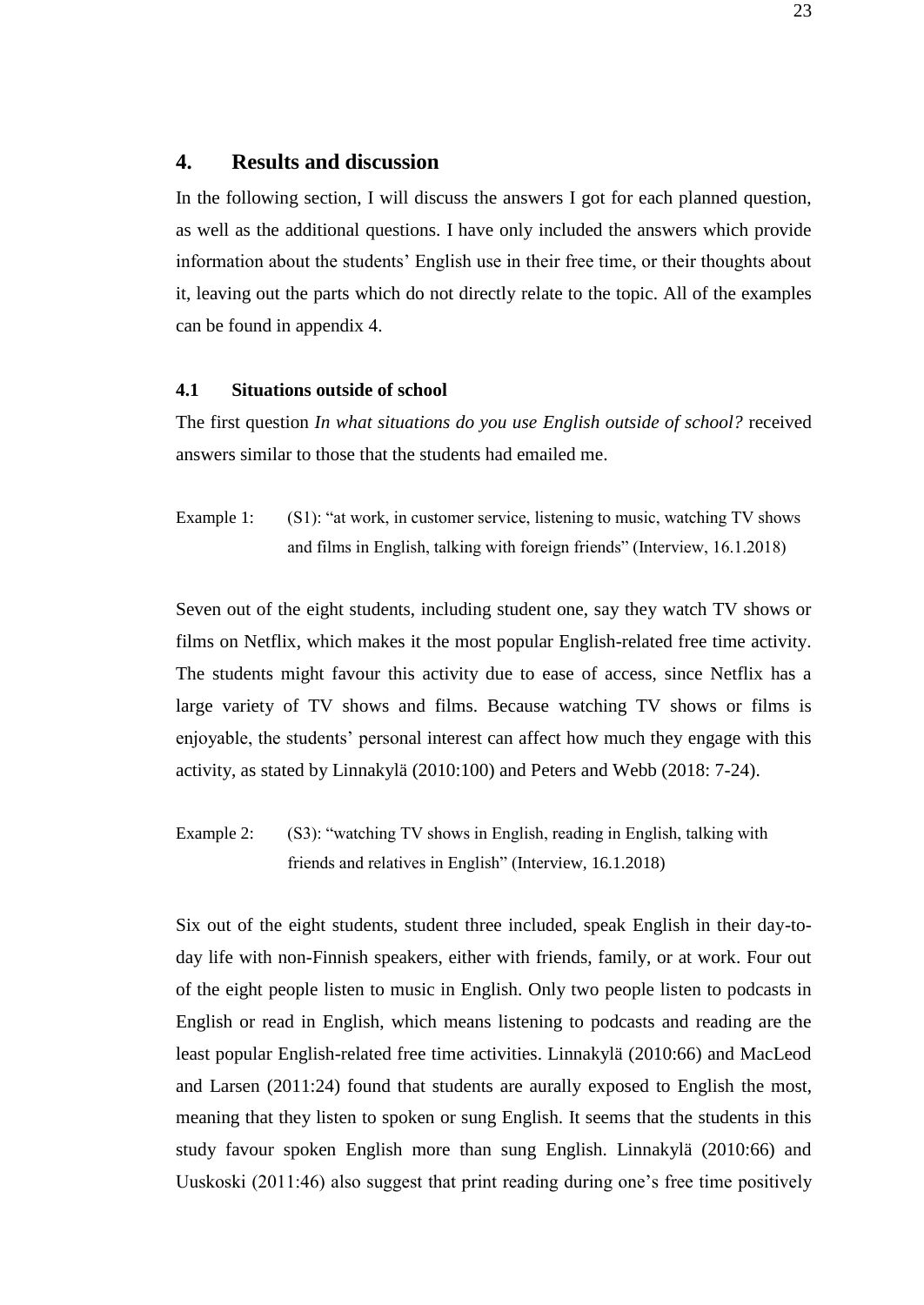correlates with getting high grades, but most of the students in my study do not favour this activity.

Example 3: (S4): "browsing social media, watching Netflix without subtitles, messaging with my (Finnish-speaking) mum in English" (Interview, 19.1.2018)

Student four says they speak with their Finnish-speaking mother in English. If student four's mother tongue is Finnish and this applies to their mother as well, English is not necessary for communication, but chosen for other reasons. For example, both student four and their mother might want to practice English, or use it just for fun. Overall, English outside of the school environment is present in the students' lives when they watch TV or films and interact with friends, family, or their partners.

#### **4.2 Connection between free time activities and learning**

For the second question *Do you feel that these activities and English learning have a connection? What kind of a connection?* the answers are mostly unanimous. All of the students agree that by using English in their free time they improve their language skills. The activities they list as the most useful for improving their skills are listening to English in their day-to-day life, talking with other people, or watching TV shows. As established in section 4.1, these are also the activities that the students do the most, which agrees with Linnakylä's (2010:77) findings. It could also be that most of the students are aware of the benefits of using English in an informal situation, and therefore engage in these activities outside of school (see Plavšić and Dicović 2015: 79-86). The link between watching TV shows and learning English vocabulary is further discussed in section 4.6.1.

Example 4: (S2): "you get more self-confidence to use the language, and you don't wonder if you can say something or not say something, it doesn't matter if you say something totally cuckoo sometimes" (Interview, 16.1.2018)

Student two emphasises the self-confidence they get when using English in their free time, as they feel that they do not have to say everything correctly all the time. This contrasts with how they speak of school English, saying that in class they have to try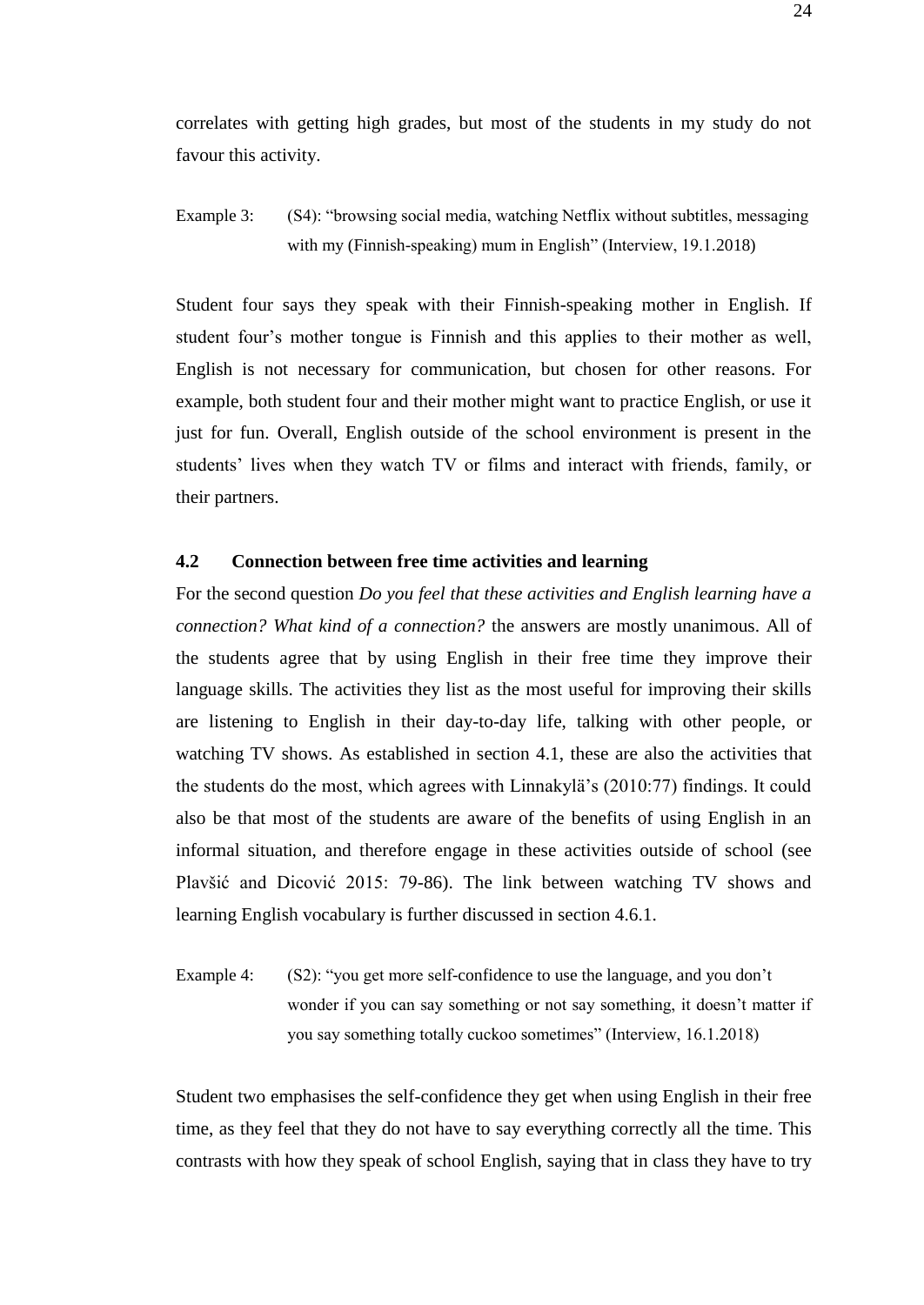to get everything right to get points. Student two indicates that they are more relaxed when using English outside of school than inside of school. As Krashen (1981: 115- 116) discusses, when there are more opportunities for intake in the informal environment, it is better for acquiring the language than a formal environment.

Example 5: (S5): "well I'd say that when my second cousin stayed at our place for one summer, and we only spoke English, I'd say you learn a lot more by speaking than what you learn in social media or just by reading or listening [to music or podcasts]..." (Interview, 19.1.2018)

Student five does not see a connection between watching TV shows and learning English, but agrees that speaking with a native English speaker during their free time has helped improve their English skills. They might not be aware of how social media, and reading and listening to English can help with improving their language skills (see Plavšić and Dicović 2015: 79-86), or they have noticed that communicating with someone in real life has a larger impact on their English skills than other activities, such as asynchronous interaction online, or activities including no interaction at all.

Example 6: (S7): "yeah, I can say right now that my English skills do not come from what I learnt at school. In primary school I was really bad at English, and then at sixth grade I remember there was this book, they didn't translate the sequels in Finnish and I still wanted to read it, so I started to read it in English, and it was only after that that my English skills started to develop" (Interview, 23.1.2018)

Student seven explicitly states that they have learnt more English during their free time than at school, and that when used outside of school, their English becomes more fluent and their vocabulary grows with different words than what they have learnt at school. This suggests that student seven does not feel they learn adequate amount of English or the right kind of English at school. However, no conclusions can be made about whether this is due to the student's own attitude or the teacher's teaching methods, or another factor entirely.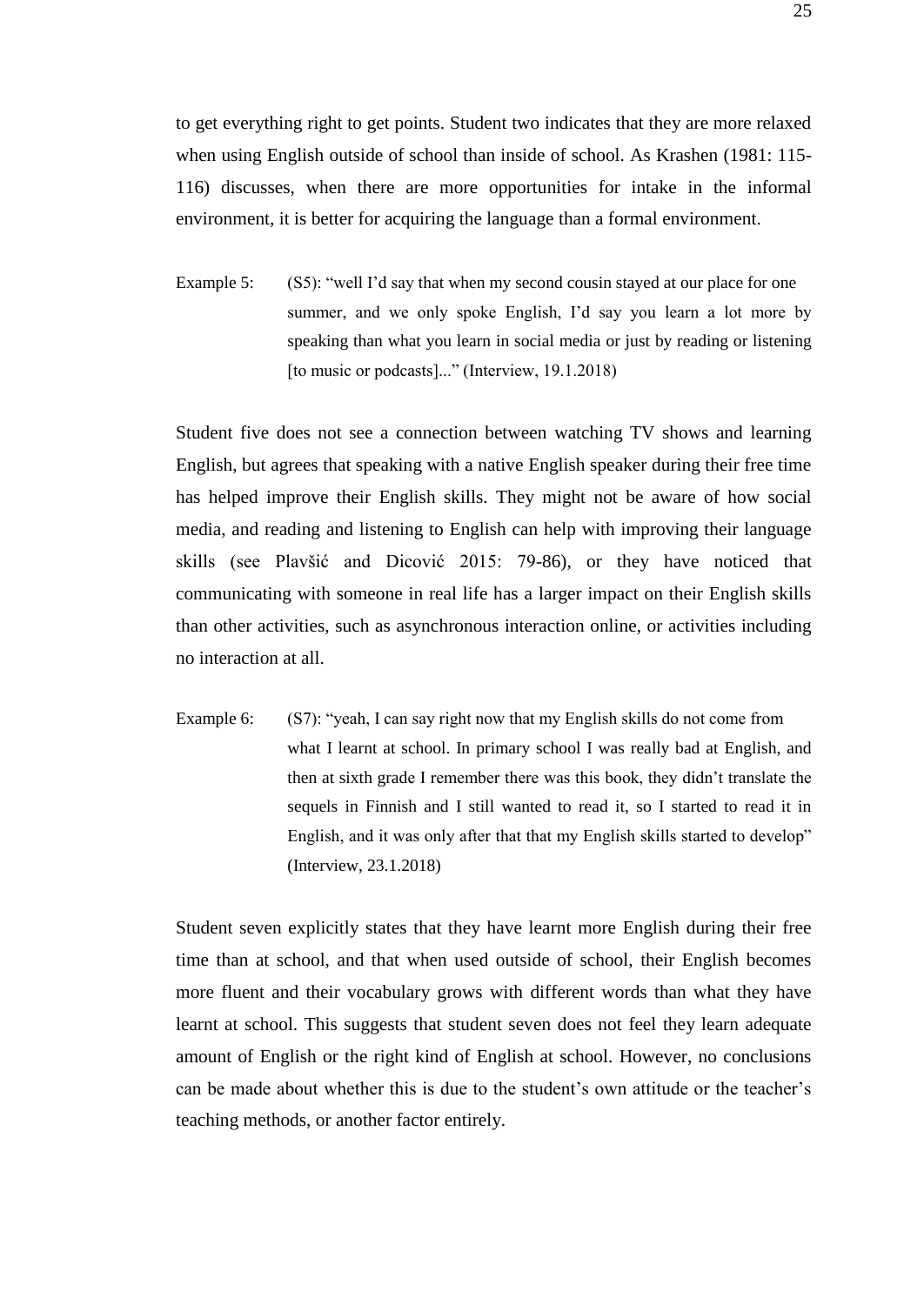There are multiple activities in which the students use English in their free time. Most of the students have noticed that they learn vocabulary or sayings from these activities, which indicates that they are aware of the benefits of informal learning, or accidentally learn in the informal situations (see Marcia Conner 1997-2013). The motivation behind the students' engagement in the activities seems to be personal interest.

#### **4.3 English at school vs outside of school**

The third question *How would you compare the English you use at school, and the English you use during your free time?* was asked to reveal similarities or differences between the environments in which the students use the language.

Example 7: (S1): "[the English] you use during your free time is, well, free, and you don't fixate on grammar and punctuation that much, and you might use words that you shouldn't use at school… and if you write, you write abbreviations and use spoken language that at school you would not get points for, so it's really free and if you don't remember something, you can explain it in other words, whereas in school you have to remember [it], otherwise you get no points, so it's much easier to use [English] in your free time" (Interview, 16.1.2018)

Almost all of the students, as exemplified by student one, say that school English focuses on points and grades and matriculation exams. Two students even say that they have not learnt enough English or the right kind of English at school.

Example 8: (S2): "... at school you get more sophisticated words and words that enrich your English vocabulary in a different way" (Interview, 16.1.2018)

Student two views some aspects of school English positively, saying that they have learnt vocabulary items that differ from those they learn during their free time.

Example 9: (S3): "and maybe the English you use at school is not the English that you use during your free time, but like for example when you go to work, you need to use more academic English… in speech, I can use prepositions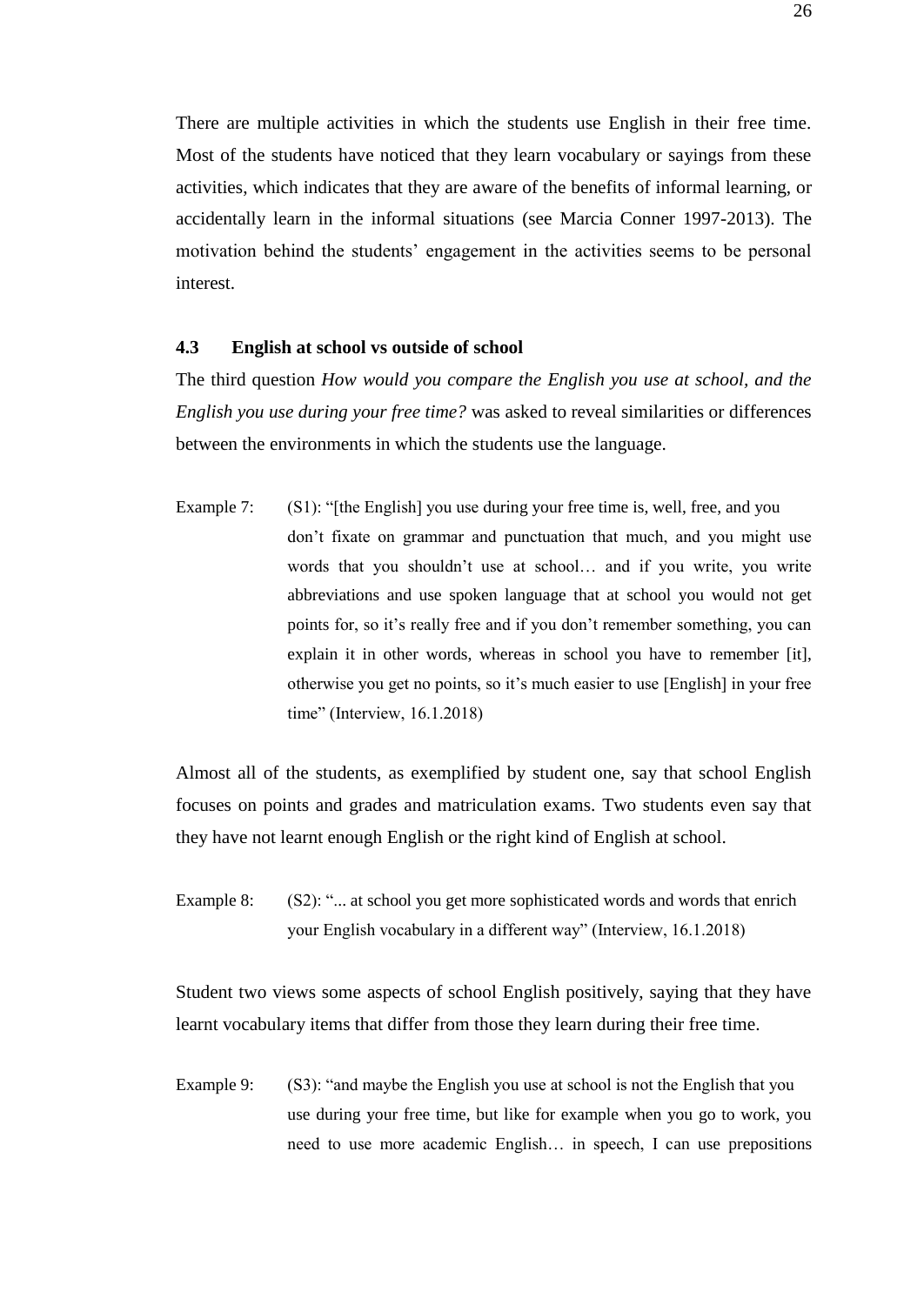however I like and it's not that big of a deal, but if you write incorrectly, then you lose points" (Interview, 16.1.2018)

Student three mentions that there is a difference between school English and free time English, but that both of these Englishes are useful. However, they also point out that school English is all about points, not about whether the communication is successful. According to both student one and student three, free time English can include grammar mistakes, but no one minds.

The most striking finding is how the students feel that the English they use during their free time is very different from the English they use at school. They say that no one corrects their mistakes in their free time, their English is "not as restricted as in school", and they do not focus on grammar and punctuation as much as in school. The students also say that they learn a different kind of vocabulary during their free time than at school. The environment therefore plays a big part in how the students perceive English, and what they use the language for.

#### **4.3.1 Preferred environment for using English**

In relation to the question about comparing school English and free time English, I asked the students which environment they like to use English in, and what it is like.

Example 10: (S1): "I'd like to use more English at school, because I use it in my free time so much, and I've noticed that during English classes the teacher doesn't speak just English to the students… but then the students still answer in Finnish…" (Interview, 16.1.2018)

Student one says they would like to speak more English at school. They continue by describing the situation in class, how the teacher does not always speak English to the students, and the students reply in Finnish, even if the teacher has asked a question in English. The language used in the English classroom will be further discussed in section 4.6.3.

Example 11: (S2): "I also like to speak more English during my free time, because it's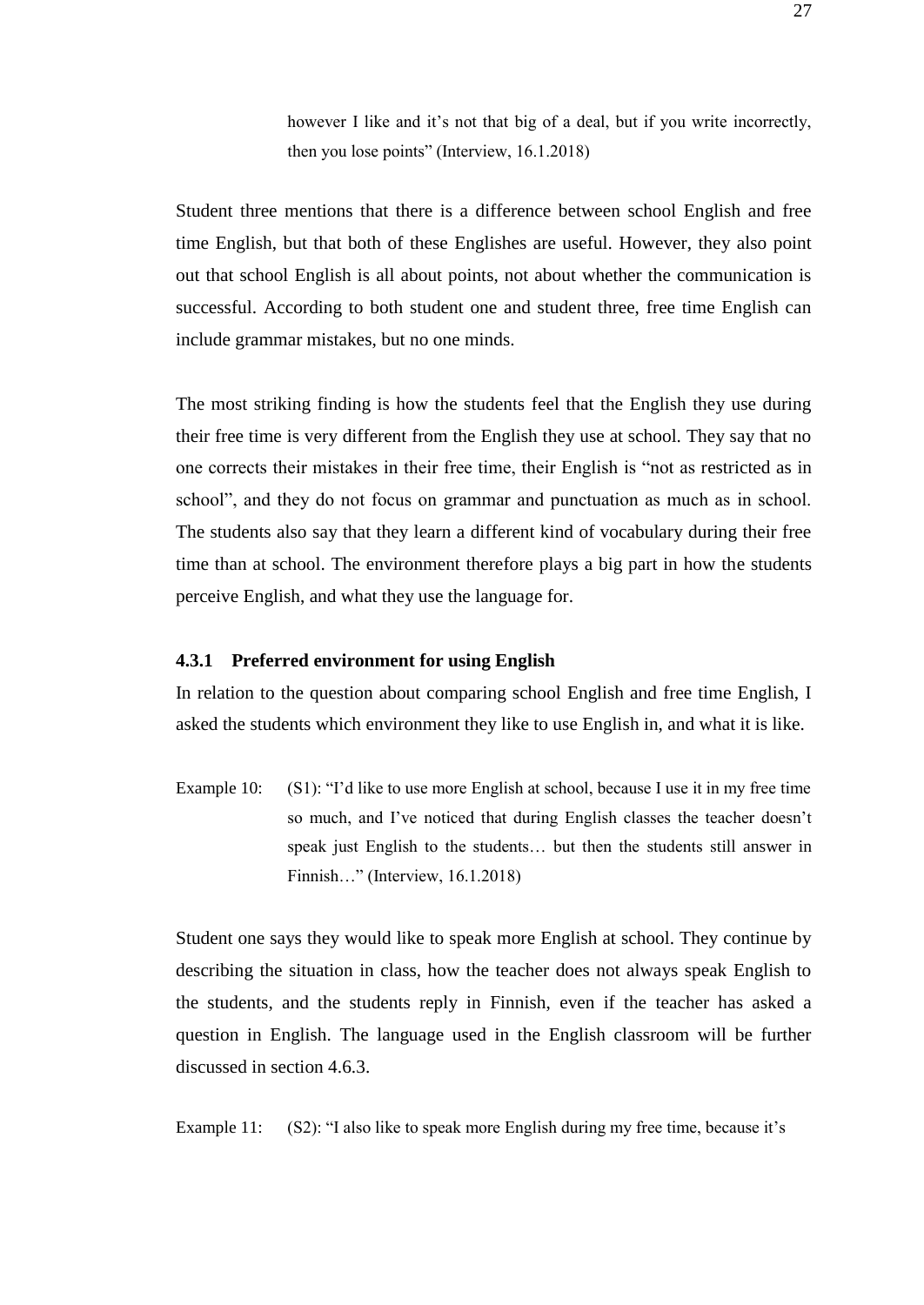free and relaxing, whereas during class there's an exercise with specific sentences and you have to translate them exactly, so I'd rather do exercises where I could freely talk about my holiday... that would be more fun" (Interview, 16.1.2018)

Student two prefers using English in their free time, because they feel that in class the exercises are strictly instructed to produce specific answers. They say they would prefer exercises that allow for free talk, implying that they have not had a chance to do these kinds of exercises frequently.

Example 12: (S3): "... during my free-time I don't come across situations where I'd have to translate a lot, I just talk to people who don't understand Finnish… I think it's more pleasant" (Interview, 16.1.2018)

Student three mentions that they do not need to translate much from Finnish to English or vice versa, which implies that they feel these kind of tasks in the school environment are not pleasant. This might also indicate that they do not see translation skills as necessary in real life as some other aspects of using English.

The answers in general show that the students prefer to use English during their free time and feel more positive about using English outside of school. They describe it as free, relaxing, fun, pleasant, real, not completely correct, fast, and easy. In comparison, English use at school is described as boring, restricting, high-level (proficiency expected), fancy, and complicated. These results agree with Tarja Fagerlund's (2012: 124) findings on students' informal learning of English, as her informants also felt mostly positively about learning English outside of school, and felt the learning process had been easy and natural. The concerning aspect of these findings is how students indicate they are more open to learning and using English outside of school than inside of school. If students lose all motivation to learn inside the school, something needs to change and teaching methods should be revised.

#### **4.4 Things learnt only at school vs only outside of school**

The fourth question posed was *Are there some things you only learn at school or only outside of school?* and the aim was to get the students compare the English they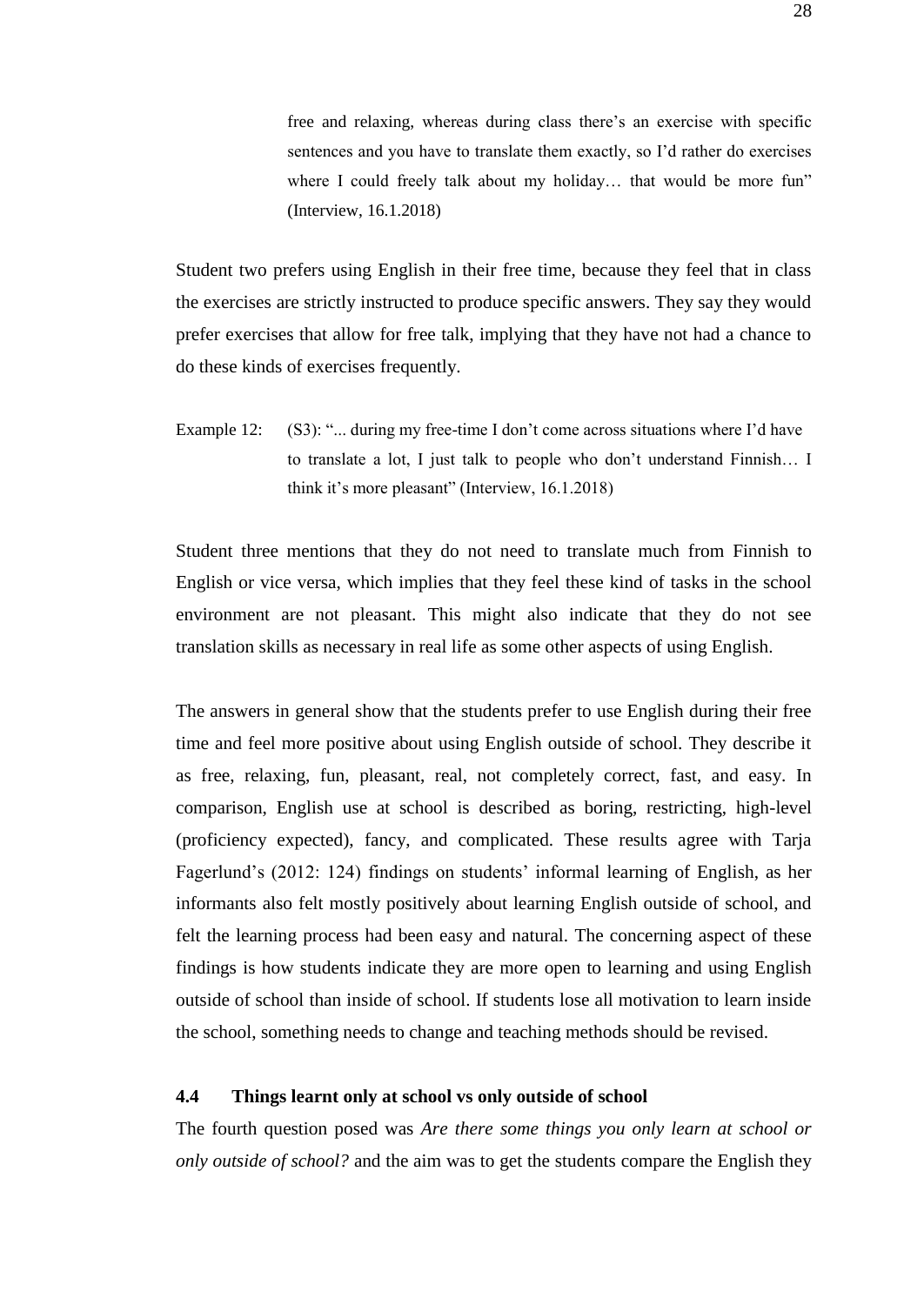use at school to the English they use in their free time. This question overlaps with question three, but provides more detailed discussion on specific things taught at school or learnt during their free time.

Example 13: (S4): "if you use English outside of school, you learn a different kind of language, like contemporary English, sayings and… young people's English, you learn that from social media" (Interview, 19.1.2018)

Student four describes free time English as different from school English, which agrees with the answers to the previous interview questions. Student four says free time English is modern and young people's English is learnt through social media, not at school. This indicates that school English is not up to date with the kind of language that student four would like to use, and therefore they use their free time to learn different expressions than those they are being taught at school.

Example 14: (S1): "I think the only way to learn pronunciation is to speak... your teacher can of course give you examples, but the fluency when you trust yourself to use the language without it sounding like 'rally English' comes from speaking with native speakers or people who can give you those examples…" (Interview, 16.1.2018)

Student one feels that English can only be learnt by speaking. They argue that the only way to become fluent and confident in using the language comes from speaking with native English speakers, indicating that this speaking happens outside of the school environment. As for school English, most of the students agree that grammar is something they learn at school and that should be taught at school, because of its complexity.

Example 15: (S2): "I also think that at school you... don't learn that it's okay to speak incorrectly sometimes, and the kind of relaxed speech is missing, I mean 'cause Finns don't speak Finnish correctly, so similarly at school there's the pressure that everything has to go right or the teacher will say 'you can't say it like that, the preposition is wrong!'..." (Interview, 16.1.2018)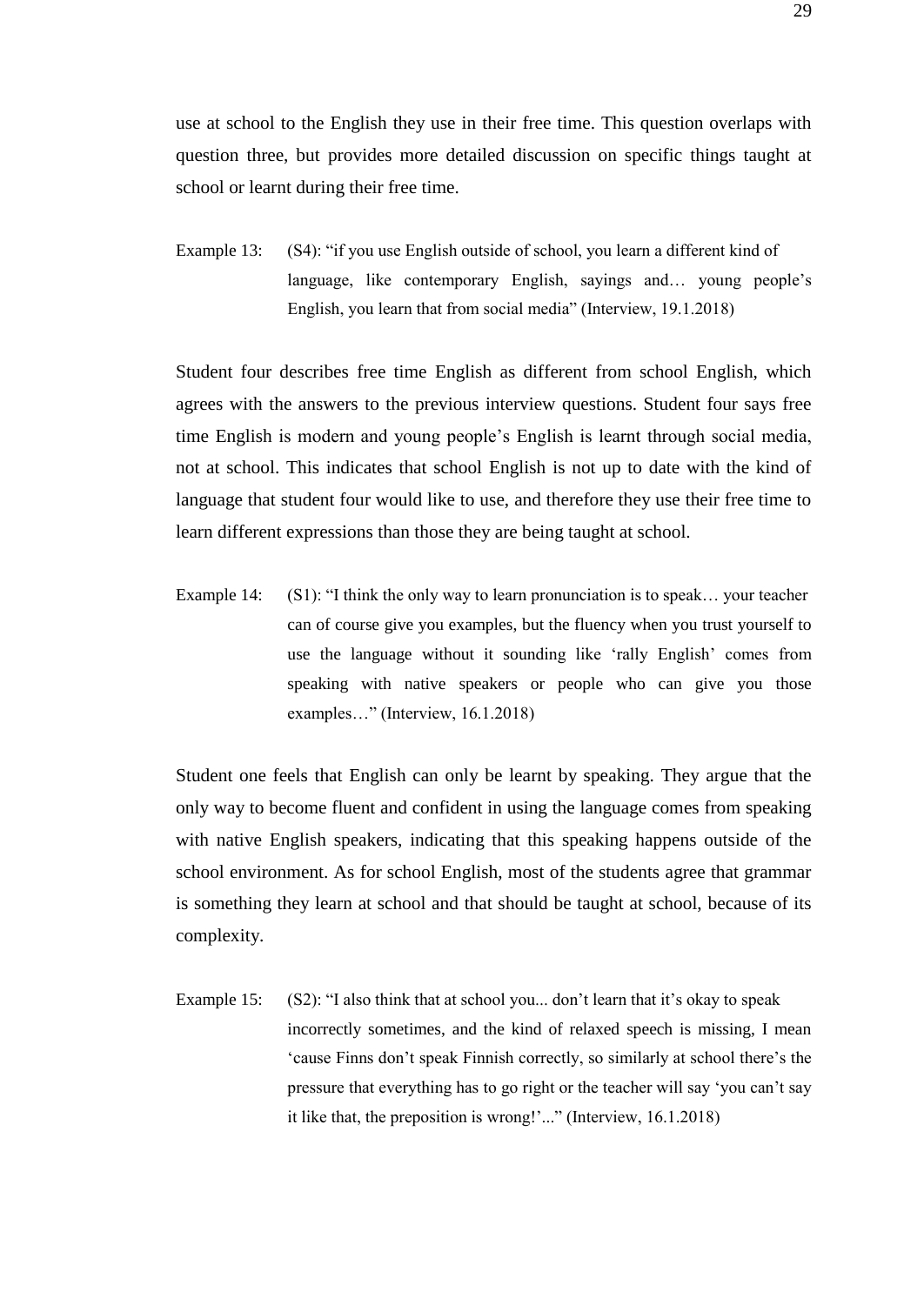Student two agrees with student one, saying that at school there is pressure to use the language absolutely correctly. One student feels that conversational skills are not learnt at school. All of the students echo this, saying that it is during their free time that they learn to communicate and to not take it so seriously if they make mistakes. In the Finnish National Agency for Education's "National Core Curriculum for Upper Secondary Schools" (2015:109) it is stated that the students should "understand the significance of English and its role as the language of international communication"<sup>1</sup> . Evidently, this emphasis on international communication has not shown in the English teaching for these students, because they describe school English as focusing only on correct speech, not on getting the message across.

#### **4.5 English grades**

The fifth planned question was *What kind of grades have you got from your English courses?* and the informants' answers were simple, as they had got either nines or tens from their English courses in upper secondary school.

Example 16: (S5): "I think I've gotten a ten from each course" (Interview, 19.1.2018)

Student five is a final year student, who says they have got a ten from every course in upper secondary school. Their answer represents most of the other answers as well, as three students had got all tens. Another three students had got both nines and tens, and two students had got all nines.

Example 17: (S8): "I've had nines because I always turn in everything late, I think I've had one ten" (Interview, 23.1.2018)

Student eight explains their nines by saying they have submitted assignments late. Overall, all of the students had received high marks from their English courses.

As shown by Noora Vidgren (2014) and Anna Linnakylä (2010), getting good grades can correlate with actively using English outside of school. However, there can be other correlating factors as well. The nines, which are not the highest possible grades, can be explained by how the students describe school English very different

<sup>&</sup>lt;sup>1</sup> translation of the researcher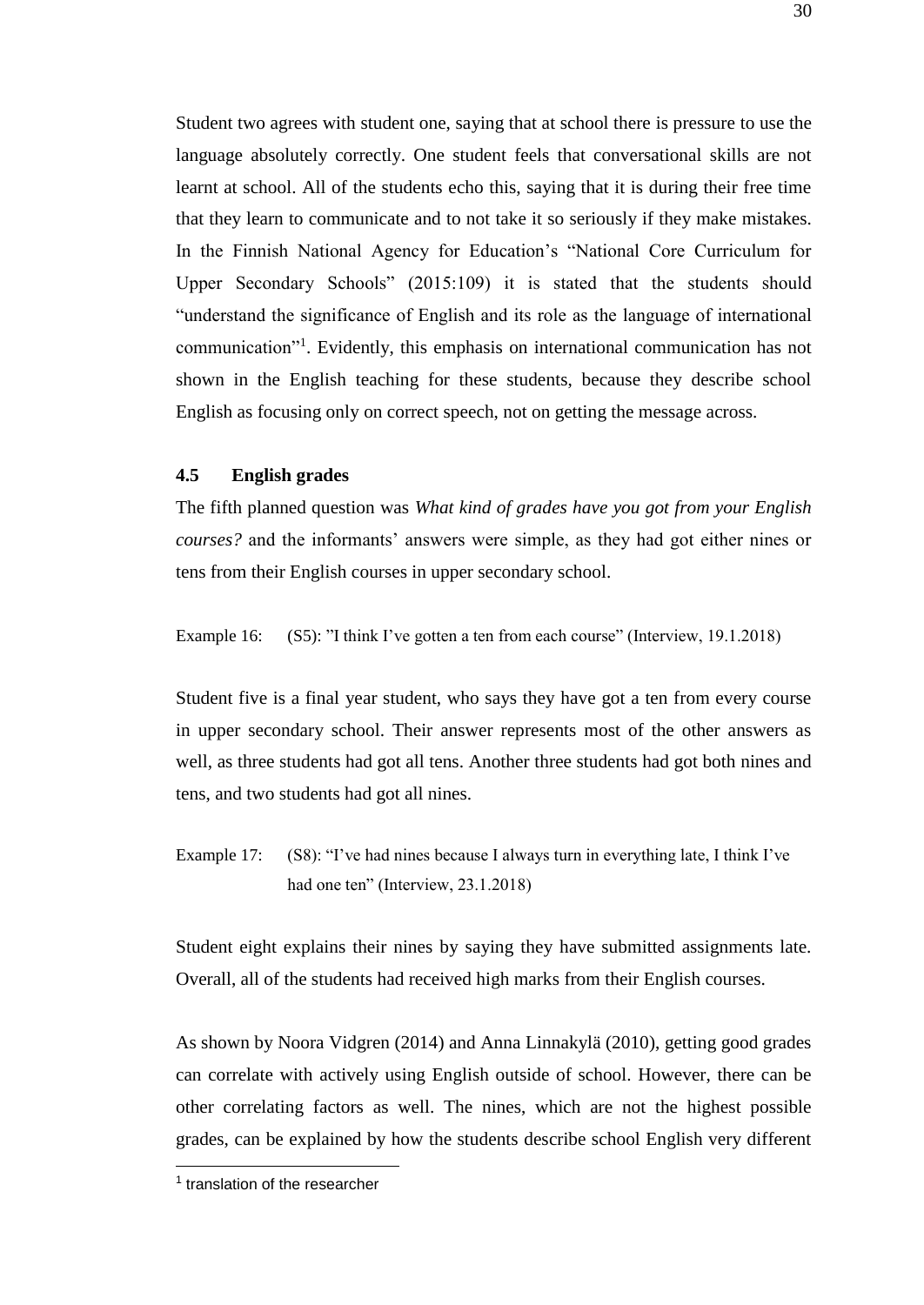from the English they use during their free time. Their proficiency in the language does not necessarily reflect on their grades, as they feel that English classes are heavily focused on performance and not on using the language for communicating in the real world. However, it should be kept in mind that these conclusions are based on the students' perceptions of their English use, and therefore are not completely reliable or valid as results.

#### **4.6 Additional questions**

In this section I will cover the additional questions asked. Some of the questions slightly overlap with the set interview questions, which is why I have not done an indepth analysis for each answer, only for the ones that provide new information related to my main topic, informal learning.

#### **4.6.1 TV shows and English learning**

Being a Netflix enthusiast myself, I was genuinely interested in hearing what the students' favourite TV shows were. The answers reveal that the students have mixed feelings about learning English by watching TV shows: some find watching TV shows useful, others do not think they learn anything by watching TV or watch just for fun.

Example 18: (S2): "Orange is the New Black... you get expressions and ways to say things [from OITNB], more fun ways to say things, not just expressions from school books" (Interview, 16.1.2018)

Here, student one contrasts the expressions they learn from TV shows with the expressions they learn at school, saying that expressions from *Orange is the New Black* are more fun than those in school books.

Example 19: (S5): "I've never believed that watching TV shows helps with learning English, maybe with understanding really fast native-like [speech]... but maybe not otherwise" (Interview 19.1.2018)

Student five says they do not believe they have learnt much English by watching TV shows. Explicitly stating that TV shows are not useful for learning English indicates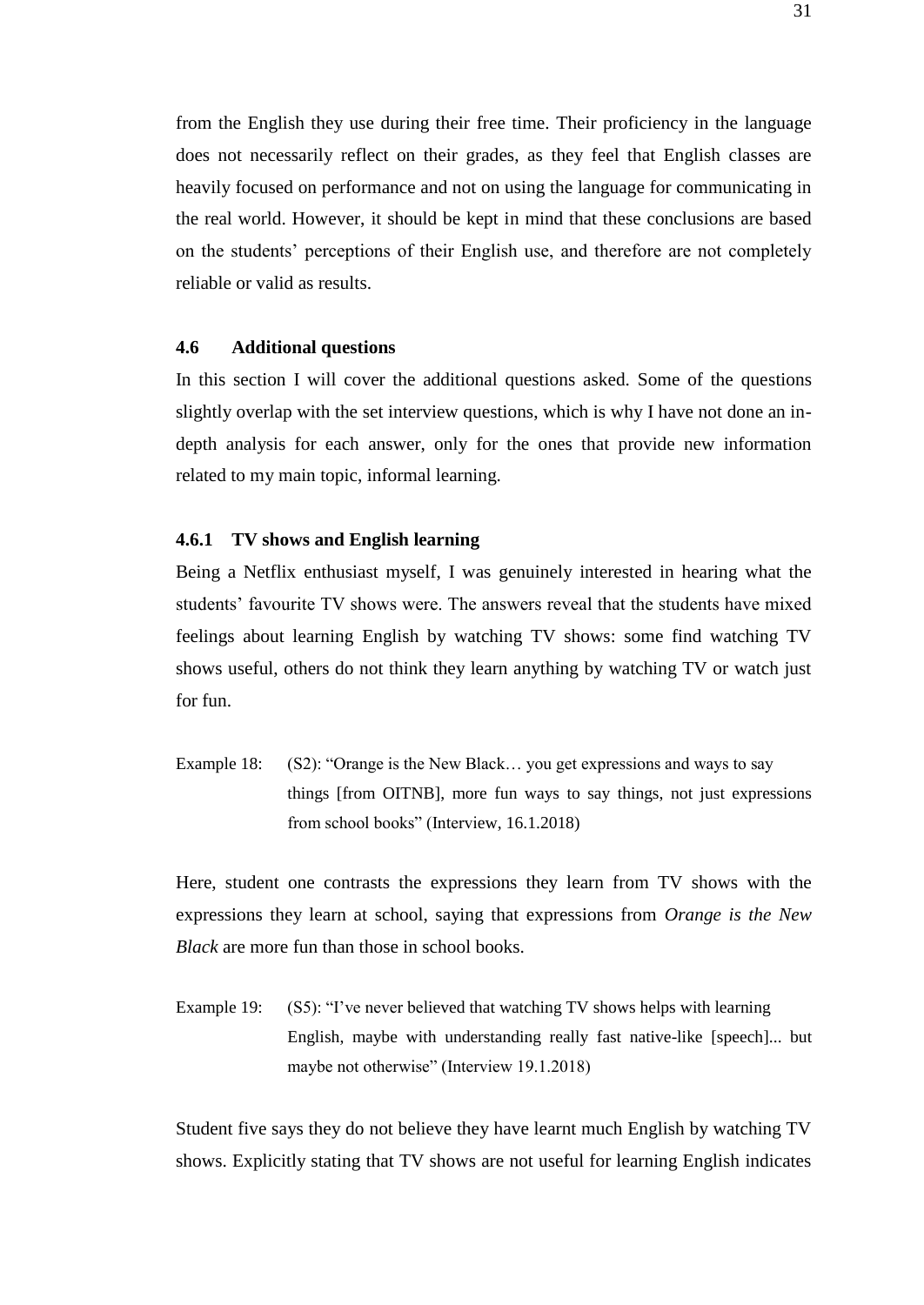that the student is not aware of how useful this activity can be for language acquisition (see Plavšić and Dicović 2015).

Student four says they watch TV for fun, rather than for actively trying to better their English skills. This does not necessarily indicate unawareness of the benefits of informal learning, because it can be assumed that most people watch TV for fun (see Peters and Webb 2018; Linnakylä 2010). In fact, the learning type that student four might practice, being unaware of it, is accidental informal learning (see Marcia Conner 1997-2013).

#### **4.6.2 Grading and points**

I also wanted to clarify how the students feel about school English, and the emphasis on grading and points, by asking the following:

*You talk a lot about points, so do you feel that whenever you use English at school you do it to get points, and you only study to pass a test, or do you feel that you benefit from it in your free time as well? Does the English you use at school prepare you for life, or only for the matriculation exams?*

Example 21: (S1): "I feel like it is for life, but in order for you to use it in your life, it feels like you need to get good points in exams so you can get good grades in your courses so you can excel in your matriculation exams so you can use it in life, so actually the effect it has in your life comes much later for us, after a few years… and I don't think you get enough credit for using English and being able to communicate in English, it is not taken into account in your course grade like whether or not you get those ten words in the word test correct" (Interview, 16.1.2018)

Student one heavily criticises the English teaching at school. They mention how at school only the points and grades matter, and the ability to communicate in English does not play a big part in the course grade.

Example 20: (S4): "I watch [How I Met Your Mother] more for fun than for learning English" (Interview, 19.1.2018)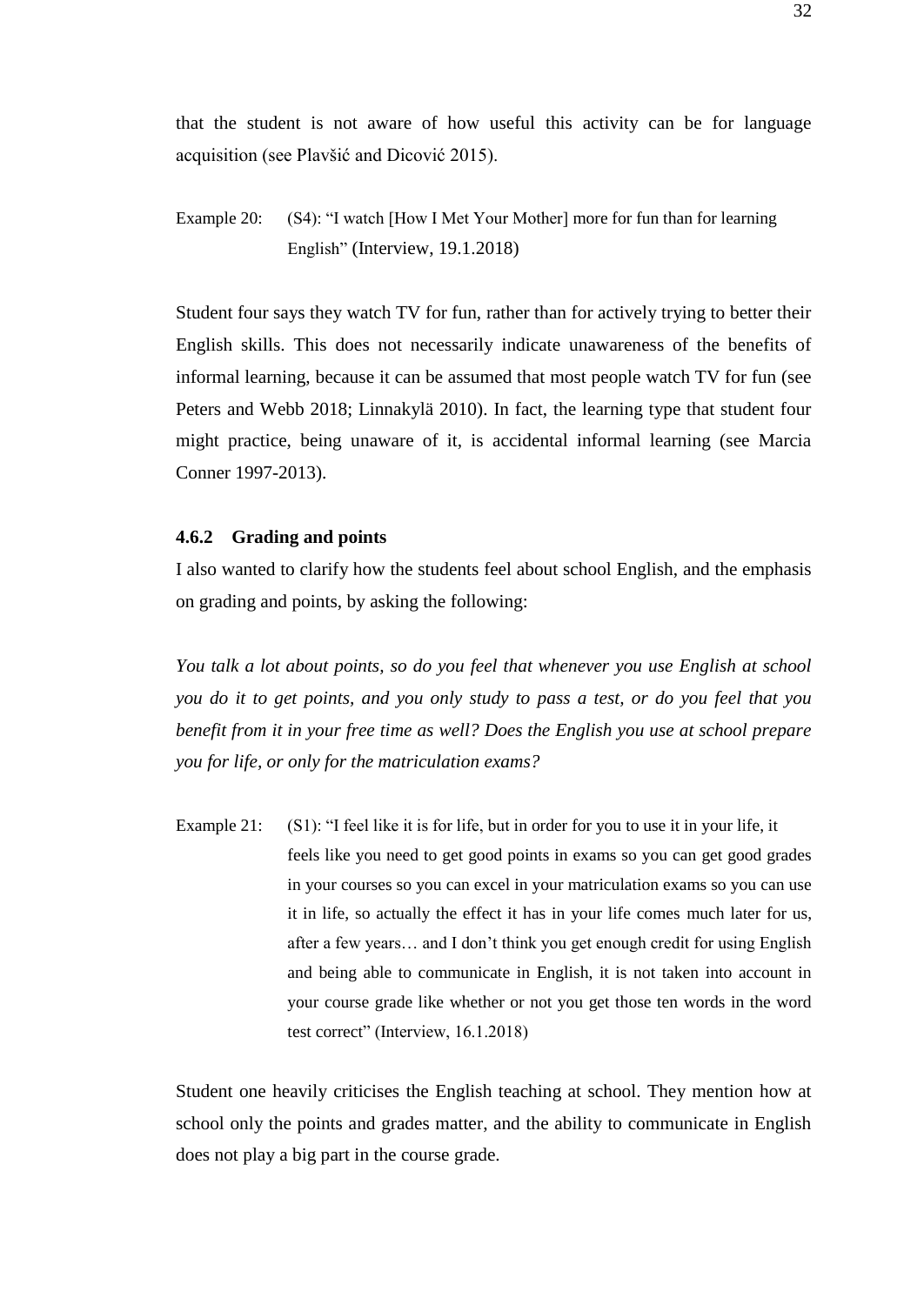Another student further emphasises student one's point, and argues that good grades and good English skills do not necessarily correlate. They give an example of their friend who excels in English at school, but finds it difficult to use the language in practice, whereas they themselves have no problem speaking English in a real-life situation, even if they have not got as high grades as their friend has.

Example 22: (S5): "the school hasn't really figured out yet what kind of teaching we need, the level of our English skills is so high, but we just go more and more into detail about insignificant things and that's what they think learning is, and not practical use" (Interview, 19.1.2018)

Student five notes that overall the students' level of English skills is high, but the teaching they receive does not reach that level. Student five also says that school English focuses on trivial things, rather than on how to use English outside of school.

Example 24: (S7): "it doesn't make sense that the matriculation exams get harder and harder each year, but the English teaching before the review course stays the same… if you just learnt English at school, and your language skills, your English skills wouldn't otherwise develop, then you wouldn't pass your matriculation exam, you just wouldn't, the exam so difficult nowadays" (Interview, 23.1.2018)

Student eight points out the inconsistency in making the matriculation exam more difficult each year, but not increasing the level of English teaching as well. They say that just by learning English at school it would not be possible to pass the matriculation exam, indicating that self-study outside of school is necessary. Overall, all of the students feel that there is a gap between what they are taught at school and the skills they need, either in the matriculation exams or in real life. Because many of the students feel that school English emphasises grades too heavily, it can be argued that school English does not prepare the students appropriately to use English outside of the classroom. That might also explain why students have gravitated towards using English in their free time, as they feel it is less restricted and focuses more on communication.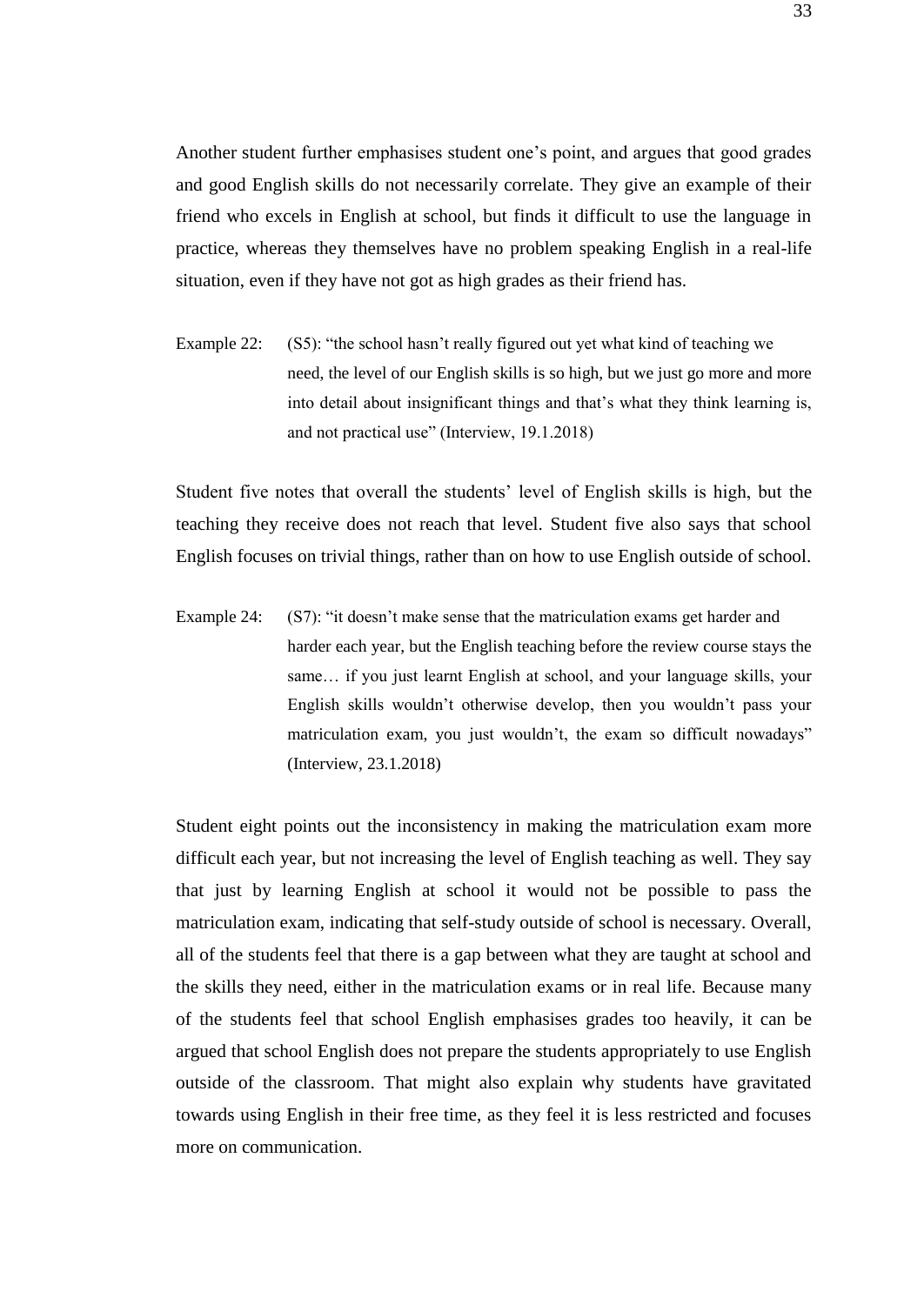#### **4.6.3 Language used in the English classroom**

Comparing the English used at school and the English used outside of school sparked a conversation about how much English a teacher should speak. I asked whether the students would like it if during their English classes the teacher spoke only in English.

Example 24: (S1): "yeah, I mean if you have a question about grammar, then I think it's okay to ask in Finnish, because I get it that some of the grammar stuff can be hard, but then again it would also help you to learn that vocabulary in English, because your brain doesn't switch the language, and it's psychologically tested that… if you can ask questions in the target language and otherwise explain words… then it reinforces learning and you can get better results faster" (Interview, 16.1.2018)

Student one says that it is okay to ask questions in Finnish in the English classroom, if the topic is difficult. However, they believe it would be beneficial to learn the challenging vocabulary in English as well, and explains this by referring to psychology and researched tactics for better learning.

Example 25: (S5): "I'm not quite sure if it would be smart, because then those who are not so proficient in English would feel excluded when they don't understand, and I'm not sure if that's the goal in teaching, I feel that those who are fluent speakers [of English] have already met the goal that teaching has" (Interview, 19.1.2018)

In a previous study by Fraser MacLeod and Pia Larsson (2011:35), the students felt that they did not have enough opportunities to speak in class, and that the English spoken in the classroom was not relevant. These results are similar to the ones in my study, as two of the students feel that more English should be used in the classroom, with one saying that nearly everything should be said in English. There is one other student who completely disagrees, saying that using only English would not be fair to those less proficient in the language, and it would also be pointless, because advanced students have already met the teaching goals. The topic clearly divides the students' opinions, and it might also relate to how much they know about teaching and learning in a language classroom (see Plavšić and Dicović 2015).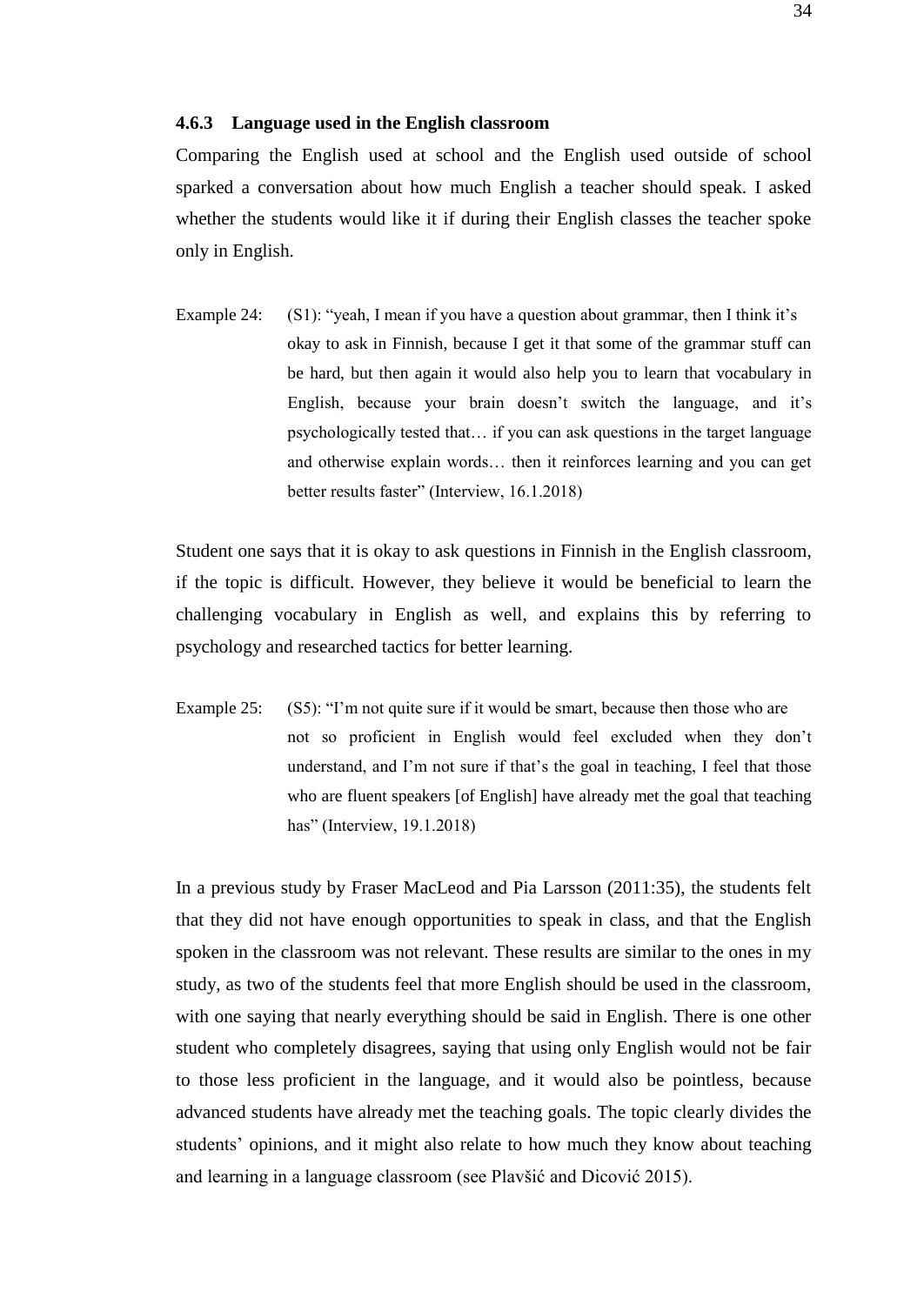#### **4.6.4 Subtitles**

I wanted to know if the students thought it was easy to start watching TV shows in English, or if it was difficult, and whether they think a certain amount of knowledge in English is needed before starting to watch content in English (without Finnish subtitles). I also asked whether they think a child would understand the language at any point if they started watching content in English.

Example 26: (S1): "... I remember when I was seven... I just started watching things like makeup tutorials in English, and some Americans there said things like 'now I'm putting on mascara' and I googled 'mascara' to find out what it is in Finnish… even now when I'm watching other things, if there's a word I don't know and it's repeated many times in the show, it starts to bother me so I google it. I guess you need to know some English before being able to watch shows, especially without subtitles, but on the other hand there's the picture, and people put together the tone of voice with the picture, so…" (Interview, 16.1.2018)

It can be assumed that student one is interested in how to do makeup, which has led them to watch makeup videos. Interest in the content helps with learning second language vocabulary items, as well as authentic language and dramatic performance in the videos (Wang 2012). Student one also says that some knowledge of English is needed before being able to watch English language TV shows, but mentions the importance of other elements present during viewing, such as the picture and the tone of voice. These elements, as well as subtitles, help the viewer to acquire vocabulary items, as proven by Wang (2012).

One of the students says that some knowledge of English is needed before being able to watch shows without subtitles. Another student says that they learnt English through watching English TV shows with Finnish subtitles. One student says that reading the subtitles in Finnish and listening to the voices in English at the same time might be beneficial for children trying to acquire a second language. They all agree that it might be difficult at first, and that either subtitles or some knowledge of English is needed before starting to watch English-only content.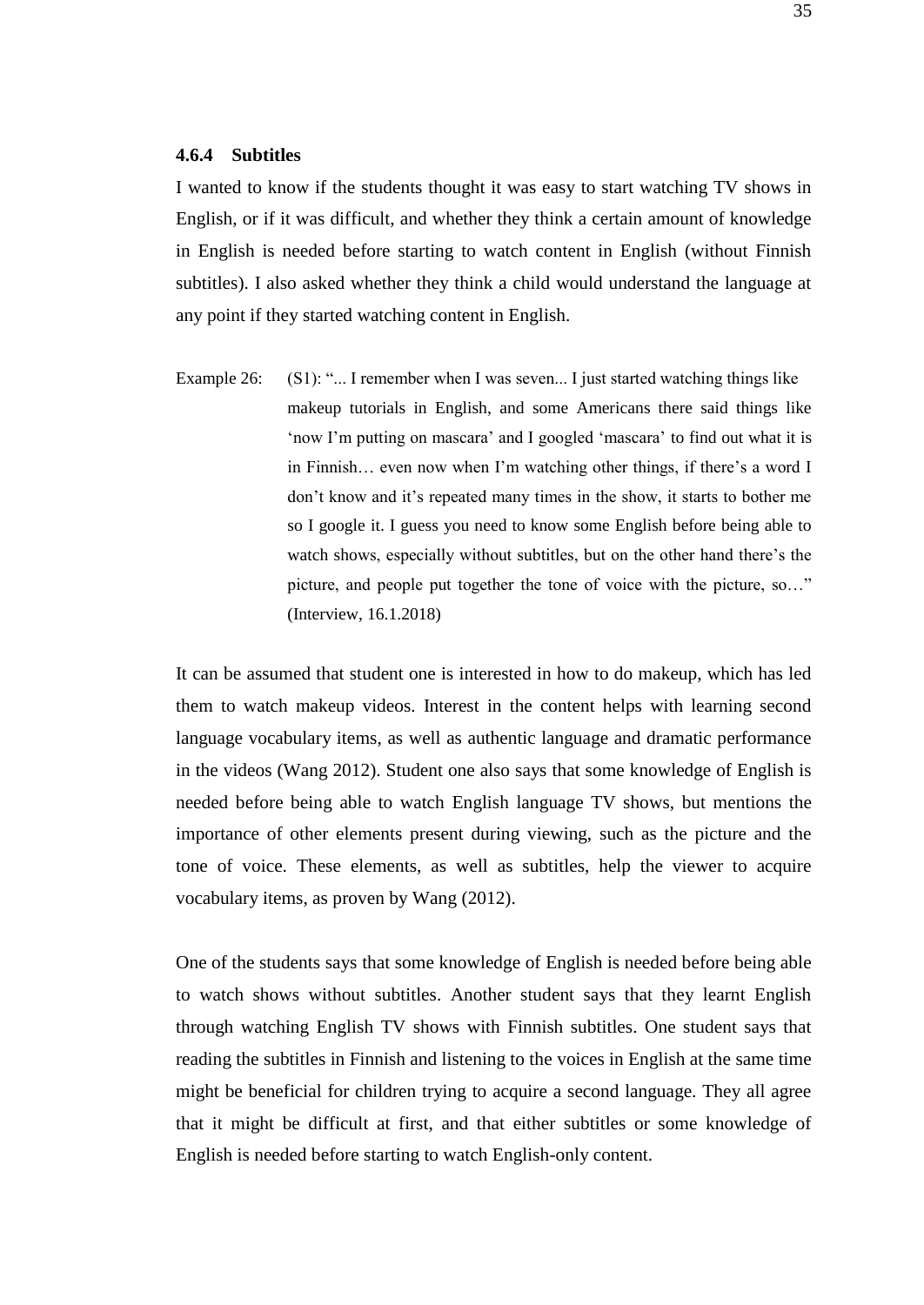Outside of these rather neutral statements, the students had strong opinions on subtitles. Three of the students find subtitles annoying, two students think that words are translated in a weird way, and one student finds subtitles confusing, since they are bilingual in Finnish and Swedish. Another three students do not use subtitles at all, and one of these three does not pay attention to the subtitles even if they are on.

Example 27: (S4): "... if you're put into that situation in real life, like for example if you spend a year abroad, or something like that, and your only choice is to speak English, then [your English] is on a whole different level than just by learning it at school, or putting Finnish subtitles on a TV show." (Interview, 19.1.2018)

Student four thinks that English is learnt better by having a conversation with people in real life, than at school. They also indicate that Finnish subtitles do not help with improving English skills as much as speaking with people does.

As for positive mentions, one student says their parents like subtitles because they like having time to read them in Finnish, and another student thinks that having subtitles on helps if people start watching a show in English and the speech goes too fast or is otherwise hard to understand. A general consensus seems to be that once a certain level on English has been achieved, subtitles are unnecessary or distracting. It is intriguing how subtitles divide opinions, because previous research has proven that using subtitles can help with vocabulary acquisition and language learning. The reason for why some students find subtitles annoying might be due to their high level of English and the need to challenge themselves further, but evidently they have not considered that subtitles can be helpful, even when fluency in English is achieved.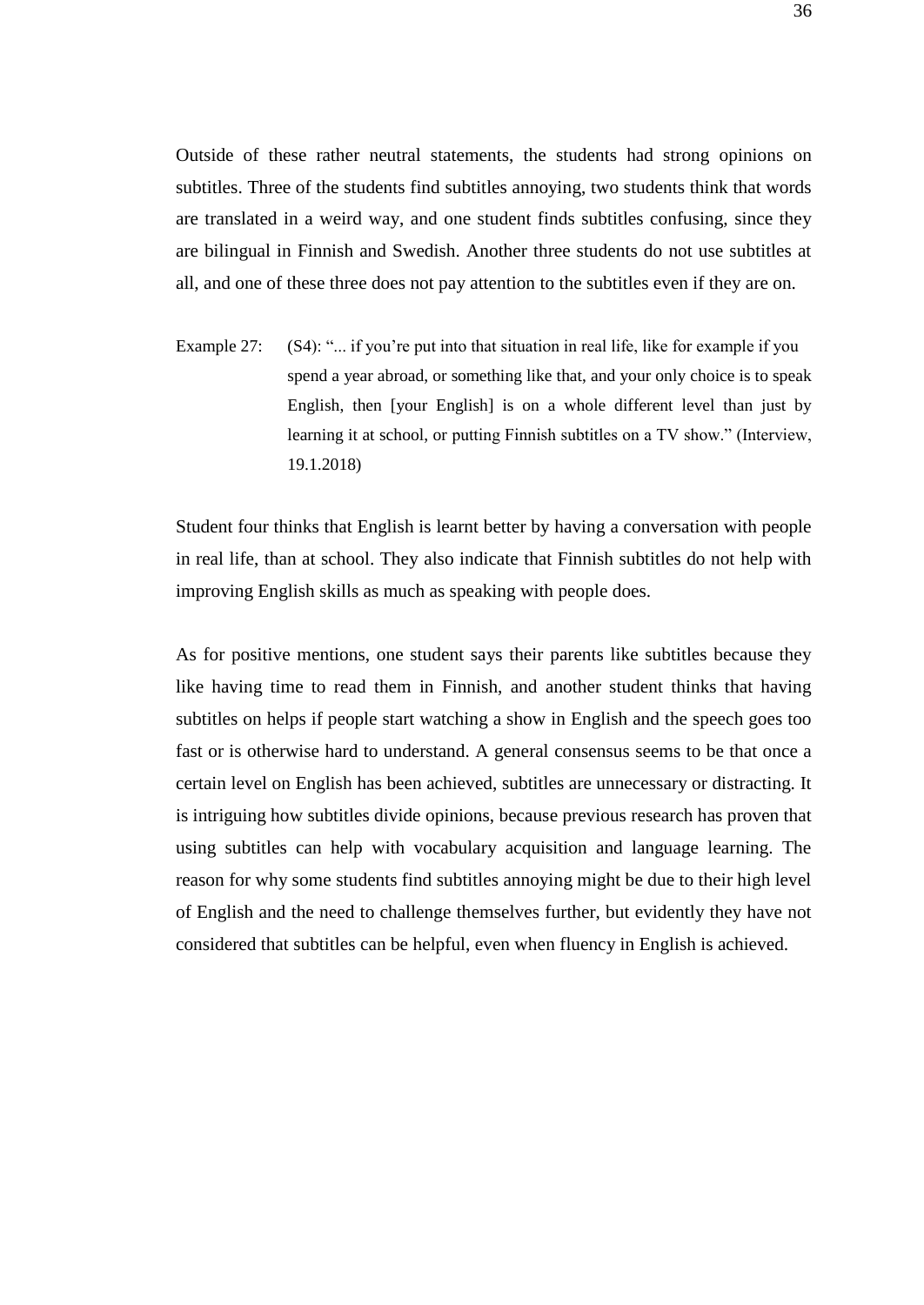## **5. Conclusion**

In this thesis, I have looked at the ways in which upper secondary school students use English informally, and their views on using and learning English in different environments. The aim of the study was to answer these research questions:

- 1. How do upper secondary school students use English in their free time?
- 2. What motivates upper secondary school students to do these activities and use English in their free time?
- 3. What do the students think about the English at school compared to the English they use in their free time?

The results are not generalisable, because they only represent the views of eight students, all from one upper secondary school in the Helsinki area. The answers to my research questions show that English is mostly used and learnt while watching TV, or speaking with friends, partners, or relatives. The motivation to engage in these activities seems to be personal interest. Using English outside of school is described as fun, free, and relaxing (among other things), whereas the English used at school is described as boring, restricting and complicated (among other things). There is a divide between the attitudes to English in different environments, with the informal environment getting positive descriptions, and the formal school environment getting mostly negative comments.

English teaching is criticised by nearly all of the students. The students think the level of teaching does not correspond with the requirements for the English matriculation exam, and they feel they have not learnt as much English as they should have. Overall the students think English classes are too easy, and there is not enough emphasis on using English outside of school by speaking with other people. The Finnish National Agency for Education's "National Core Curriculum for Upper Secondary Schools" (2015) emphasises the role of English "as the language of international communication"<sup>2</sup> , but evidently this emphasis on communication has not shown in the English teaching for these students. In the future, English teaching

<sup>&</sup>lt;sup>2</sup> translation of the researcher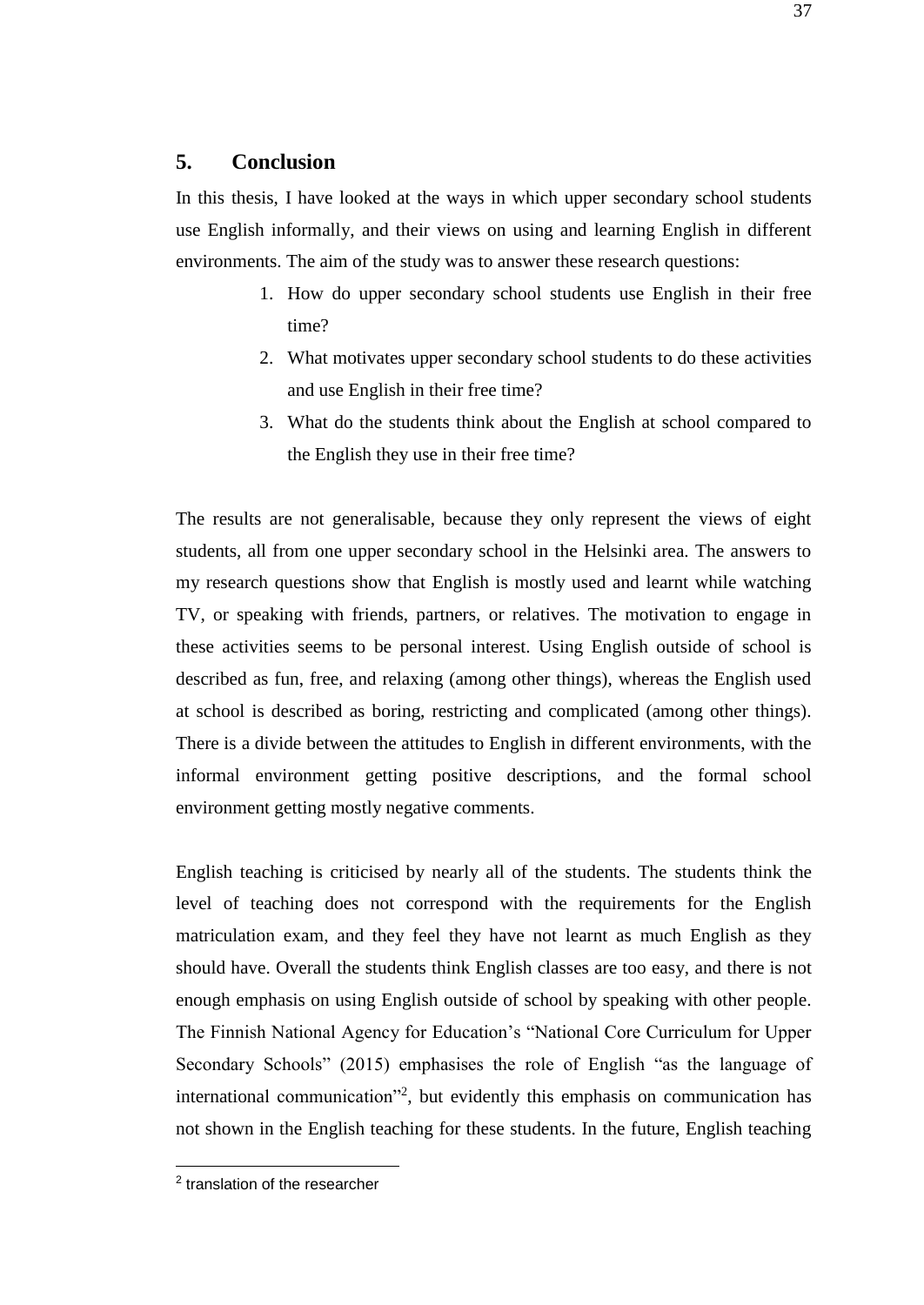in upper secondary schools should better match the level of proficiency that the matriculation exam requires, and it could also better provide tools for communicative situations in real life.

Future studies on informal learning could investigate how the students' grades correlate with their free time English use. Lessons could be video recorded, and the teacher's teaching methods as well as the students' participation could be analysed, which would help with establishing the reasons for why the students feel they are not being taught the right things. A mixed methods study with a larger sample could be conducted, so some generalisations could be made based on the results. If more time consuming studies can be conducted, it would also be interesting to do a longitudinal study on how watching TV shows and having conversations in English correlates with informal learning throughout a person's life.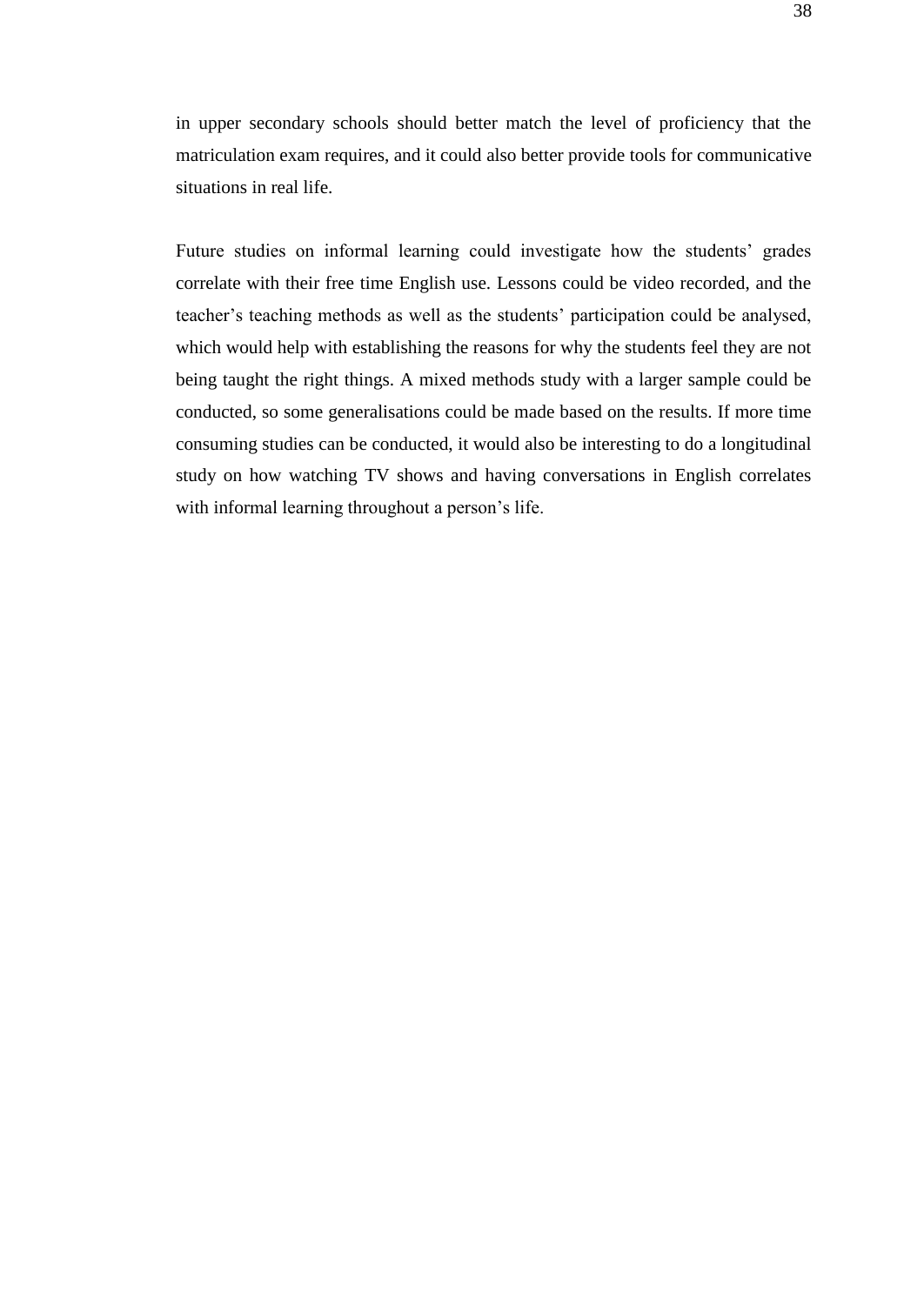## **Bibliography**

Birulés-Muntané, Joan and Salvador Soto-Faraco. 2016. "Watching Subtitled Films Can Help Learning Foreign Languages." In *Public Library of Science* 11(6): e0158409.<https://doi.org/10.1371/journal.pone.0158409>

Carliner, Saul. 2013. "How Have Concepts of Informal Learning Changed over Time?" *Performance Improvement* 52(3): 5-11. <http://onlinelibrary.wiley.com/doi/10.1002/pfi.21330/abstract>

Conner, Marcia. 1997-2013. "Informal Learning." <http://marciaconner.com/resources/informal-learning/>

- Dörnyei, Zoltàn. 2007. *Research Methods in Applied Linguistics: Quantitative, Qualitative, and Mixed Methodologies.* UK: Oxford University Press.
- Ebrahimzadeh, Mohsen. 2017. "Readers, Players, and Watchers: EFL Students' Vocabulary Acquisition through Digital Video Games." *English Language Teaching* 10(2): 1-18.<https://files.eric.ed.gov/fulltext/EJ1125224.pdf>
- Enayat, Mostafa and Mohsen Haghighatpasand. 2017. "Exploiting adventure video games for second language vocabulary recall: a mixed-methods study." In *Innovation in Language Learning and Teaching*: 1-15. <https://doi.org/10.1080/17501229.2017.1359276>
- Fagerlund, Tarja. 2012. "Learning and using English and Swedish beyond the classroom: Activity systems of six upper secondary school students." Master's thesis, University of Jyväskylä. [https://jyx.jyu.fi/dspace/bitstream/handle/123456789/37489/URN:NBN:fi:jyu](https://jyx.jyu.fi/dspace/bitstream/handle/123456789/37489/URN:NBN:fi:jyu-201203061340.pdf?sequence=1) [-201203061340.pdf?sequence=1](https://jyx.jyu.fi/dspace/bitstream/handle/123456789/37489/URN:NBN:fi:jyu-201203061340.pdf?sequence=1)

Finnish National Agency for Education (Opetushallitus). 2015. "The National Core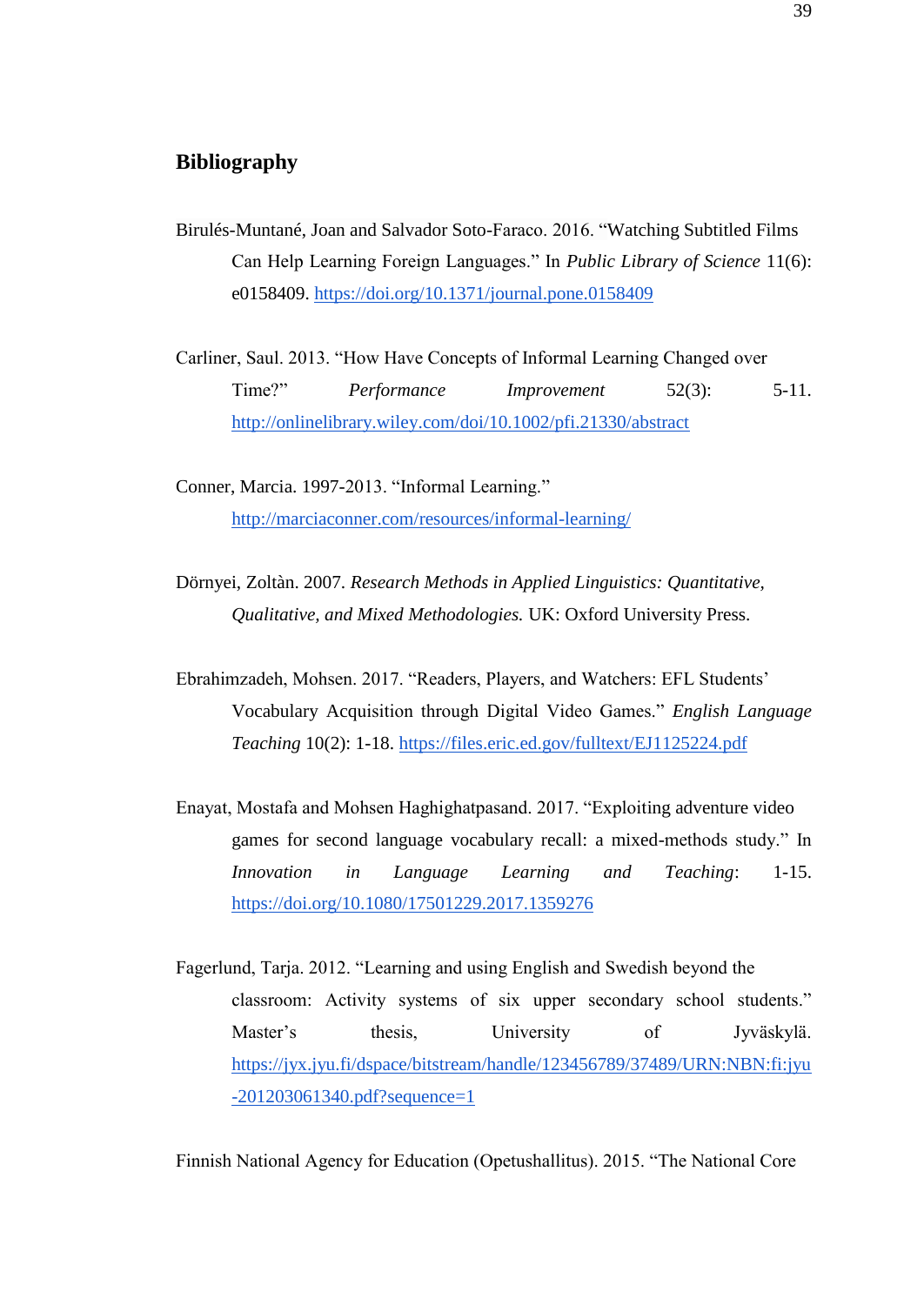Curriculum for Upper Secondary Schools." ("Lukion Opetussuunnitelman Perusteet"). Next Print Oy: Helsinki. http://www.oph.fi/download/172124 lukion opetussuunnitelman perusteet [2015.pdf](http://www.oph.fi/download/172124_lukion_opetussuunnitelman_perusteet_2015.pdf)

Hager, Paul and John Halliday. 2009. *Recovering Informal Learning: Wisdom, Judgement and Community.* UK: Springer. pp. 236-237.

Helsingin Kaupunki. 2018. "A1-kielen opiskelu ensimmäiseltä luokalta alkaen." Published 25.4.2018. [https://www.hel.fi/helsinki/fi/kasvatus-ja](https://www.hel.fi/helsinki/fi/kasvatus-ja-koulutus/perusopetus/mita-opiskellaan/kielten/a1-kieli-ykkosluokalta)[koulutus/perusopetus/mita-opiskellaan/kielten/a1-kieli-ykkosluokalta](https://www.hel.fi/helsinki/fi/kasvatus-ja-koulutus/perusopetus/mita-opiskellaan/kielten/a1-kieli-ykkosluokalta)

Hirsjärvi, Sirkka and Helena Hurme. 2014. *Tutkimushaastattelu: Teemahaastattelun teoria ja käytäntö.* Helsinki: Gaudeamus.

Kinzie, Mable and Dolly Joseph. 2008. "Gender differences in game activity preferences of middle school children: implications for educational game design." In *Educational Technology Research and Development* 56(5/6): 643-663. [https://link-springer](https://link-springer-com.libproxy.helsinki.fi/article/10.1007%2Fs11423-007-9076-z)[com.libproxy.helsinki.fi/article/10.1007%2Fs11423-007-9076-z](https://link-springer-com.libproxy.helsinki.fi/article/10.1007%2Fs11423-007-9076-z)

Kirppu, Pilvi. 2014. "'In school you learn the grammar, but video games teach you what you actually need': experiences of Finnish upper secondary school students of learning English from video games." Master's thesis, University of Helsinki.

Koolstra, Cees M. and Johannes W. J. Beentjes. 1999. "Children's vocabulary acquisition in a foreign language through watching subtitled television programs at home." In *Educational Technology Research and Development*  47(1): 51-60.<https://link.springer.com/article/10.1007/BF02299476#citeas>

Lai, Chun, Weimin Zhu and Gang Gong. 2014. "Understanding the Quality of Out-of-Class English Learning." In *Tesol Quarterly* 49(2): 278-308. <http://onlinelibrary.wiley.com.libproxy.helsinki.fi/doi/10.1002/tesq.171/full>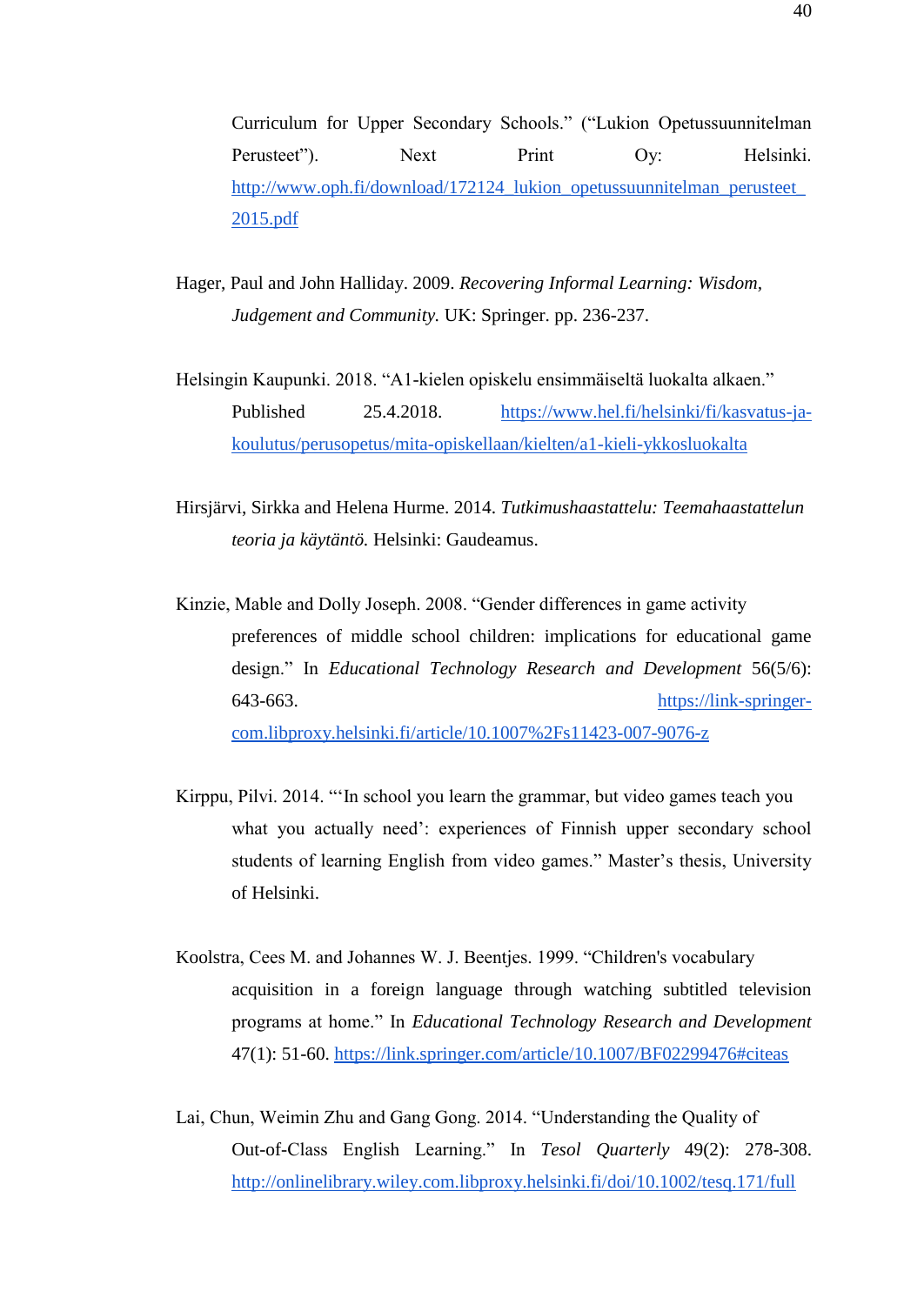- Leppänen, Sirpa, Anne Pitkänen-Huhta, Tarja Nikula et al. 2011. *National Survey on the English Language in Finland: Uses, meanings and attitudes.* Eds. Terttu Nevalainen, Sirpa Leppänen, Anneli Meurman-Solin, et al. Varieng, eSeries. <http://www.helsinki.fi/varieng/series/volumes/05/evarieng-vol5.pdf>
- Livingstone, D.W. 2001. "Adults' Informal Learning: Definitions, Findings, Gaps, and Future Research." Ontario Institution for Studies in Education, Toronto. <https://files.eric.ed.gov/fulltext/ED452390.pdf>
- MacLeod, Fraser and Pia Larsson. 2011. "Exposure to English outside the Classroom." ("Exponering mot Engelska utanför klassrummet") Final dissertation, Malmö University. [https://muep.mau.se/bitstream/handle/2043/12177/T9,%20Final%20Dissertat](https://muep.mau.se/bitstream/handle/2043/12177/T9,%20Final%20Dissertation,%20Fraser%20MacLeod%20and%20Pia%20Larsson.pdf?sequence=2) [ion,%20Fraser%20MacLeod%20and%20Pia%20Larsson.pdf?sequence=2](https://muep.mau.se/bitstream/handle/2043/12177/T9,%20Final%20Dissertation,%20Fraser%20MacLeod%20and%20Pia%20Larsson.pdf?sequence=2)

Olsson, Eva. 2012. "Everything I read on the Internet is in English." Institutet för svenska som andraspråk, University of Gothenburg. [https://gupea.ub.gu.se/bitstream/2077/30417/1/gupea\\_2077\\_30417\\_1.pdf](https://gupea.ub.gu.se/bitstream/2077/30417/1/gupea_2077_30417_1.pdf)

- Organisation for Economic Co-operation and Development (OECD). 2017. "Recognition of Non-formal and Informal Learning." [http://www.oecd.org/edu/skills-beyond-school/recognitionofnon](http://www.oecd.org/edu/skills-beyond-school/recognitionofnon-formalandinformallearning-home.htm)[formalandinformallearning-home.htm](http://www.oecd.org/edu/skills-beyond-school/recognitionofnon-formalandinformallearning-home.htm)
- Peters, Elke and Stuart Webb. 2018. "Incidental Vocabulary Acquisition through Viewing L2 Television and Factors that Affect Learning." *Studies in Second Language Acquisition* 2018: 1-27. Cambridge University Press. [https://www.cambridge.org/core/journals/studies-in-second-language](https://www.cambridge.org/core/journals/studies-in-second-language-acquisition/article/incidental-vocabulary-acquisition-through-viewing-l2-television-and-factors-that-affect-learning/0E45A630F37C48A5BDB6CC3F725ADDC9)[acquisition/article/incidental-vocabulary-acquisition-through-viewing-l2](https://www.cambridge.org/core/journals/studies-in-second-language-acquisition/article/incidental-vocabulary-acquisition-through-viewing-l2-television-and-factors-that-affect-learning/0E45A630F37C48A5BDB6CC3F725ADDC9) [television-and-factors-that-affect](https://www.cambridge.org/core/journals/studies-in-second-language-acquisition/article/incidental-vocabulary-acquisition-through-viewing-l2-television-and-factors-that-affect-learning/0E45A630F37C48A5BDB6CC3F725ADDC9)[learning/0E45A630F37C48A5BDB6CC3F725ADDC9](https://www.cambridge.org/core/journals/studies-in-second-language-acquisition/article/incidental-vocabulary-acquisition-through-viewing-l2-television-and-factors-that-affect-learning/0E45A630F37C48A5BDB6CC3F725ADDC9)

Peterson, Mark. 2012. "Language Learner Interaction in a Massively Multiplayer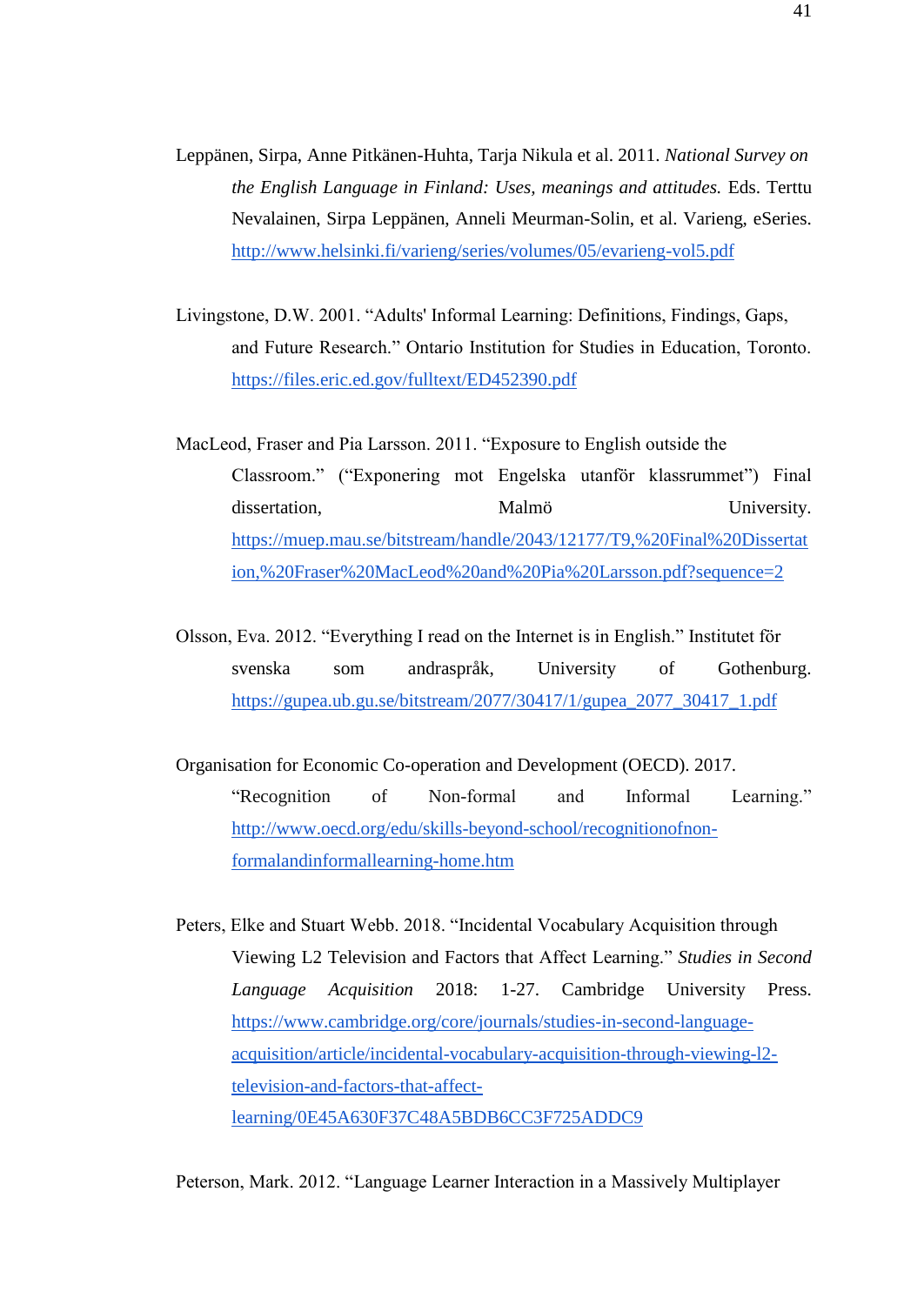Online Role-Playing Game." *Digital Games in Language Learning and Teaching* 70-92. [https://link-springer](https://link-springer-com.libproxy.helsinki.fi/content/pdf/10.1057%2F9781137005267_5.pdf)[com.libproxy.helsinki.fi/content/pdf/10.1057%2F9781137005267\\_5.pdf](https://link-springer-com.libproxy.helsinki.fi/content/pdf/10.1057%2F9781137005267_5.pdf)

- Plavšić, Marlena and Marina Dicović. 2015. "Students' Attitudes toward Formal Education, Non-Formal and Informal Learning." *Croatian Journal of Education* 18(1): 71-103. <http://cje2.ufzg.hr/ojs/index.php/CJOE/article/view/1336>
- Sackey, Donnie Johnson, Minh-Tam Nguyen and Jeffery T. Grabill. 2015. "Constructing learning spaces: What we can learn from studies of informal learning online." *Computers and Composition* 35: 112–124. <http://iranarze.ir/wp-content/uploads/2016/12/E3112.pdf>
- Sylvén, Liss and Pia Sundqvist. 2012. "Gaming as extramural English L2 learning and L2 proficiency among young learners." In *ReCALL* 24(3): 302-321. <http://kau.diva-portal.org/smash/get/diva2:512994/FULLTEXT01> doi:10.1017/S095834401200016X

Uuskoski, Olli. 2011. "Playing Video Games: A Waste of Time… or Not?" Master''s

thesis, University of Helsinki. Accessed November 22, 2017. <https://helda.helsinki.fi/bitstream/handle/10138/35037/playingv.pdf>

- Vidgren, Noora. 2014. "Finnish Upper Secondary School Students' Informal Learning of English and Its Connection with Learning English as a Foreign Language at School." Master's thesis, University of Helsinki. [https://helda.helsinki.fi/bitstream/handle/10138/135244/finnishu.pdf?sequenc](https://helda.helsinki.fi/bitstream/handle/10138/135244/finnishu.pdf?sequence=1)  $e=1$
- Wang, Yu-Chia. 2012. "Learning L2 Vocabulary with American TV Drama: From the Learner's Perspective." *English Language Teaching* 5(8): 217-225. <https://files.eric.ed.gov/fulltext/EJ1079740.pdf>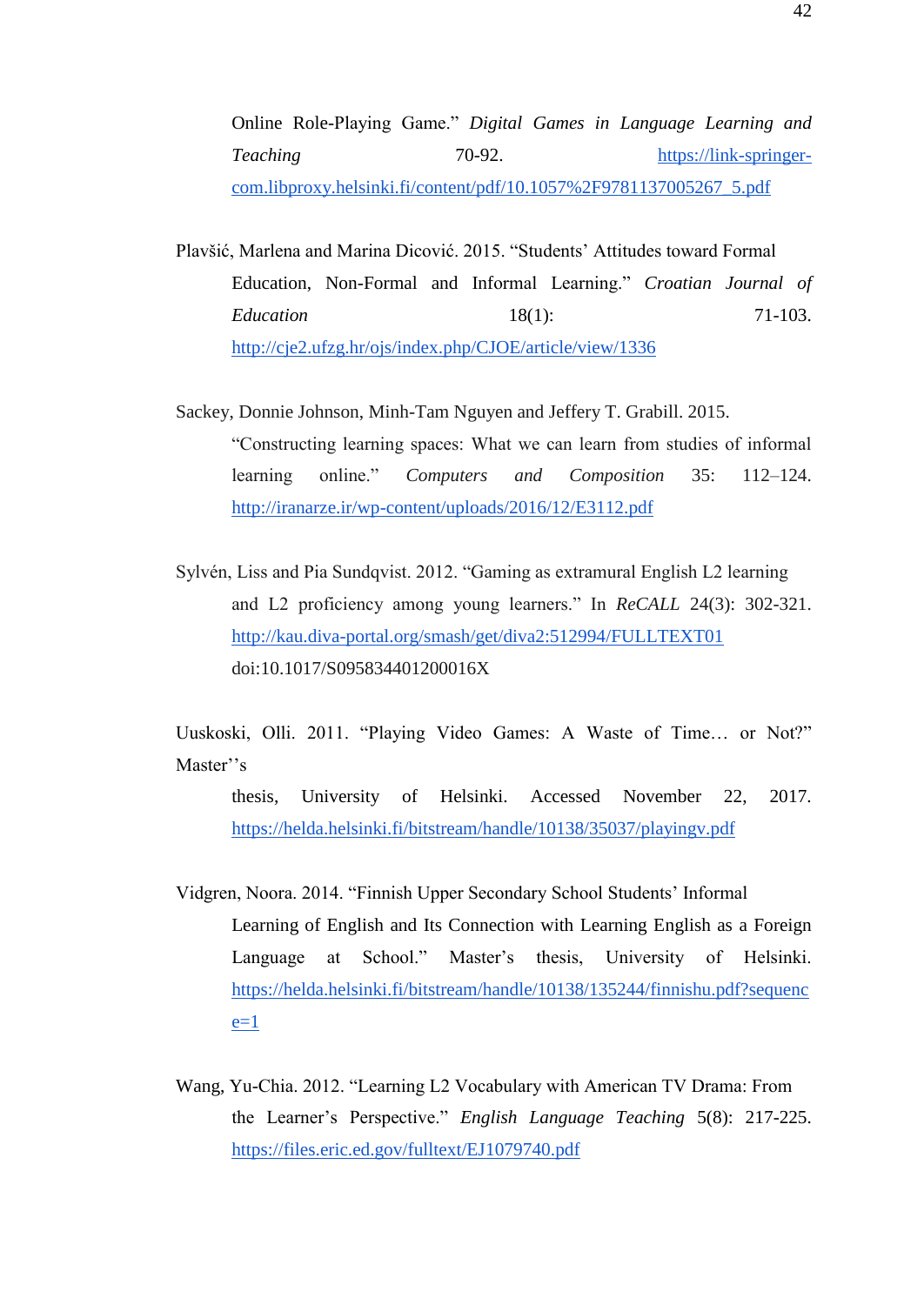# Appendix 1

All of the English translations are done by the researcher. The informants received the material in Finnish.

## Questionnaire about English use (original Finnish version)

- Minkä ikäinen olet?
- Millä vuosikurssilla olet?
- Kuinka monta englannin kurssia olet lukiossa suorittanut (kpl)?
- Kerro lyhyesti tilanteista, joissa käytät englantia koulun ulkopuolella (esim. "pelaan englanninkielisiä tietokonepelejä 10 tuntia viikossa", "katson englanninkielisiä tv-sarjoja ilman tekstejä/englanninkielisillä teksteillä 5 tuntia viikossa", jne)

## Translated English version

- How old are you?
- What year of study are you in?
- How many English courses have you completed in upper secondary school?
- Briefly tell about situations in which you use English outside of school (e.g. "I play computer games in English 10 hours per week", "I watch English language TV shows without subtitles/with English subtitles 5 hours per week", etc)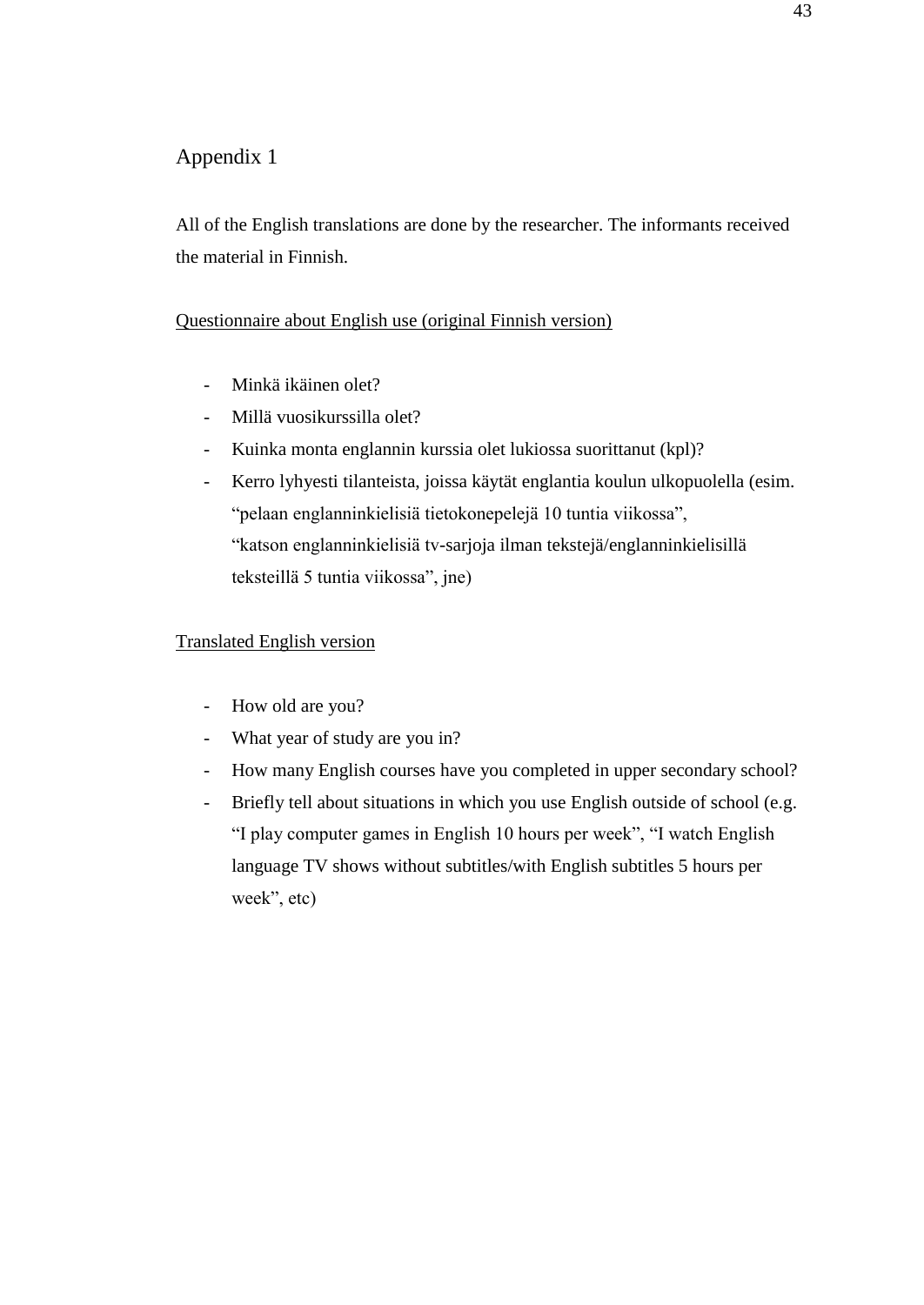## Appendix 2

#### Informed consent form (Original Finnish version)

# LUPA HAASTATTELUAINEISTON KÄYTTÖÖN TUTKIMUS- JA KOULUTUSTARKOITUKSIIN

Tutkimme englannin kielen oppimista luokan ulkopuolisissa tilanteissa. Haastattelu tallennetaan digitaalisesti. Projektin tutkijat ja opinnäytetöiden tekijät analysoivat haastattelut ja esittelevät tuloksia seminaari-istunnoissa ja tieteellisissä konferensseissa Suomessa ja ulkomailla sekä julkaisuissa. Materiaalia voidaan myös käyttää opetus- ja koulutustilaisuuksissa. Suorituksia käytetään nimettöminä siten, että haastateltavat eivät ole tunnistettavissa.

Pyydämme lupaa käyttää haastatteluasi edellä kuvailtuihin tarkoituksiin.

Kiitos!

\_\_\_\_\_\_\_

Annan suostumukseni siihen, että haastatteluani voidaan käyttää aineistona englannin kielen oppimista luokan ulkopuolella käsitteleviin tutkimusjulkaisuihin, tiedeyhteisön sisäisissä tilaisuuksissa sekä opetus- ja koulutustilaisuuksissa.

\_\_\_\_\_\_\_\_\_\_\_\_\_\_\_\_\_\_\_\_\_\_\_\_\_\_\_\_\_\_\_\_\_\_\_\_\_\_\_\_\_\_\_\_\_\_\_\_\_\_\_\_\_\_\_\_\_\_\_\_\_\_\_\_\_\_\_\_

Paikka ja aika

 $\frac{1}{20}$ 

Allekirjoitus ja nimenselvennys

\_\_\_\_\_\_\_\_\_\_\_\_\_\_\_\_\_\_\_\_\_\_\_\_\_\_\_\_\_\_\_\_\_\_\_\_\_\_\_\_\_\_\_\_\_\_\_\_

Translated English version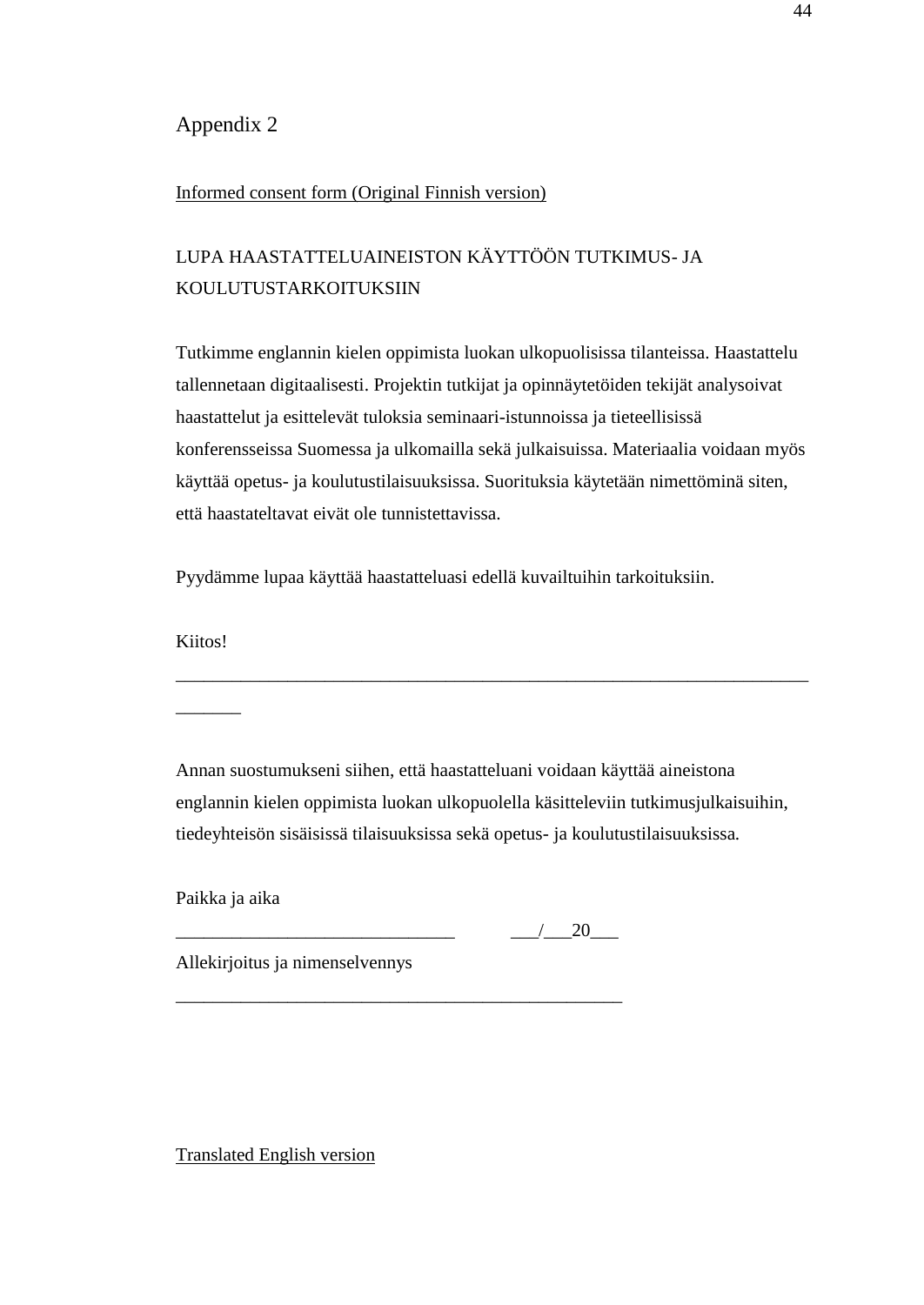# PERMISSION TO USE INTERVIEW MATERIAL FOR RESEARCH AND EDUCATIONAL PURPOSES

We are investigating English learning in out-of-school environments. The interview will be digitally recorded. The researchers and Master's students will analyse the interviews and present the results in seminars and scientific conferences in Finland and abroad as well as in publications. The material can also be used in educational and training events. The material will be anonymous, so none of the informants can be recognised.

We ask for permission to use your interview for the above mentioned purposes.

Thank you!

\_\_\_\_\_\_\_

I give permission to use my interview as material for scientific publications discussing English learning in out-of-school environments, for community internal events, and for educational and training purposes.

\_\_\_\_\_\_\_\_\_\_\_\_\_\_\_\_\_\_\_\_\_\_\_\_\_\_\_\_\_\_\_\_\_\_\_\_\_\_\_\_\_\_\_\_\_\_\_\_

\_\_\_\_\_\_\_\_\_\_\_\_\_\_\_\_\_\_\_\_\_\_\_\_\_\_\_\_\_\_\_\_\_\_\_\_\_\_\_\_\_\_\_\_\_\_\_\_\_\_\_\_\_\_\_\_\_\_\_\_\_\_\_\_\_\_\_\_

Place and date

 $\frac{1}{20}$   $\frac{1}{20}$ 

Signature and print name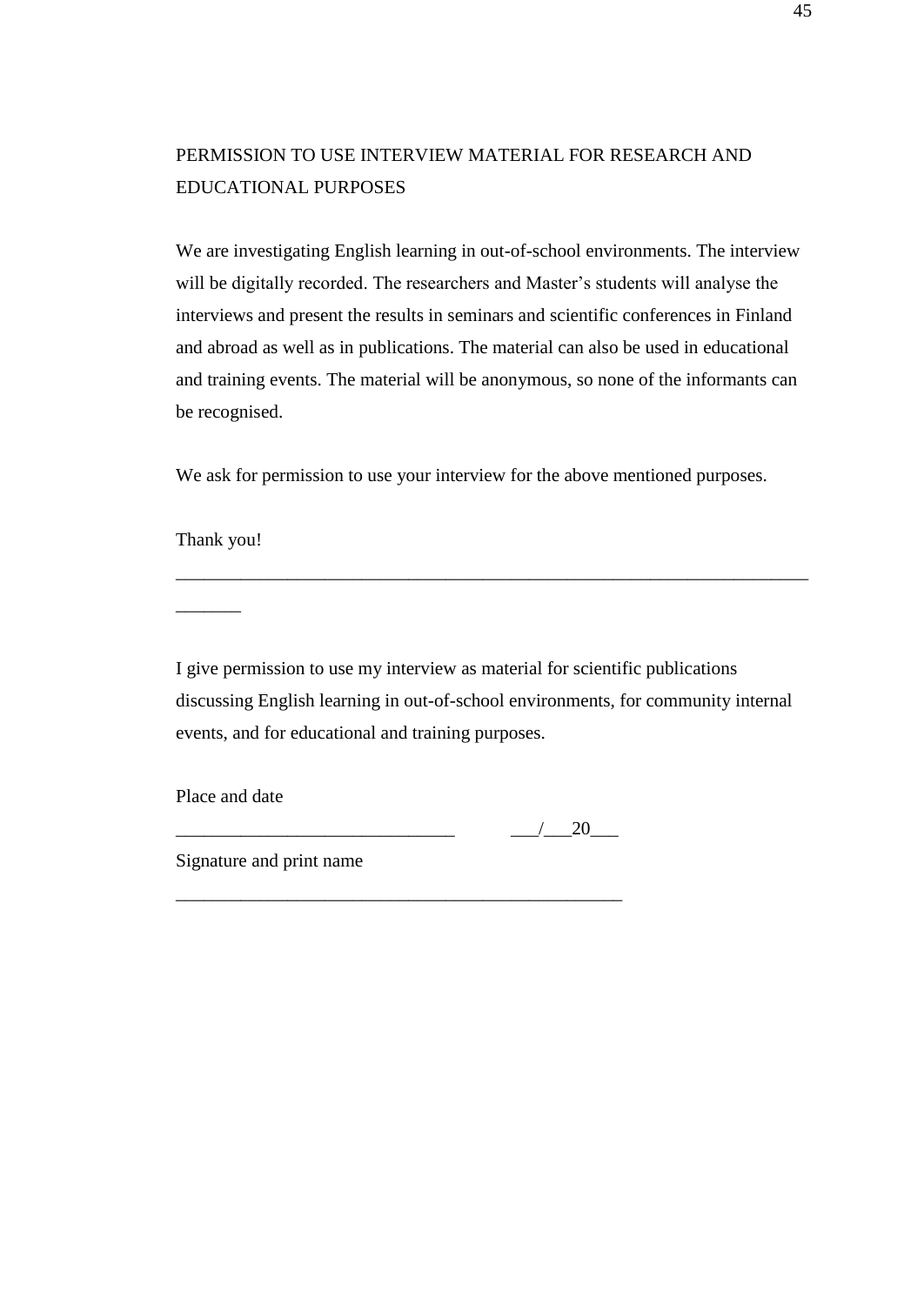# Appendix 3

## Interview questions (original Finnish version)

- 1. Missä tilanteissa käytätte Englantia koulun ulkopuolella?
- 2. Koetteko, että näillä aktiviteeteilla ja englannin oppimisella on yhteys? Millainen?
- 3. Miten vertailisitte koulussa käyttämäänne englantia, ja vapaa-ajalla käyttämäänne englantia?
- 4. Auttaako koulussa opittu englanti teitä käyttämään englantia vapaa-ajalla, tai päinvastoin? Onko jotain mitä oppii vain koulussa tai vain vapaa-ajalla?
- 5. MIllaisia arvosanoja olette saaneet englannin kursseilta?

# Translated English version

- 1. In what situations do you use English outside of school?
- 2. Do you feel that these activities and English learning have a connection? What kind of a connection?
- 3. How would you compare the English you use at school, and the English you use during your free time?
- 4. Does the English you learn at school help you with using English in your free time, or the other way around? Are there some things you only learn at school or only outside of school?
- 5. What kind of grades have you got from your English courses?

Appendix 4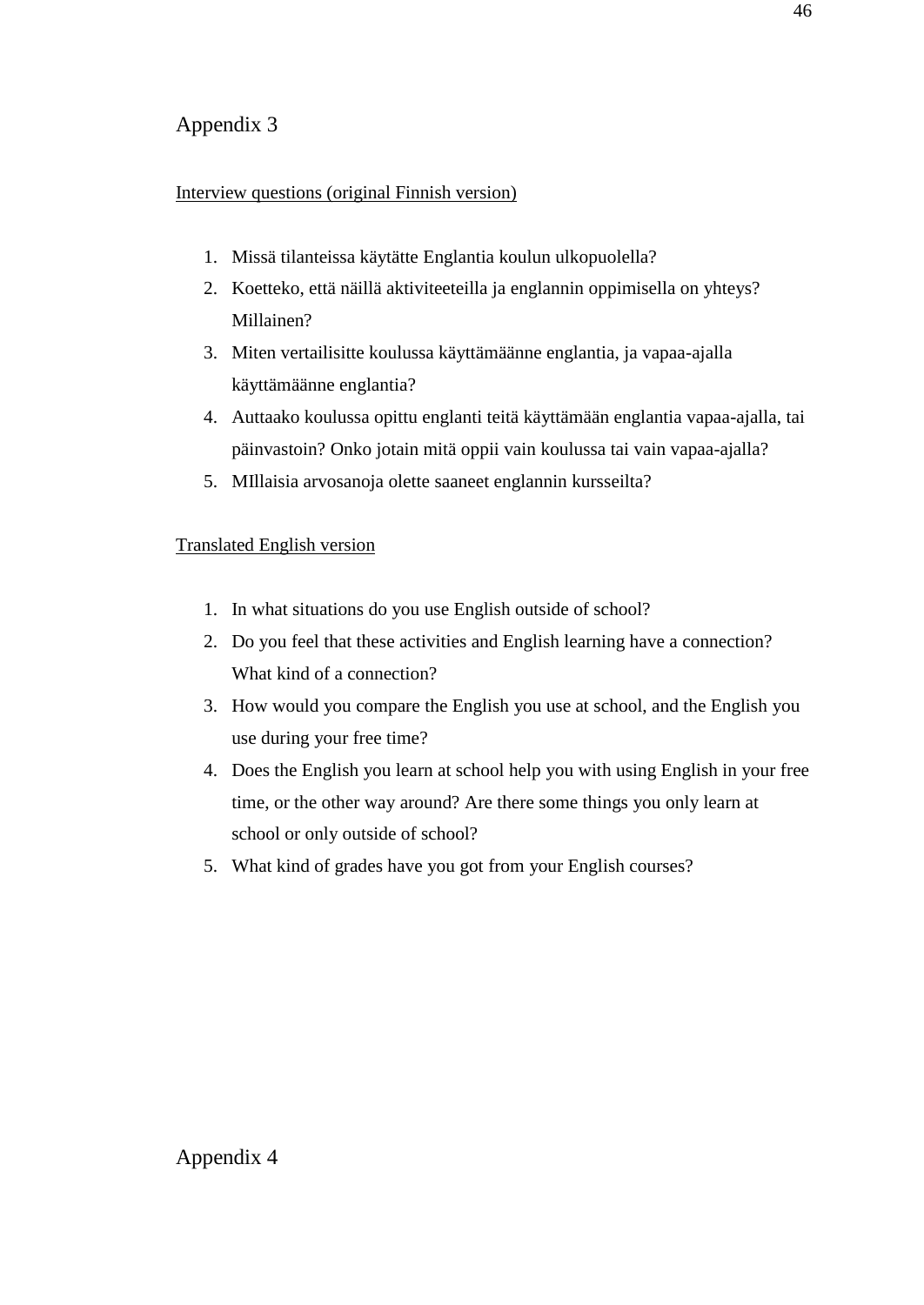#### Examples (original Finnish versions)

4.1

- 1. (S1): "Töissä, asiakaspalvelutyössä… ja sitten kuuntelee musiikkia periaattees vaan englanniks, ja kattoo just sarjoja englanniks ja leffoja ja mitäs muuta… ja puhuu ulkomaisten kavereitten kaa"
- 2. (S3): "joo ja mul on pääosin sillai et jos mä katon ja luen ja kuuntelen englantia niinku sarjojen ja kirjojen kautta, ja sit mul on öö paljon niinku englanninkielisiä kavereita nii mä puhun niitten kaa, ja sit mul on myös sukulaisia jotka niinku, ainoo yhteinen kieli on niinku englanti"
- 3. (S4): "joo, no tota, mä käytän esimerkiks, jos niinku selaa sosiaalista mediaa nii sielt aina joka päivä tulee puhelimella selattuu sitä, nii sitte siellä esimerkiks just instagramis… nii siel tulee englantii vastaan, ja sit netflixissä, nii siel mä en käytä tekstityksii ollenkaan, et mä niinku kuuntelen sen vaa englanniks, tai sit jos se on jotenki hankalampi nii sit mä pistän siihen englanninkieliset tekstitykset, ja sitte kans, mä joskus, tai yleensä siis aina melkee laitan äidin kaa niinku englanniks tektiviestit"

#### 4.2

- 4. (S2): "... nimenomaan siihen kielenkäyttöön nii saa sellast itsevarmuutta ja sellasta et ei mieti koko ajan et voiks mä nyt sanoo näin vaa sanoo, ja sit se ei niinku haittaa et jos sanoo välillä jotai ihan kukkua"
- 5. (S5): "öö mä sanoisin et tota ku mun pikkuserkku asu meillä armeijan ja sen jälkeen sit muutaman vuoden viel ja sit ku se puhu vaa - ku me puhuttiin vaan enkkuu, nii kyl mä sanoisin et siit oppii paljon enemmän ku sit mitä se oikeestaa se sosiaalinen media ja muutenki tollanen kuunteleminen ja lukeminen"
- 6. (S7): "mun kielitaito ei ainakaa tuu koulust tunneilt, niinku ihan voin sillee rehellisesti sanoo et ei tuu sielt, tai et mä olin ala-asteel, ku englanti alko mä olin tosi huono, siis todella huono, sit mä kutosel, mä muistan et yhest kirjast minkä mä luin, nii sen kak - tai niinku jatko-osii ei enää suomennettu, ku se ei ollu tarpeeks suosittu, nii sit mä halusin kuitenki lukee sitä nii sit mä aloin lukee englanniks, kutosel, et vast sen jälkeen mun kielitaito alko kehittyy"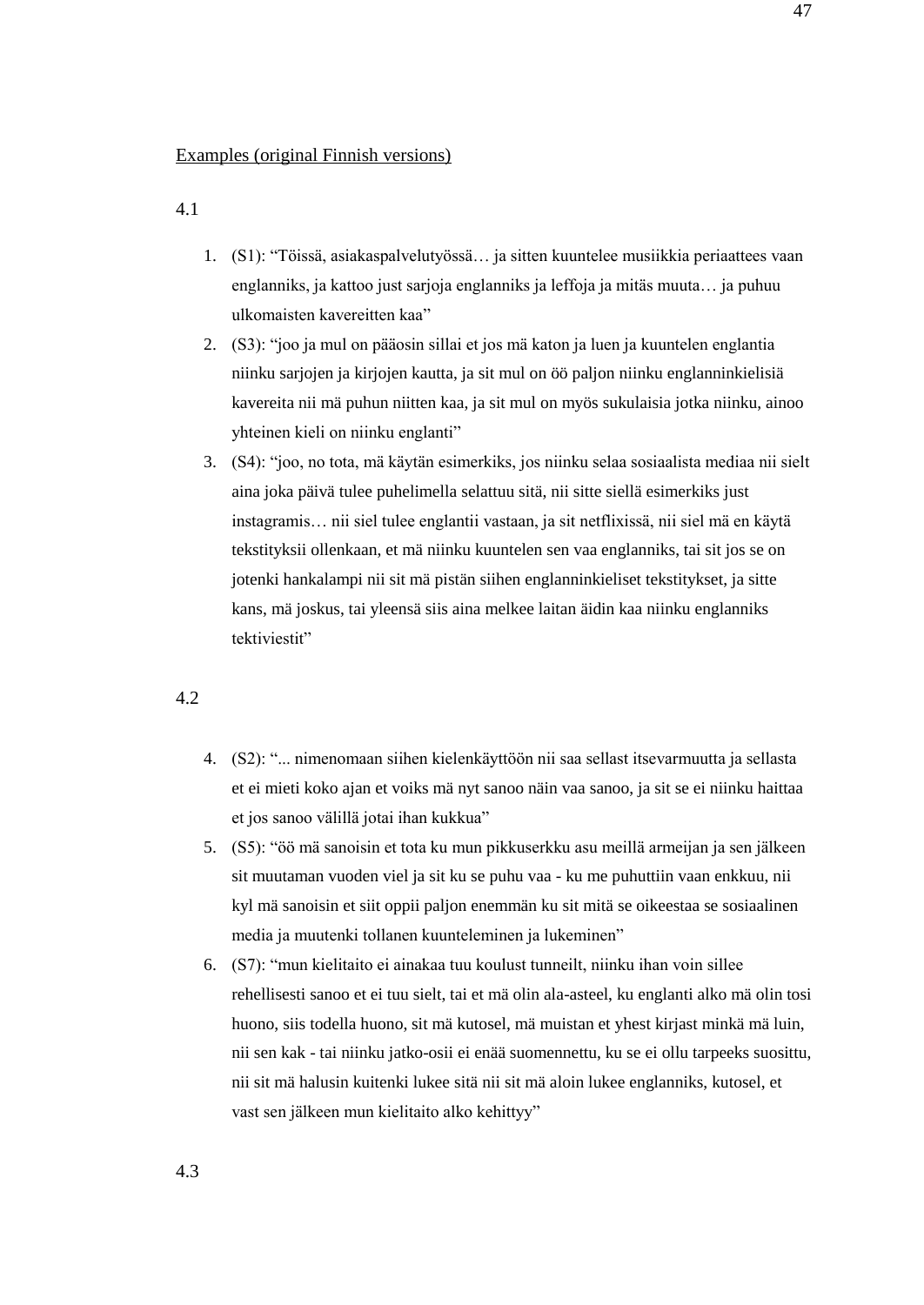- 7. (S1): "kylhän se mitä vapaa-ajalla käyttää se on tosi… vapaata tavallaan, et siinä ei niinku just viilaa sitä pilkkua samal tavalla ja ehkä käyttää sanoja mitä ei pitäisi koulussa käyttää, ja... just niinku vaik jos kirjottaa nii kirjottaa lyhenteitä ja kirjottaa tiekkö niinku puhekieltä mikä ei koulus todellakaa et siitä ei sais pisteitä… koulussa sun on pakko muistaa tai sit se on piste tai ei pistettä, nii se on eri asia, et kyl niinku vapaa-ajalla se on paljo helpompi käyttää mun mielestä"
- 8. (S2): "kouluenkus tulee sit sellasii sivistyssanoi ehk enemmän ja sellasii niinku.. niinku sellasii jotka monipuolistaa sitä englannin kieltä sit eri tavalla"
- 9. (S3): "ja ehk koulus opittava enkku on ehk sitä enkkuu mitä käytetää sit niinku, esim, tai niinku ei sillai niinku vapaa-ajalla, et jos menee vaik johonki työhön jos tarvitaan englantia, niin sit tavallaa pitää vähä käyttää niinku akateemisempaa"

#### 4.3.1

- 10. (S1): "et ku vapaa-ajalla käyttää niin paljon nii ois kiva et kouluski sais käyttää, ja sit ku nyt mitä huomaa nii esim mun englannintunneilla ei me pu - ei niinku opettaja ei puhu oppilaille pelkästään enkuks, tottakai no, yrittää mahollisimman paljon, mut et oppilaatki, ne vastaa aina suomeks"
- 11. (S2): "siis mäki puhun viel enemmän tai siis 'enemmän mielellään'… niin englantii vapaa-ajalla, koska se on just sellast vapaamuotosta, ja sellast et, se on just sellast rentoo, et, et jos on tunnilla joku puhe-pariharjotus niin siin on että mä saan nyt tällaset lauseet et sun pitää nyt kääntää nämä kyseiset lauseet niinku just sillee tarkkaan englanniksi, niin mä mieluummin tekisin sellasii tehtävii et mä kerron sillee et mitä mä oon tehny mun lomalla… nii sellanen olis mun mielestä paljon hyödyllisempää"
- 12. (S3): "vapaa-ajalla niinku, tai mä en mulle ei ainakaan tuu sellasia tilanteita et pitäs kääntää kauheesti, et mä vaa puhun semmosten kaa jotka niinku ei ymmärrä suomee… nii se on miellyttävämpää mun mielestä"

#### 4.4

13. (S4): "pelkästään se et käyttää koulun ulkopuolella niin oppii sellasta niinku erilaist, esimerkiks vähä niinku sellast nykykieltä englannista, ja semmosii - sellasii sanontoja… sit sellast niinku nykykieltä, esimerkiks nuorten kieltä oppii just sosiaalisest mediasta"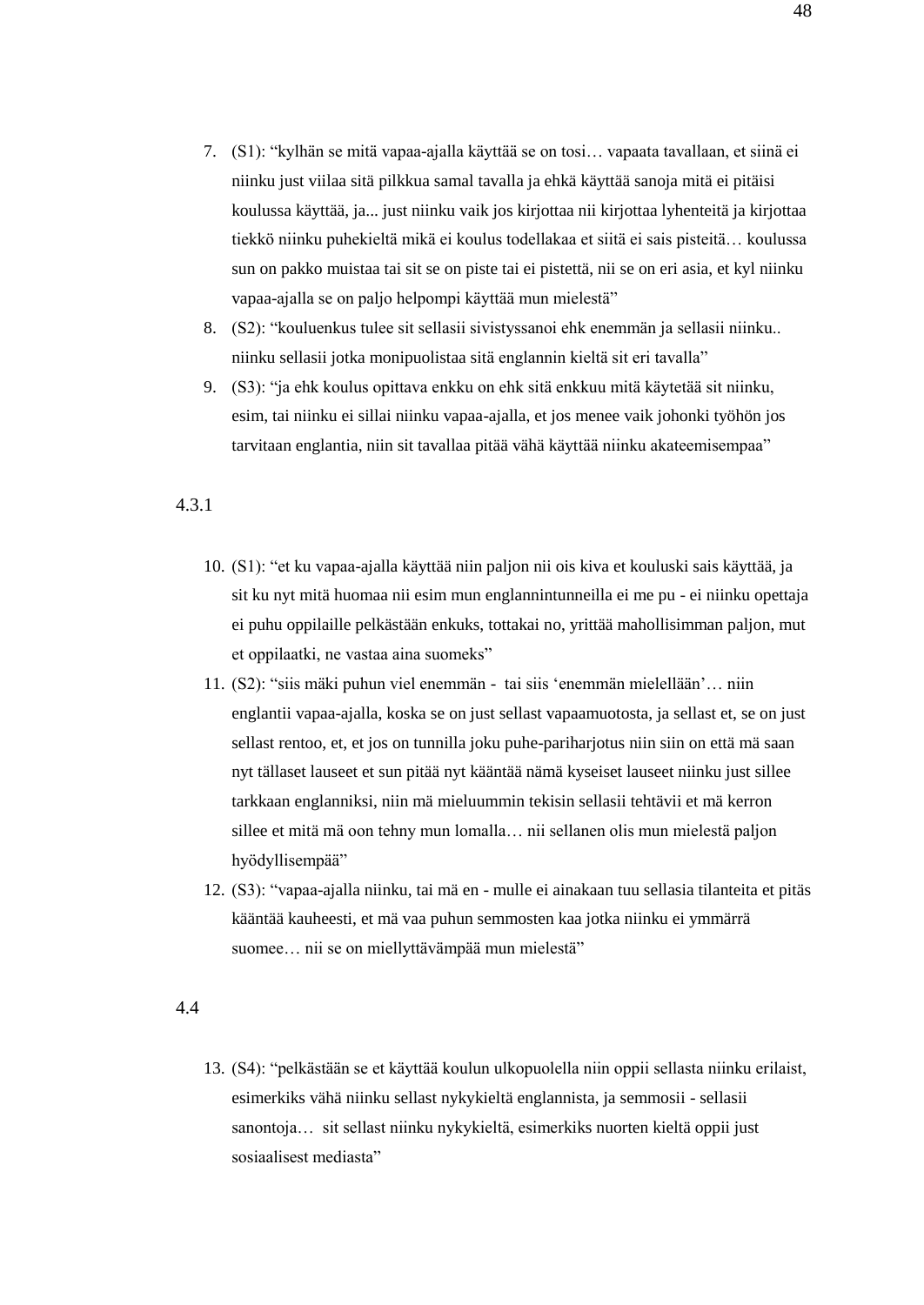- 14. (S1): "S1: no ääntämisen mun mielestä oppii vaan ku puhuu… opettaja voi antaa esimerkkejä, mut kuitenki semmonen sujuvuus, ja semmonen niinku just et sä luotat siihen mitä sä teet ja se ei kuulosta semmoselta rallienglannilta mitä suomalaisilla välillä kuulostaa, nii se on ehkä se et sun pitää olla joko niitten natiivien kaa tai sit ihmisten jotka pystyy niinku oikeesti antaa sulle esimerkkejä"
- 15. (S2): "S2: joo et kyl mä oon kans sitä mieltä et, et koulussa ei välttämättä opi sitä… sellasta et se on niinku ihan fine puhuu välil väärin, et siis puuttuu se tavallaan se rentous, et eihän suomalaisetkaan puhu suomee oikein, nii saman tyyppisesti, et koulus ehkä enemmän se paine sit niinku et sen pitää mennä just oikein, ja sit opettaja on sillee "joo et sä voi sanoo noin, että se prepositio meni väärin!"

#### 4.5

- 16. (S5): "S5: kymppi taitaa olla jokasesta [englannin kurssista]"
- 17. (S7): "mul on ysii ku mä palautin aina kaikki jutut myöhässä, on mul kai yks kymppi…"

#### 4.6.1

- 18. (S2): "sit Orange is the New Black, ihan parhait, varsinki sielt saa just sellasii erilaisii ilmauksii ja tapoi sanoo jotai juttuja, sellasii vähä hauskempii tapoi et ei oo just aina niitä oppikirjan mukasii"
- 19. (S5): "en mä oo ainakaa ikin kokenu et niinku sarjojen kattominen tai leffojen kattominen sillee auttais, muuta ku sitä ymmärrystä ehkä vähä, jos on, puhutaan vaik tosi natiivin kaltasesta ja nopeesta [puheesta]… mut ei nyt ehkä muuten"
- 20. (S4): "enemmän mä katon sitä [How I Met Your Motheria] huvin vuoks ku sen takii et mä oppisin englantii siitä"

#### 4.6.2

21. (S1): "must tuntuu et se on kyl elämää varten, mutta, jotta sä pääset elämää varten käyttämään englantia, nii jotenki ehkä se tuntuu siltä et sun täytyy kokeissa saada hyvii numeroita, että sä saat kursseista hyvii numeroita, et sä voit pärjätä yokokeissa, että sä voit käyttää sitä elämässä, eli se elämäs se vaikutus tulee oikeesti tosi myöhään, se tulee meille vasta jonkun muutaman vuoden päästä… ja siitä ei saa niinku tarpeeks mun mielestä ainakaan credittii koulussa, et siit et jos sä pärjäät just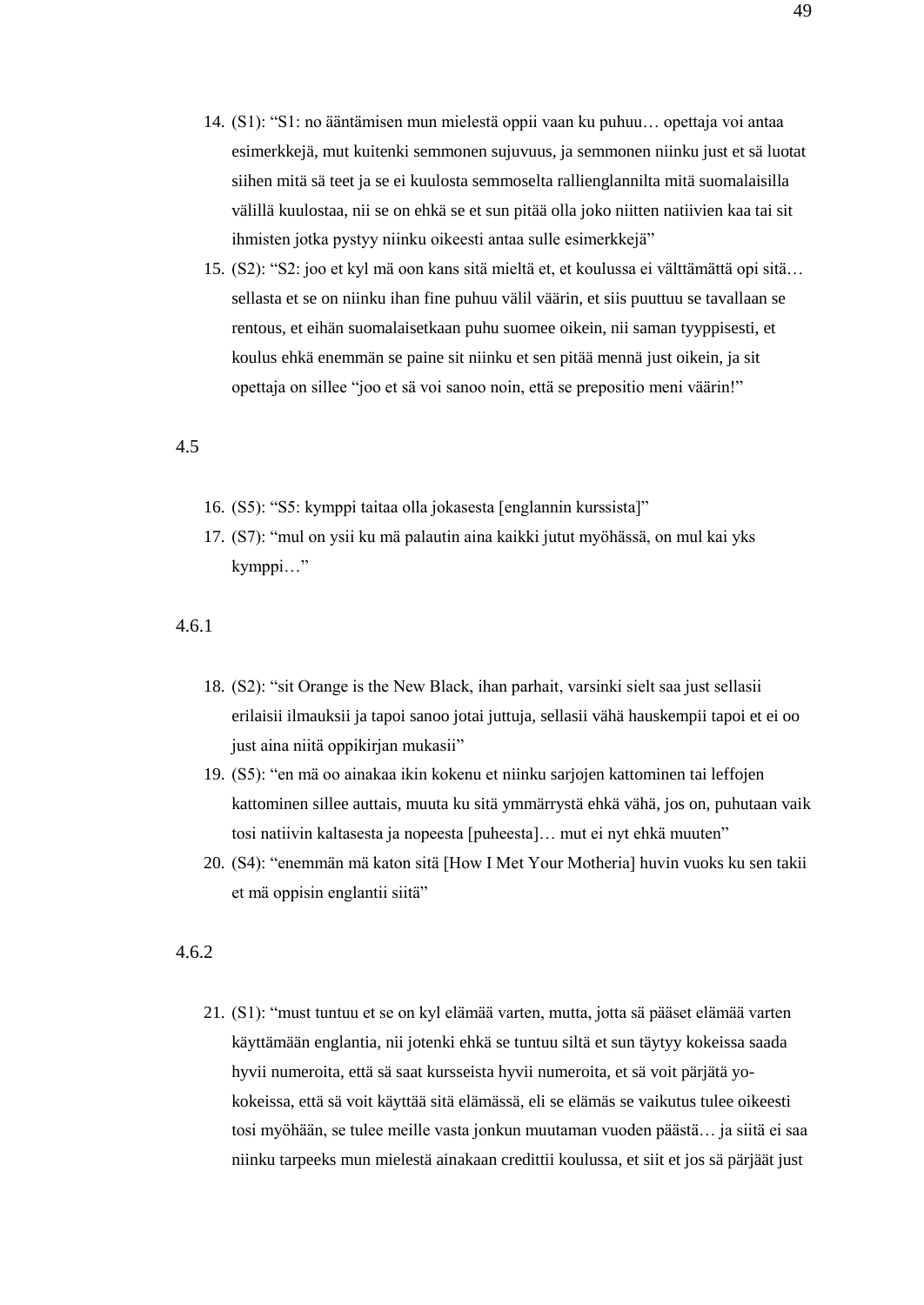hyvin, sä pystyt puhumaan sujuvasti, sä pystyt kommunikoimaan englanniks, sitä ei oteta samalla tavalla huomioon sun numerossa ku sitä et sä saat ne kaikki sanakokeen kymmenen sanaa täysin oikein"

- 22. (S5): "koulu ei oo pystyny viel sopeutuu siihen et millaseks se opetus pitäis tehä, et se on enemmän sitä et sit mennää sinne niinku viel pikkutarkemmaks ja pikkutarkemmaks ne - niitten pisteitten osalta ja sit se on niinku sitä osaamista, eikä sit sellanen käytännön"
- 23. (S7): "must ei oo kyl mitään järkee et ylppärit vaikenee koko ajan vuosi vuodelt, ja enkunopetus on niinku ennen tätä abikurssii nii ihan samaa tasoo… et jos miettis et oppii kieltä sillee oikeesti vaan tunneil, et kielitaito - et enkuntaito ei kehittyis muuten, nii ei ylppäreis pärjäis sillä et mitä tunneil oppis, nii todellakaa, koska se koe on kuitenki sen verran vaikee nykyään"

#### 4.6.3

- 24. (S1): "joo, tai siis et jos tulee joku kysymys kieliopissa nii saa mun mielestä kysyy suomeks, jos ei osaa vaik kielioppii - mä ymmärrän et osa termeistä voi olla hankalia, mut muuten mun mielestä seki et sä opit ne kielioppitermit englanniks ku sä opettelet sen asian, nii se syventää, tai sun aivot ei tiekkö vaiha sitä kieltä, koska sehän on psykologisesti testattu että… jos se pysyy samana kielenä nii jos sä et ymmärrä sä voit kysyä englanniks… ja sillon se niinku oppiminen vahvistuu, ja sillon voi saada nopeemmin parempii tuloksii"
- 25. (S5): "mä en oo ehkä ihan varma siitä et oisko se järkevää sit et suljetaan tavallaan osa porukasta pois jos ne ei ymmärrä, et onks se kuitenkaa se tavote siinä opettamisessa… ne jotka sit osaa puhuu paremmin niin ne on todennäkösesti saavuttanu jo sen tavotteen mikä sil opetuksella on"

#### 4.6.4

26. (S1): "S1: mä muistan ku mä olin 7-vuotias… mä aloin siis kattoo ihan niinku jotai meikkitutoriaalei englanniks, jotku britti - jotku amerikkalaiset siellä nonii "now I'm putting on mascara", sit mä olin sillee okei nonii "mascara" sit mä googlasin "aa, ripsari"... välil jos ei tiedä et jos katotaa jotai Game of Thronesii mis on jotai iha hulabaloo- sanoja, nii tottakai mä niinku googlaan ne… mut kai siin nyt jotai pitää osata ku alkaa kattoo sarjaa, varsinki jos kattoo ilman mitään tekstityksiä, mut